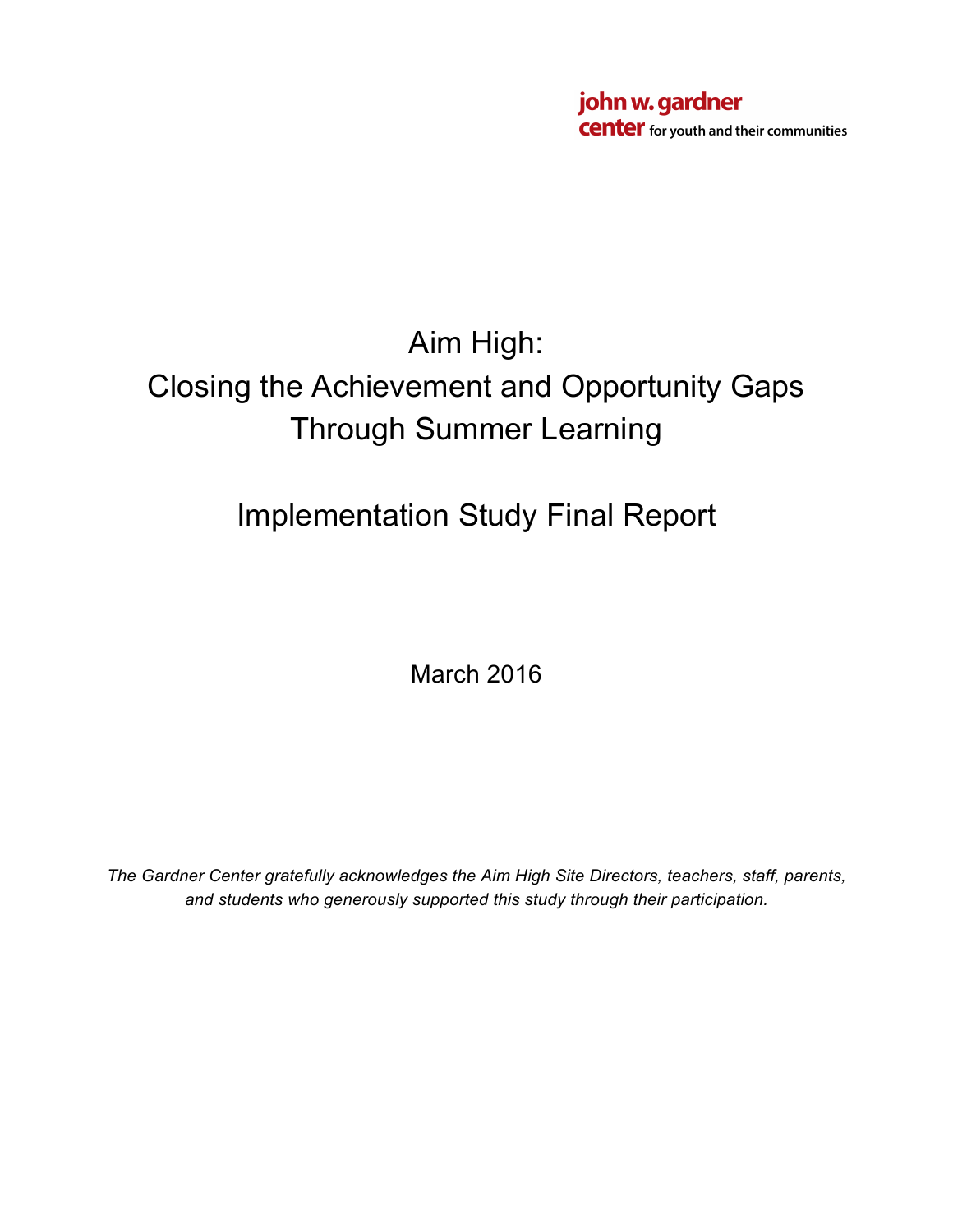## **TABLE OF CONTENTS**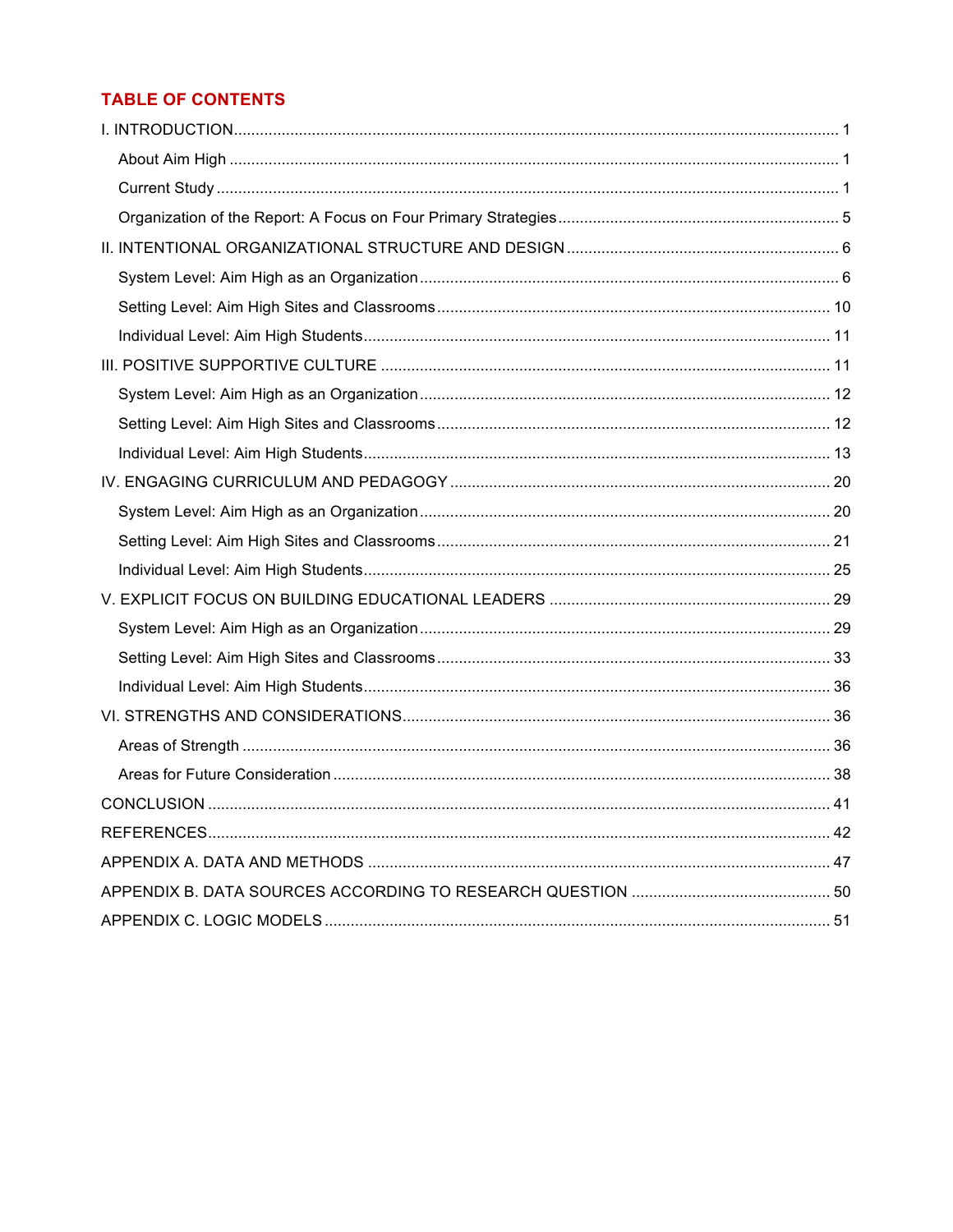## **I. INTRODUCTION**

#### **About Aim High**

Research evidence indicates that many students lose skills and knowledge during the summer months and that summer learning loss disproportionally affects low-income students (Cooper, Nye, Charlton, Lindsay, & Greathouse, 1996). Moreover, recent findings point to the potentially lasting consequences of the summer learning gap and its significance as a mechanism for the perpetuation of family advantage and disadvantage across generations (Alexander, Entwisle, & Olson, 2007). Participation in high quality summer learning programs can mitigate learning loss and even produce achievement gains (McCombs et al., 2011).

Aim High is a summer learning program designed to prevent the summer academic slide by providing middle school students from low-income families a five-week, tuition-free summer program that blends academics and enriching activities such as sports, art, and drama. Founded in 1986, the program currently serves over 1,900 students across fifteen sites in Northern California: seven in San Francisco; three in Oakland; three in the South Bay; one in the North Bay; and one in the Tahoe/Truckee area. Approximately three-fourths of Aim High students attend the program for at least two summers and many of them do so for up to four summers, until they enter high school.

A second goal of Aim High is to build a pipeline for young people of color to enter the field of education. To that end, the program provides Aim High alumni and other low-income youth with paid job opportunities during the summer—as teaching assistants, for those who are in high school and as interns for those in college—and encourages them to pursue careers in education. Aim High currently engages over 500 educators, predominantly teachers of color and majority multilingual, to staff its program.

## **Current Study**

In the fall of 2014, Aim High engaged the John W. Gardner Center for Youth and Their Communities at Stanford University (Gardner Center) to conduct an in-depth formative evaluation of the program. As a first step, we supported Aim High in the process of refining the existing student logic model and developing a teacher logic model. Guided by Aim High's student and teacher logic models, the Gardner Center designed a mixed-method study to examine students' and teachers' experiences with the program and to identify key program elements and implementation conditions that bring about desired program outcomes. In particular, the study sought to address the following overarching questions:

- **Q1.** How is Aim High implemented relative to the intended program model? What are factors that influence program implementation?
- **Q2.** What are students', parents<sup>'1</sup>, and teaching staff's experiences with the program?

 $1$  We use the term "parent" to refer to the child's primary caregiver, who may be a parent, relative, or other adult in the child's life.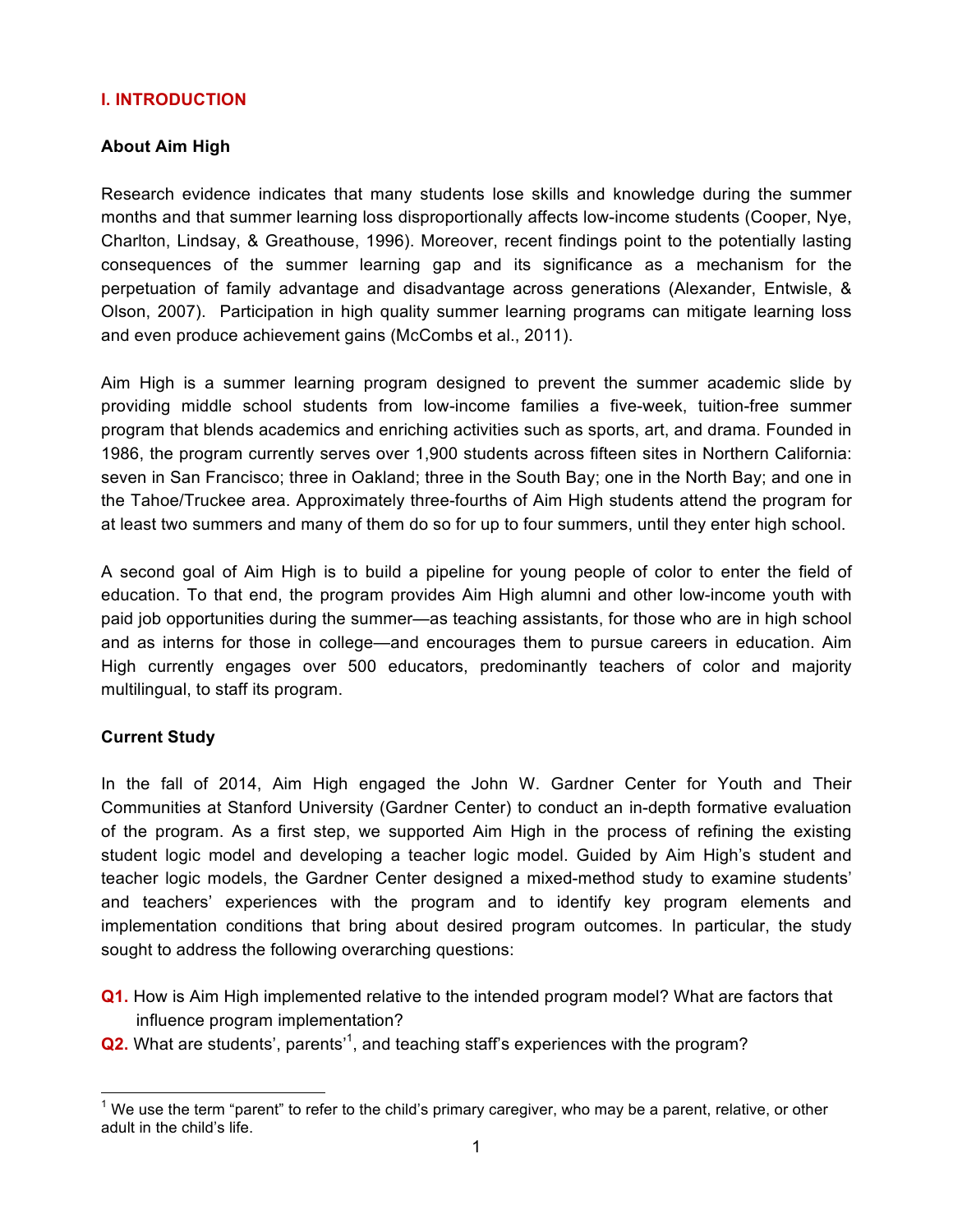- **Q3**. To what extent is Aim High participation associated with shifts in students' and teachers' outcomes?
- **Q4**. What elements of Aim High are essential to the program's desired results?

The study employed a convergent parallel mixed methods research design (Creswell & Plano Clark, 2011) and involved the collection of both quantitative and qualitative data which were analyzed separately; the results were mixed during the interpretation stage. The use of quantitative and qualitative methods in a complementary fashion allows for triangulation of the results and a more comprehensive and robust analysis. That said, our findings with regard to shifts in student and teacher outcomes associated with program participation should not be interpreted to imply causality, as they are self-reported. Further, the design for this implementation study does not include a comparison group of students or teachers that do not participate in Aim High.

Data sources included individual interviews with Aim High leadership, central office staff, and site directors; focus groups interviews with students, teaching staff, and parents; observation of program activities; and student, teaching staff, and parent surveys. Please see Appendix A for a summary of data sources utilized to address each of the research questions and Appendix B for a description of the research methodology.

## **Aim High's Theory of Change**

Below we lay out a theory of change for Aim High that builds on key elements of the Aim High program design, as articulated in the student and teacher logic models (Appendix C1 and C2 respectively), guided by foundational literature in youth development and education, and informed by insights from our study of Aim High's program implementation. We crafted this theory of change as an organizing conceptual framework for describing the implementation findings of our study presented in sections II-IV. The theory of change allows us to take Aim High's logic models to a more explanatory level enabling a deeper understanding of how the program works. Specifically, we seek to better understand how Aim High's program model, strategies, goals, and implementation relate to desired outcomes for students and teachers.

## *Challenge*

Aim High was developed to address multiple concerns facing urban youth. Specifically, summer learning loss has been documented as a pernicious challenge facing urban youth with long lasting negative consequences (Alexander et al., 2007). Middle school youth are particularly vulnerable. Developmentally they are undergoing significant change and also experiencing significant transitions in school. Research has documented that as students transition from elementary to middle school their motivation and engagement in learning declines (Meece, Anderman, & Anderman, 2006). Further, the success for these urban youth is also influenced by the quality of their teachers. Research has documented that highly qualified teachers make a difference in student achievement and this is especially true for under-represented minority youth (Haberman, 1995; Darling-Hammond, 1997; Warren, 2002). Additionally, many have documented that youth do better when their teachers reflect their own cultural and class backgrounds (Ladson-Billings 2009; Darling-Hammond, 2000). Unfortunately, the recruitment and retention of teachers is also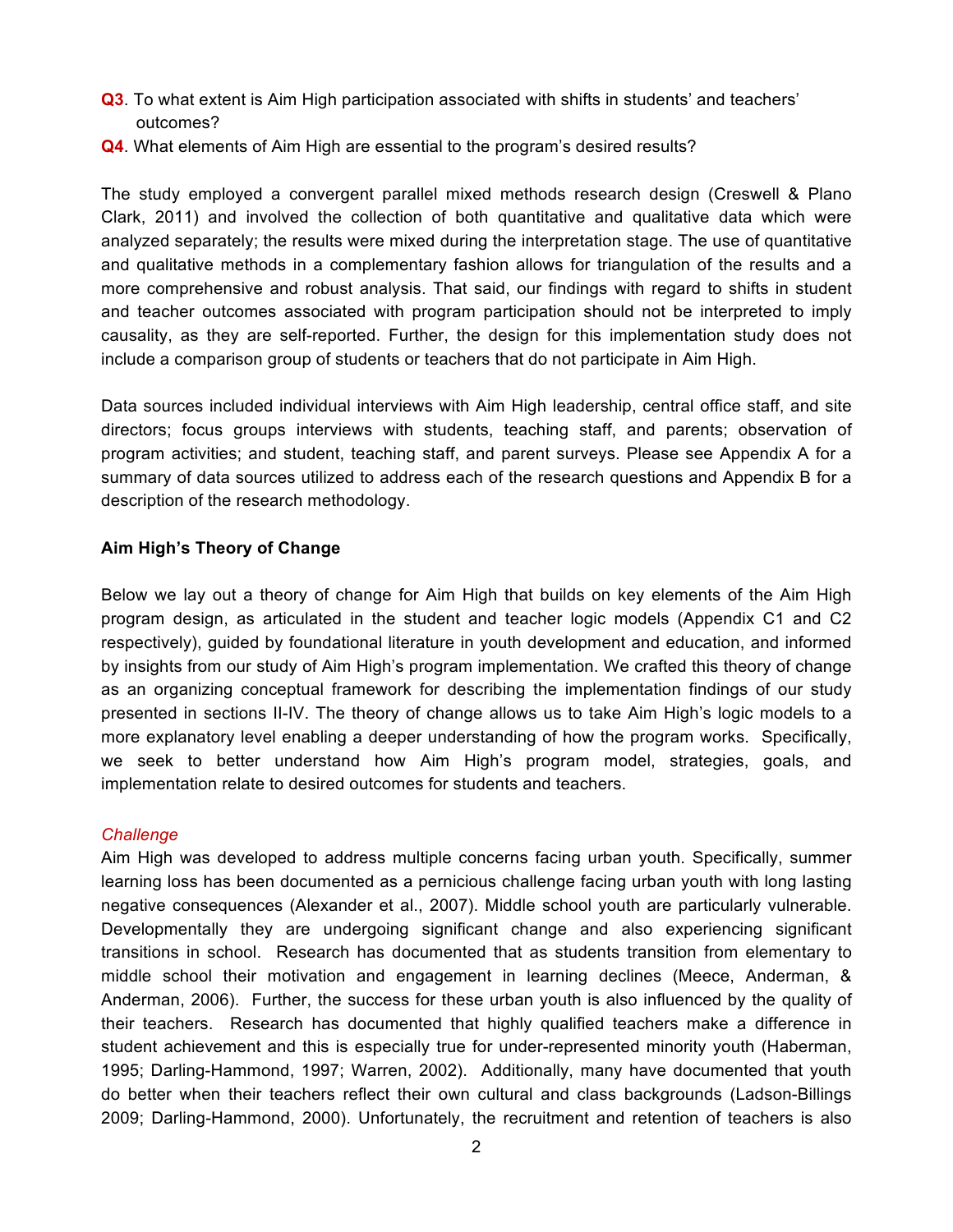related to the conditions of schools (Achinstein et al., 2010; Tyack & Cuban, 1995; Darling-Hammond, 1997). In response to these and other related persisting challenges, Aim High developed a summer learning program for urban middle school youth.

## *Goals*

Two overarching goals guide Aim High:

- **1.** Actively prevent summer learning loss and increase achievement for middle school youth
- **2.** Build a pipeline of high quality, diverse teachers, with a focus on increasing the population of young teachers of color

Together, these goals inform the development and implementation of the Aim High summer program. Below we lay out key elements of the program design and theory of change.

## *Resources and Program Inputs*

Aim High has a rich set of program inputs and human resources that facilitate the program. Although the program itself runs during the summer, many of the staff work year round. The commitment to developing and recruiting from within their network is evident in the teaching and leadership ranks. Currently, Aim High employs approximately 15 staff in their central office located in San Francisco. Roles include administration, program development, resource development, technology support and organizational learning. Each Aim High site is co-directed by two experienced educators. Site Directors range in tenure from 1-16 years of leadership experience with Aim High. Oftentimes, a team of Site Directors includes a returning or experienced Site Director with one of less experience in the role. Typically, a Site Director has served as an Aim High teacher and may also have been a Teaching Intern, volunteer, or student participant as well. These Site Directors work 10% during the school year and full-time during the summer program.

The Aim High classrooms include at least two teaching staff. An experienced Lead Teacher is paired with a Teaching Intern and/or a Teaching Assistant. Lead Teachers are experienced teachers who teach core academic classes and mentor junior staff. Some, but not all, are credentialed educators. Teaching Interns are generally college students and adults interested in education or a career change to teaching who work directly with students under the supervision of lead teachers. Teaching Assistants (TAs) are high school students who assist Lead Teachers and Interns in teaching academic classes and are responsible for leading or assisting in afternoon elective classes and other program activities. Aim High also employs a number of additional staff, such as learning support specialists (who provide sites with specialized instructional support), and behavioral health staff (who support sites with students' behavioral health needs). These staff often serve multiple sites.

## *Strategies*

Through our research we identified four inter-related strategies that Aim High deploys at the organizational, site, and individual (student) levels to achieve its goals. Together, these mutually reinforcing strategies guide the Aim High summer program, and include: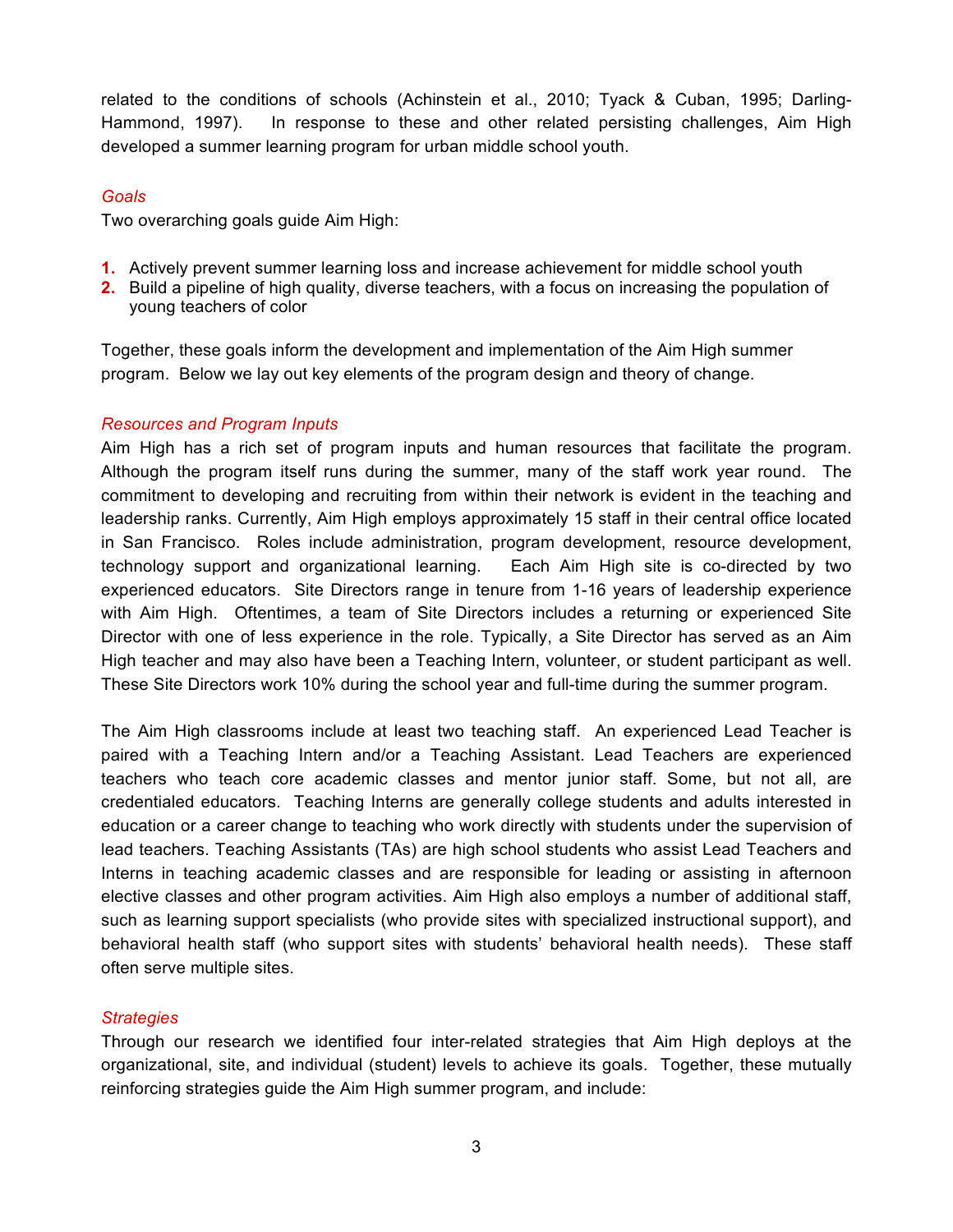- **1.** Intentional organizational structure and design,
- **2.** Engaging curriculum and pedagogy,
- **3.** Positive supportive culture and,
- **4.** Explicit focus on creating educational leaders.

These strategies are described in detail throughout this report. Importantly, through the description of the findings below, it is clear that these strategies are not entirely distinct or discrete from each other but, rather, interwoven throughout the design and implementation of the program. Further, while these strategies provide a useful organizing framework for presenting our research findings, we also note that many key elements of Aim High are apparent across them. For instance, professional development for Aim High teachers and staff emerges as a key component of Aim High's intentional structure and design, and has important implications for delivering engaging curriculum and pedagogy, fostering a positive supportive culture in Aim High sites, and creating a pipeline of educators.

In conceptualizing Aim High's theory of change we also introduce what the Gardner Center typically calls a "tri-level lens." This systems view of education has a long tradition (Bronfenbrenner, 1979) and enables us to better understand the interconnected nature of the multiple strategies and key components of Aim High. Although these three levels - individual, setting, and system - may appear distinct, they are interdependent and dynamic. Changes that occur at one level can have effects in another. As such, the strategies are shifting and continuously influencing one another. Studying all three levels enables intentional and effective action informing key areas for improvement in policies and practices. Employing this lens to understand Aim High will support our collective efforts to both understand what makes this innovative program work and will reveal key opportunities for improvement. This tri-level perspective assumes that changes in system-level factors will stimulate and support (or frustrate) changes in settings, which in turn will (or will not) lead to positive changes in youth outcomes (Dukakis et al., 2009).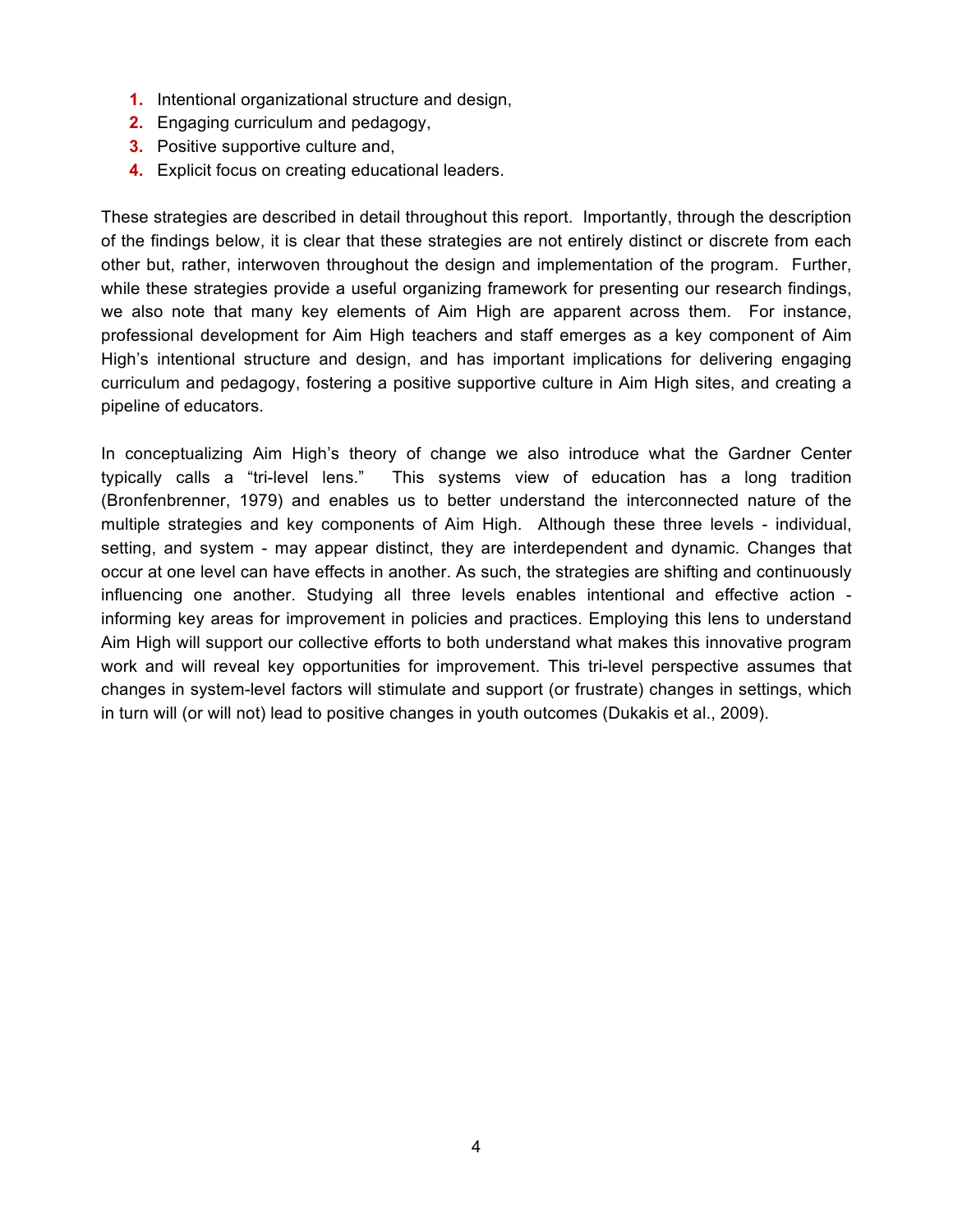## *Outcomes*

Based on these four interconnected strategies, the table below describes outcomes for Aim High in three time frames (short, intermediate and long term) and at three levels (organization, site and student).

|                                   | <b>Short-Term Outcomes</b><br>$(1-3$ Years)                                                                                                                                                                                                                                                                                                                                                           | <b>Intermediate-Term</b><br><b>Outcomes</b><br>$(3-5$ years)                                                                                                                                                                                                                             | <b>Long-Term Outcomes</b>                                                                                                                                                                                                                                                        |
|-----------------------------------|-------------------------------------------------------------------------------------------------------------------------------------------------------------------------------------------------------------------------------------------------------------------------------------------------------------------------------------------------------------------------------------------------------|------------------------------------------------------------------------------------------------------------------------------------------------------------------------------------------------------------------------------------------------------------------------------------------|----------------------------------------------------------------------------------------------------------------------------------------------------------------------------------------------------------------------------------------------------------------------------------|
| Aim High<br>students              | Maintain or increase<br>$\bullet$<br>academic knowledge<br>and skills<br>Increase sense of<br>$\bullet$<br>competence,<br>confidence, social and<br>emotional skills<br>Increase perceived<br>$\bullet$<br>relevance of school for<br>future goals<br>Experience a sense of<br>$\bullet$<br>community<br>Develop awareness of<br>$\bullet$<br>college and career<br>requirements and<br>opportunities | <b>Transition successfully</b><br>$\bullet$<br>into a college prep<br>high school program<br>Demonstrate<br>$\bullet$<br>academic success<br>Demonstrate positive<br>$\bullet$<br>behavior<br>Develop college ready<br>$\bullet$<br>plan<br>Exhibit excellent<br>$\bullet$<br>attendance | Graduate from high<br>$\bullet$<br>school on time and<br>college ready<br>Enroll in college or<br>$\bullet$<br>certificate program<br>by subsequent fall<br>Graduate from<br>$\bullet$<br>college or certificate<br>program within 6<br>years of graduating<br>from high school. |
| Aim High<br>teaching staff        | Increased teaching<br>$\bullet$<br>knowledge, skills and<br>confidence.<br>Desire to teach during<br>$\bullet$<br>the school year (in the<br>communities served by<br>Aim High and/or under-<br>served student<br>populations)                                                                                                                                                                        | Inspire diverse and<br>$\bullet$<br>talented young people<br>to pursue a career in<br>the field of education<br>Teach in the<br>$\bullet$<br>communities served<br>by Aim High and/or<br>teach under-served<br>student populations.                                                      | Remain in the<br>$\bullet$<br>classroom longer<br>than the 5 year<br>average for new<br>teachers<br>Teach in the<br>$\bullet$<br>communities served<br>by Aim High and/or<br>teach under-served<br>student populations.                                                          |
| Aim High<br>as an<br>organization | Create new Aim High<br>$\bullet$<br>teacher leaders                                                                                                                                                                                                                                                                                                                                                   | Sustaining new<br>$\bullet$<br>teacher leader<br>program                                                                                                                                                                                                                                 | Sustainable cadre of<br>$\bullet$<br>teacher leaders                                                                                                                                                                                                                             |

## **Organization of the Report: A Focus on Four Primary Strategies**

This report is organized around the four primary Aim High strategies mentioned above- each of which contains multiple sub-components. Further, within each strategy area we highlight key findings at the system, setting, and individual levels. The framing of the report around these strategies allows us to answer the research questions in an integrative manner. Specifically, we describe how implementation of the Aim High model occurs in practice at the various levels of the program (system, setting, individual), and the implications for Aim High's desired results for participating students and teachers. Throughout we draw on and integrate information regarding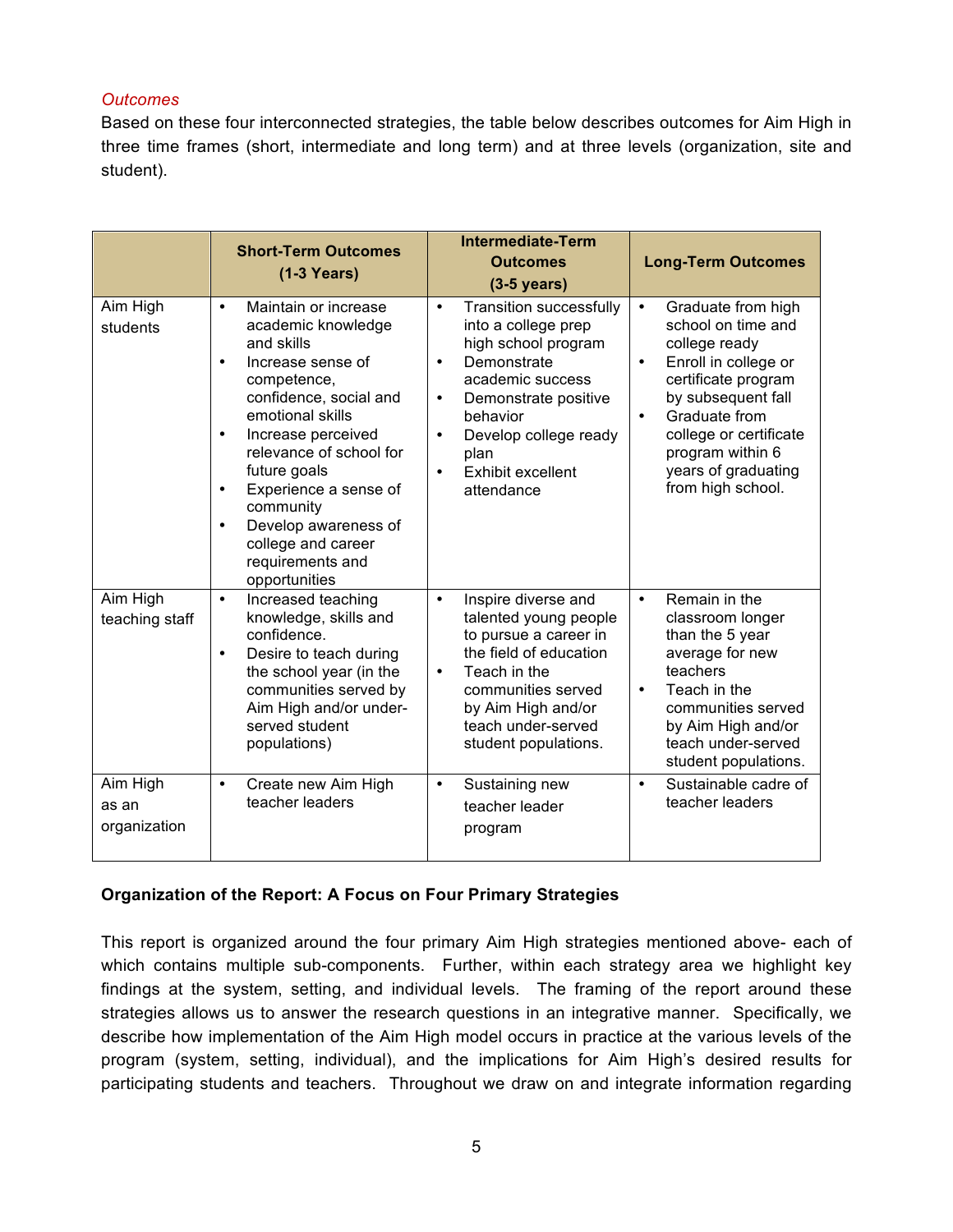student, teacher, and parent experiences obtained through our multiple data collection methods including surveys, individual interviews, and focus groups.

## **II. INTENTIONAL ORGANIZATIONAL STRUCTURE AND DESIGN**

Aim High's organizational structure and design reflects youth development principles (Eccles & Gootman, 2002) and research on best practices for middle level education teaching and learning (Goodlad, 1984). Specifically, the program design optimizes contact between adults and youth to develop relationships with a low teacher-student ratio (1:8). Developing relationships with a caring adult has been documented as a protective factor for youth enhancing their health and other positive outcomes and reducing the possibility of risk taking behaviors (Durlak, et al., 2007; Eccles & Gootman, 2002).

Summer program activities for students include close to 73 hours of academic instruction and 78 hours of enriching activities each summer (see Student Logic Model, Appendix C1). A typical Monday-Thursday day at Aim High consists of academic classes in the morning covering math, science, humanities (a combined language arts and social studies curriculum), and Issues & Choices (an adolescent development class). In the afternoon, students participate in enrichment activities of their choice (such as cooking, sports, gardening, and creative writing), and spend time exploring issues that impact the local community. Students also participate in advising groups focusing on learning study skills, high school preparedness, and early college awareness. On Fridays, students participate in academics in the morning, then go on field trips or participate in culture days in the afternoon.

Another important dimension of the intentional organizational structure and design involves Aim High's human resource practices. The Aim High "central office" staff in San Francisco is responsible for hiring and training the Site Directors. Additionally, the Aim High team provides a one week orientation and training to all of the teachers prior to the (also one week) orientation and planning at each program site. The intentional effort to hire from within maintains a continuity of the "Aim High way" for both students and adults.

## **System Level: Aim High as an Organization**

Below we discuss findings related to Aim High organizational structure and design that appear to be key system-level factors integral to achieving program outcomes. Specifically, we discuss Aim High's approach as it relates to ensuring a low teacher-to-student ratio, staff hiring practices, and student attendance, recruitment, and retention.

## *Low Student-to-Teacher Ratio*

Keeping class sizes small has been identified as a characteristic of summer learning programs leading to academic improvement (McCombs et al., 2011; Terzian, Moore, & Hamilton, 2009). Aim High offers small class sizes with multiple teachers, typically ranging from 12-20 students per class, with one Lead Teacher and one Teaching Assistant or Intern. Our observations of program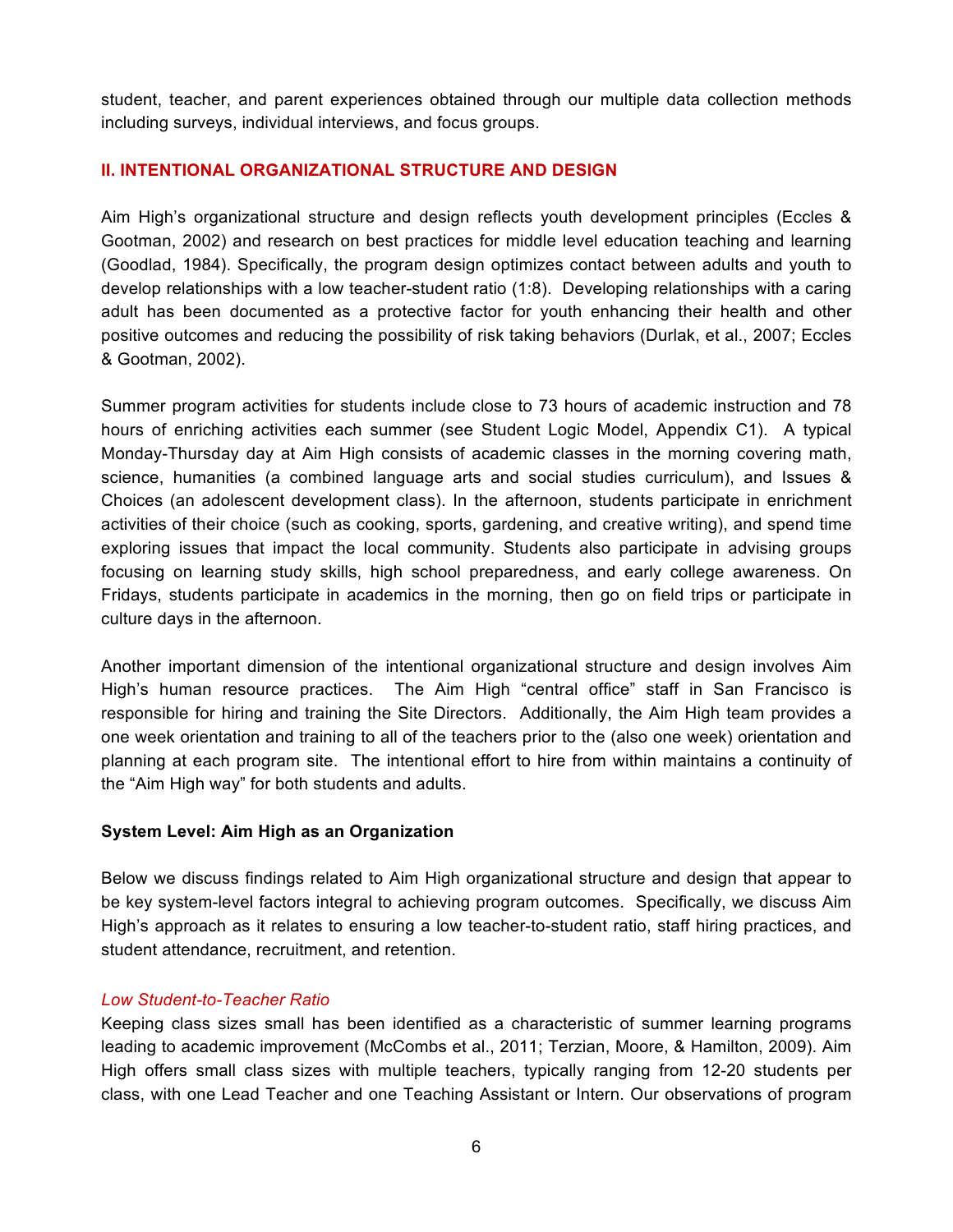activities (n = 35) documented an average total class size of 14 students and an average staff to student ratio of less than  $7<sup>2</sup>$ 

Small class sizes create opportunities for differentiated instruction and extra support for the students who need it. Our observations documented multiple instances of such differentiation in instruction. The effective implementation of Aim High's project-based curriculum also benefits from a low teacher-to-student ratio. Indeed, project-based learning activities are often completed in small groups and are less structured and more complex than traditional classroom tasks (Ormrod, 2008). They tend to require extensive teacher scaffolding and challenge teachers to balance the need for student autonomy with the need to maintain order in the classroom (Thomas, 2000).

The low teacher-to-student ratio also facilitates the development of strong relationships between students and adults. In the words of one of the Site Directors:

…At the most, [teachers are] working with 22 students, but they probably have one or two other people in the classroom. So, the student contacts are way down, and that allows you to develop a much more rich relationship with the students, much more quickly than you would in a regular school-year classroom.

## *Site Director Hiring and Retention Practices*

Site Directors, hired at the Aim High central office level, usually are recruited from inside the program. As a consequence, most Site Directors have been involved with Aim High for a number of years and have a deep understanding of the program's mission and the CORE values that guide all program activities. Moreover, Site Directors are encouraged to continue in their position for multiple summers, to ensure continuity of leadership at any given site. Aim High puts intentional efforts in place to pair up a veteran Site Director with a less experienced one at each site, with the goal of building the leadership capacity of new directors, through mentoring and on-the-job professional development.

## *Student Recruitment, Attendance, and Retention*

Site Directors provided consistent accounts of a student recruitment process that prioritizes applications from students who may benefit most, and highlighted efforts to provide continuity by retaining students in the program from year to year. Student recruitment is handled mainly by Aim High Central Office with Site Directors in a supporting role doing some outreach (e.g., giving presentations at schools or staffing the Aim High table at a summer program fair). Students apply online or through paper applications, and Central Office makes a preliminary pass at classifying them into one of three categories: low, medium, or high priority. Returning students, siblings, students from low-income families, and students who would lack access to other

 $2$  According to Aim High program records, Lead Teacher, Teaching Intern and Teaching Assistant to Student Ratio: 1:5; Lead Teacher to Student Ratio: 1: 13; all Aim High Summer Staff to Student Ratio: 1:4 (Summer Staff includes Site Directors, Specialists, Academic Coordinators, Campus Coordinators, Lead Teachers, Teaching Interns, Teaching Assistants and Volunteers).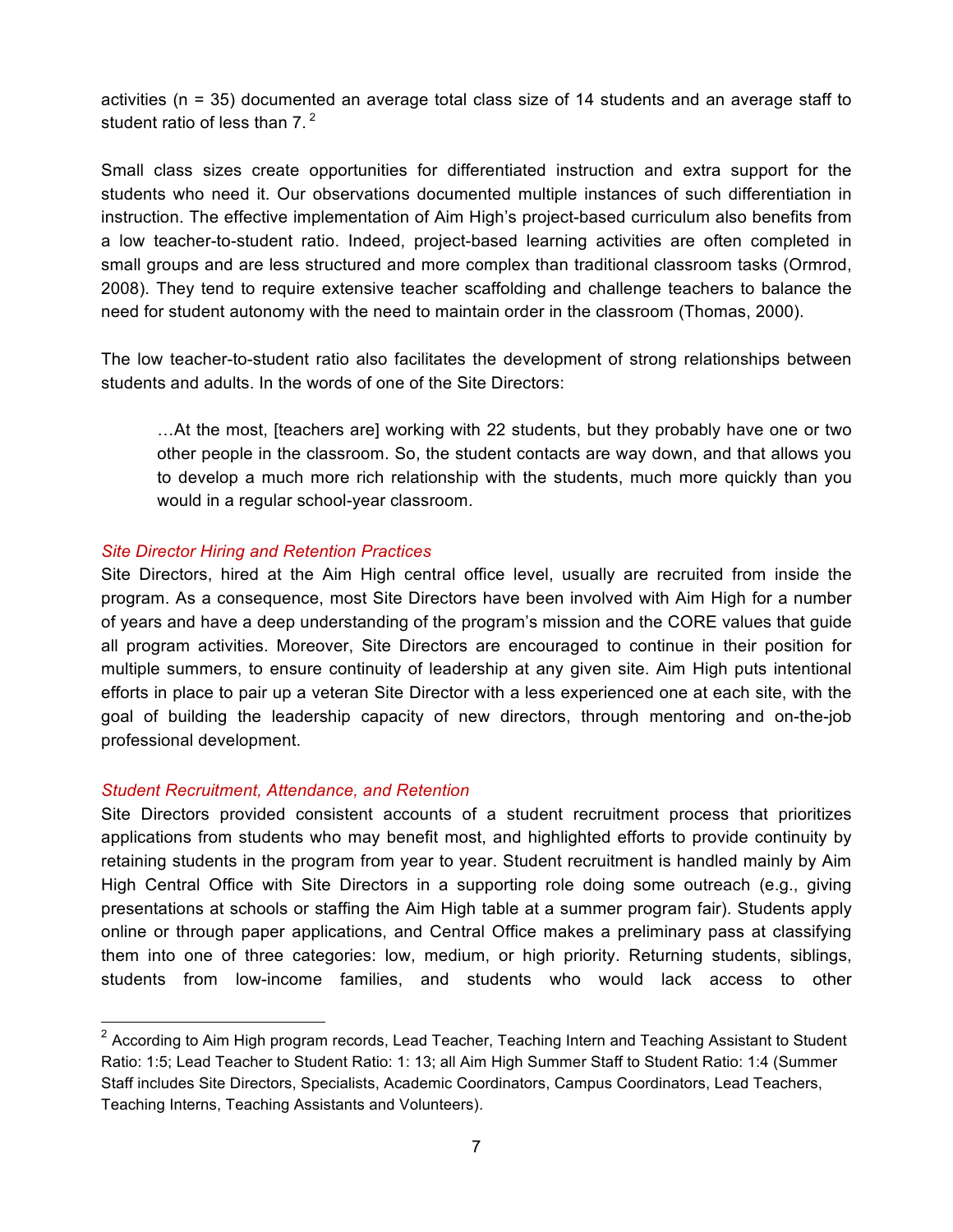programs/activities during the summer are given high admission priority. Site Directors thoroughly review applications for their respective sites and make final admission decisions. Sites were able to accept the majority of students who applied while at the same time staying close to recruitment targets. For sites where more students applied than expected, Site Directors received support from Central Office to open additional class sections so as to preserve a low teacher-student ratio. An issue raised by several Site Directors was that they usually see a decline in enrollment from 8th to 9th grade, possibly because many entering 9th graders attend summer bridge programs designed to ease their transition into high school.

Our findings suggest that many students feel initially apprehensive about attending Aim High because they think it is going to be "pretty much like school but in the summer" and do so only under their parents' insistence. Parents also reported on students' initial resistance to attend Aim High. For example, a parent shared, "My daughter didn't want to come. Because she said, 'It's academic, and homework,' and things like that. And so in the beginning, she didn't want…she didn't want to come."

In order for students to benefit from summer learning programs, they need to attend regularly and be motivated to participate (McCombs et al., 2011). Both parents and students indicated that the initial student reluctance to attend Aim High quickly faded away once they actually started attending the program, in some cases after just one or two days or by the beginning of the second week at the latest. When asked to elaborate on what had made them change their mind about Aim High, both students and parents referred to three main factors: the projects, the activities, and the teachers. We elaborate next on the activities and the projects and discuss the teachers later on in the report.

While some students were initially reluctant to attend Aim High because they thought of it as "summer school," they quickly overcame this resistance once they experienced Aim High for a few days. Program attendance rates indicate students' high engagement with the program—according to Aim High records, average attendance rate was 91%, ranging between 84% and 96% across sites. While overall attendance at Aim High is quite high, several site directors did note that  $9<sup>th</sup>$ graders tend to be more often absent than the younger students and, in some cases, they drop altogether from the program. In the words of one Site Director, "I do think that [9th graders] get to a point where they're like, 'Oh, we're going into high school, and now look at all these little kids,' or, 'I'm too cool.'" <sup>3</sup>

Aim High is intended to be a multi-year program from the summer before students enter middle school until the summer before  $9<sup>th</sup>$  grade. Based on Aim High program records, an average of 72% students return to the program for the second or more consecutive summers, ranging from 46% to 89% across sites. Beyond their experiences with the program itself, a factor likely to influence the proportion of returning students is mobility rates, which are quite high for some of Aim High's target communities. In one site with low retention, the Site Director expressed her intention to emphasize

 $3$  Organization wide, Aim High student attendance by grade level showed very little variation. In 2015, attendance levels program-wide included the following: 6<sup>th</sup> and 7<sup>th</sup> graders, 93% attendance; 8<sup>th</sup> graders, 92% attendance, and 9<sup>th</sup> graders, 90% attendance.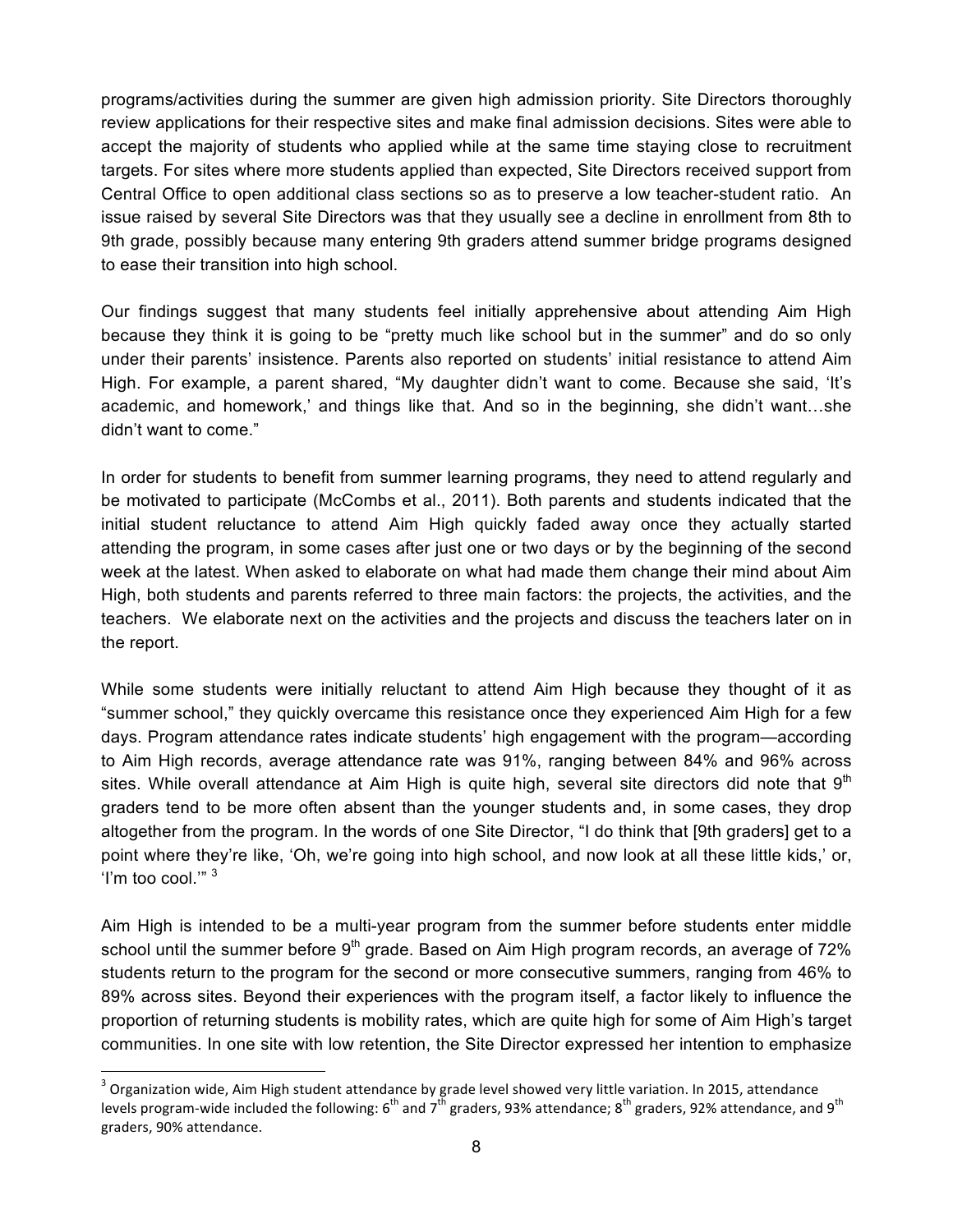that Aim High is a four-year program during recruitment events the next year. She thought that many parents and teachers may mistakenly believe that it is just a one-year program. She also mentioned that efforts to reach out to parents and connect with them should also help increase the proportion of returning students.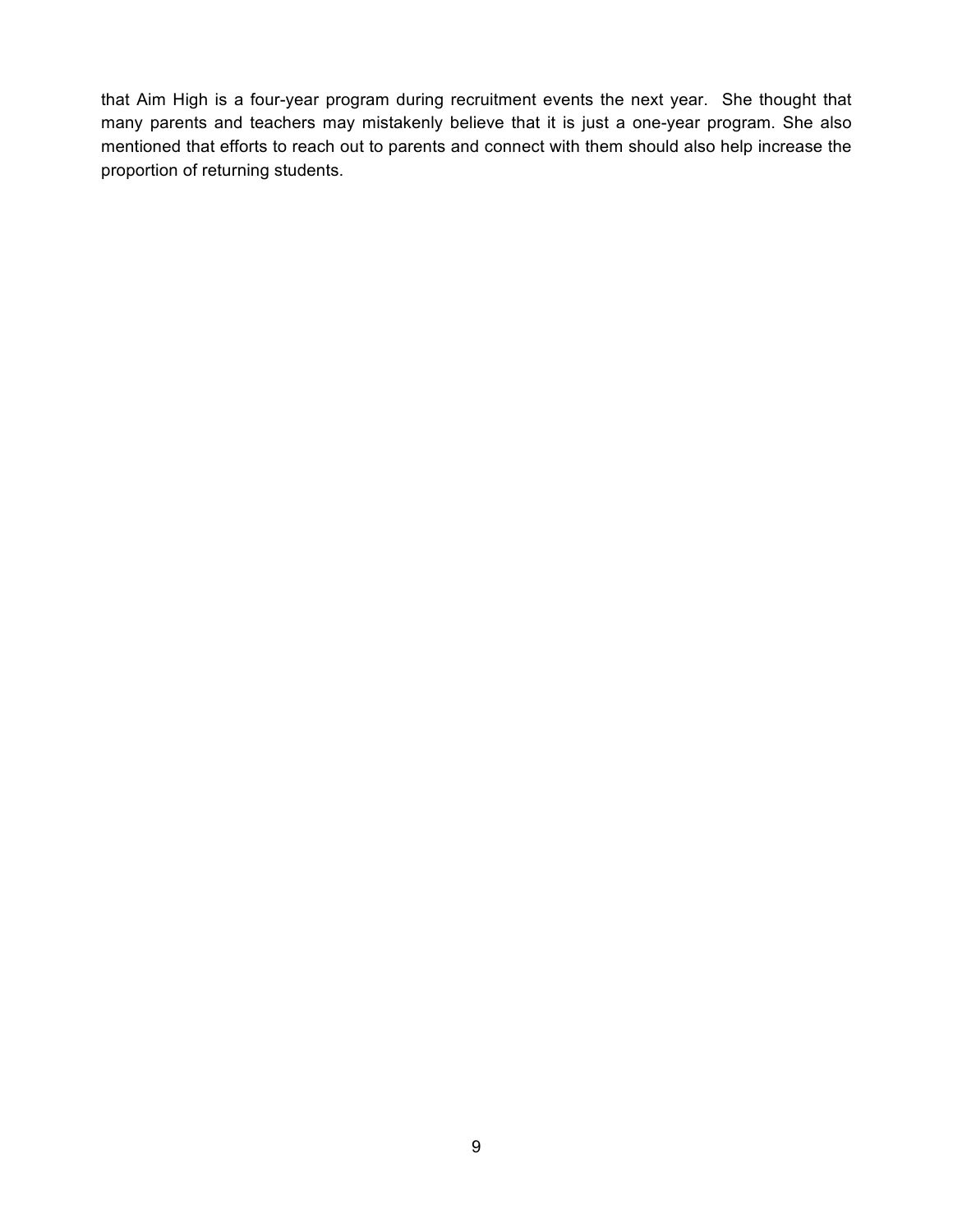#### **Setting Level: Aim High Sites and Classrooms**

#### *Teacher Hiring and Retention Practices*

Aim High's hiring criteria for teaching staff is consistent across sites and aims at ensuring high person-organization fit. Research grounded in the field of organizational psychology (e.g., Arthur, Bell, Villado, & Doverspike, 2006) has documented a positive relationship between personorganization fit and employee satisfaction; moreover, high fit is associated with low staff turnover and superior job performance. Aim High hiring practices, therefore, can help explain Aim High's high staff retention rates from summer to summer as well as staff's high level of satisfaction with the program.

Our findings reveal strong agreement among Site Directors when asked to describe the "ideal Aim High teacher." The following quote is representative of the themes mentioned in all interviews:

I would say a teacher that is enthusiastic, that wants to be at "Aim High," that has a positive attitude. I would say a teacher that's committed to teaching [economically disadvantaged] students…and teaching students of color and [care about] closing the achievement gap […] Teachers that are not afraid of and are willing to put in the work, because Aim High is a lot of work.

In addition, Site Directors said they look for teachers who want to learn with their students, who are open-minded, innovative, and willing to try new things. They also look for teachers who have a passion outside of teaching, "…because we have the electives, and if they have a passion about something, then that's something that they can teach." Site Directors often used the words "enthusiastic," "energetic," genuine," and "caring" in describing the attributes they look for when recruiting new staff.

While all Site Directors agreed on the profile of the "ideal Aim High teacher," they confronted varying levels of difficulty in recruiting qualified staff. At one end of the spectrum, one Site Director said, "Teacher recruitment is very hard," and further added that she/he had ended up with several "last-minute hires" who, while competent teachers, would not have been their first choice if more applicants had been available. On the other end, a Site Director at a different site indicated, "[teacher recruitment] was very easy […] I wasn't really drawing from this huge pool of teachers, I was really drawing from a select group that was recommended to me by other teachers." All the other Site Directors fell somewhere in between with regard to their staff recruiting experience.

#### *Team Teaching*

Peer feedback at Aim High provides an important professional development opportunity for all Aim High staff, facilitated by the team teaching structure. The majority of Interns (65%) and TAs (75%) reported receiving helpful feedback from their teaching partners, both on teaching and professional conduct. As one Intern described, in detail:

My Lead Teacher was able to model a lot of the behavior and conduct that helped me lead my own lesson in the classroom. I discussed my lesson and also general conduct with my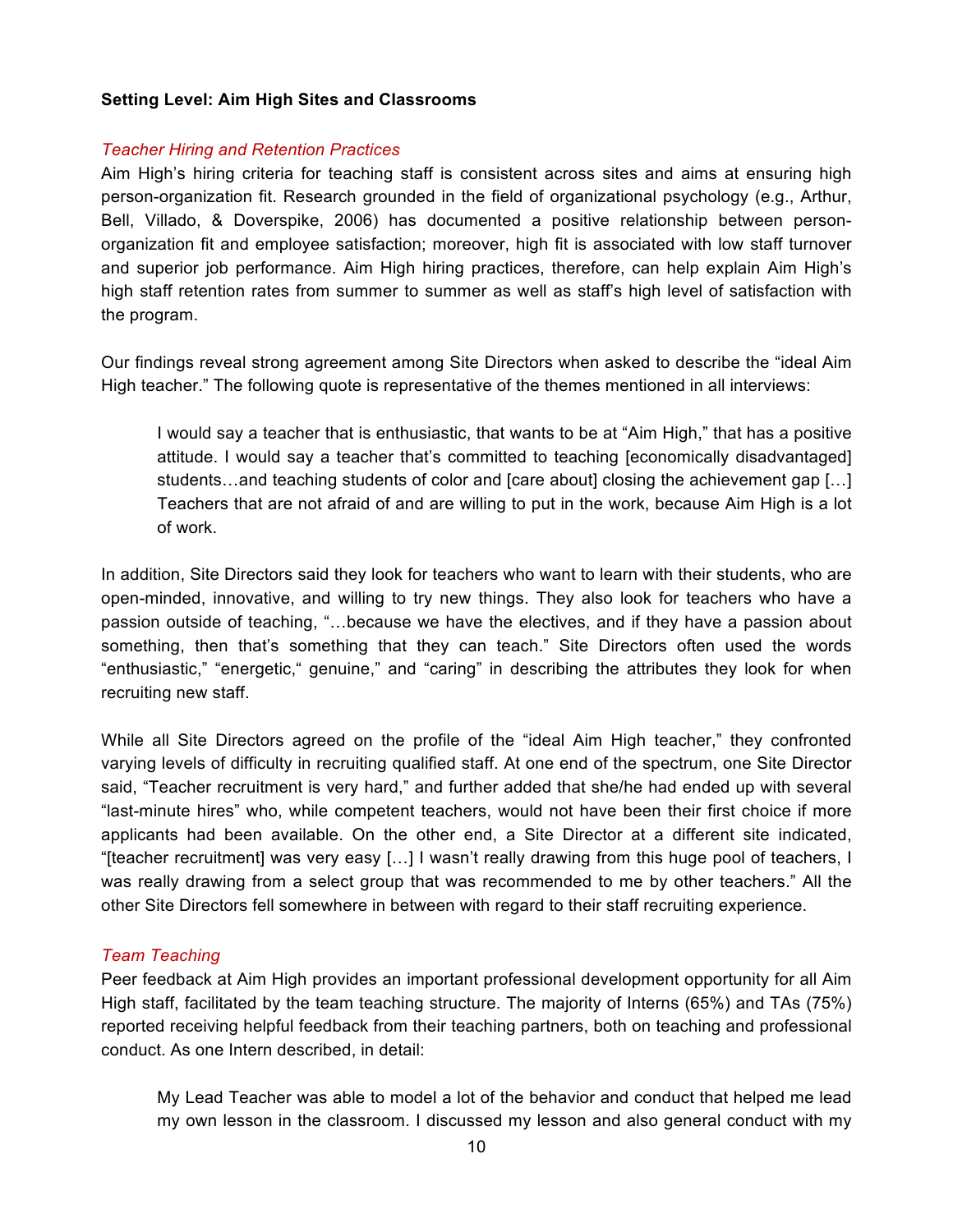teacher on occasion after class. We talked a lot about how students will see our behavior and how we need to be models for how we want our classroom to run. It was helpful to have both my co-intern and Lead Teacher to bounce ideas off, along with our humanities coach.

In the words of one TA:

My co-teacher was very involved in my experience this summer. He made sure that I had responsibilities and held me to high expectations. We often planned lessons together and he always welcomed my suggestions.

Another TA reported:

My teaching team are always checking in on me and making sure I realize the pros and cons of our behavior. We appreciate each other and have constructive criticism with each other. We are also very accepting of all that we present each other.

Overall, Interns and TAs reported multiple mechanisms through which their participation in Aim High constituted a positive professional experience, highlighting team teaching as one important facet.

#### **Individual Level: Aim High Students**

The intentional organizational structure and design of Aim High was nearly invisible to students as their experiences were positive and they might not necessarily perceive why. The positive youth development principles guiding the design informed the future orientation that developed through multiple strategies. From field trips to advisors/mentors to young teacher role models, these Aim High students were experiencing multiple opportunities to imagine a positive future.

## **III. POSITIVE SUPPORTIVE CULTURE**

Aim High's program design incorporates research-based strategies (Weissbourd, Bouffard, & Jones, 2013) that promote children's social and moral development. These include, 1) prioritize teacher-student relationships; 2) expect adults to model moral, ethical, and prosocial behavior; 3) provide opportunities for students to develop and practice skills such as empathy, compassion, and leadership; and 4) use discipline strategies that are not simply punitive.

The youth development orientation discussed above manifests not only in an approach to learning, but in the relationships among and between students and staff. As discussed later in this report, teacher-student relationships are very strong in Aim High. Additionally, the same caring and respect evident in those relationships carries over to create a strong community of peers among the students, as well as teaching staff. The positive supportive culture that nurtures these relationships also helps develop a sense of belonging to a community, evidenced by the adults and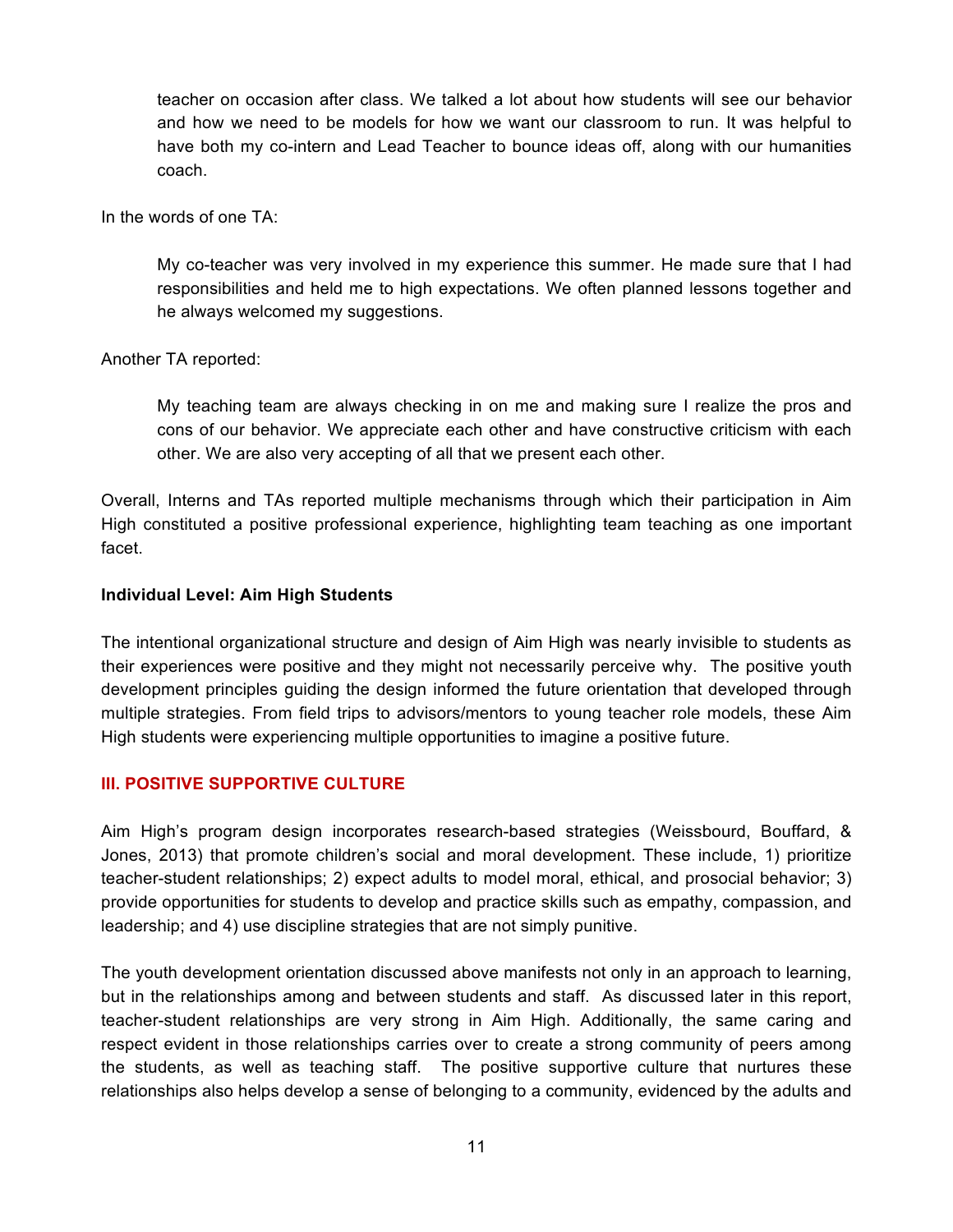youth who return to the program year after year. Additionally, the supportive culture undergirds many of the teacher and student outcomes discussed later in the report.

## **System Level: Aim High as an Organization**

Aim High's focus on rigorous academics is closely coupled with a positive supportive culture, articulated in Aim High's CORE values: Community, Opportunity, Respect, and High Expectations. Further, based on our findings, Aim High's Issues & Choices class (an adolescent development class) is positioned as a fertile ground for the promotion of socioemotional competencies. Indeed, at all focus group interviews, students spontaneously and with great enthusiasm shared things that they were learning about or discussing at Issues & Choices, including bullying; gender and the media; racial and ethnic identity; prejudice and stereotypes; body image; how to deal with stress; kindness; and appreciation for diversity.

## **Setting Level: Aim High Sites and Classrooms**

## *Teacher-Student Relationships Matter to Learning*

Research shows that the quality of teacher-student relationships is important for students' school adjustment. As documented in recent reviews of the literature (Cornelius-White, 2007; Roorda, Koomen, Spilt, & Oort, 2011), positive teacher-student relationships are associated with students' social functioning, engagement in learning activities and academic achievement. In reflecting about the ways in which Aim High influenced their beliefs about teaching and learning, staff described how Aim High helped them see, or reinforced their existing belief in, the importance of building positive student-teacher relationships. In fact, this was the theme most frequently mentioned in teacher responses.

Some staff referred in their comments to the responsibility teachers have to build positive relationships with students. For example, one teacher articulated, "In order to be a good teacher, you have to care [about students]. Just because you are good at a subject does not make you qualified to be at teacher. It takes way more than that." Other responses highlighted beliefs about student learning; specifically, that students learn more and better when they have a connection with the teacher. In the words of one staff, "[I] noticed that the students are much more willing to learn when they get to know their teacher more." Another teacher remarked, "I believe in developing close relationships with students … so that there is trust in the learning cycle." In sum, teachers reported that their participation in Aim High helped them develop a deeper understanding of the importance of teacher-student relationships.

## *Emotional Safety*

Emotional Safety captures the extent to which the program setting provides a positive emotional climate, free of bias, and exclusion. Youth need to experience psychological safety in order to take risks, participate, growth, and learn. The average Emotional Safety score on the Summer Learning Program Quality Assessment (SLPQA $4$ ) across all 35 observations that we conducted was very

 $4$  Please see Appendix A for a detailed discussion of research methods including the SLPQA.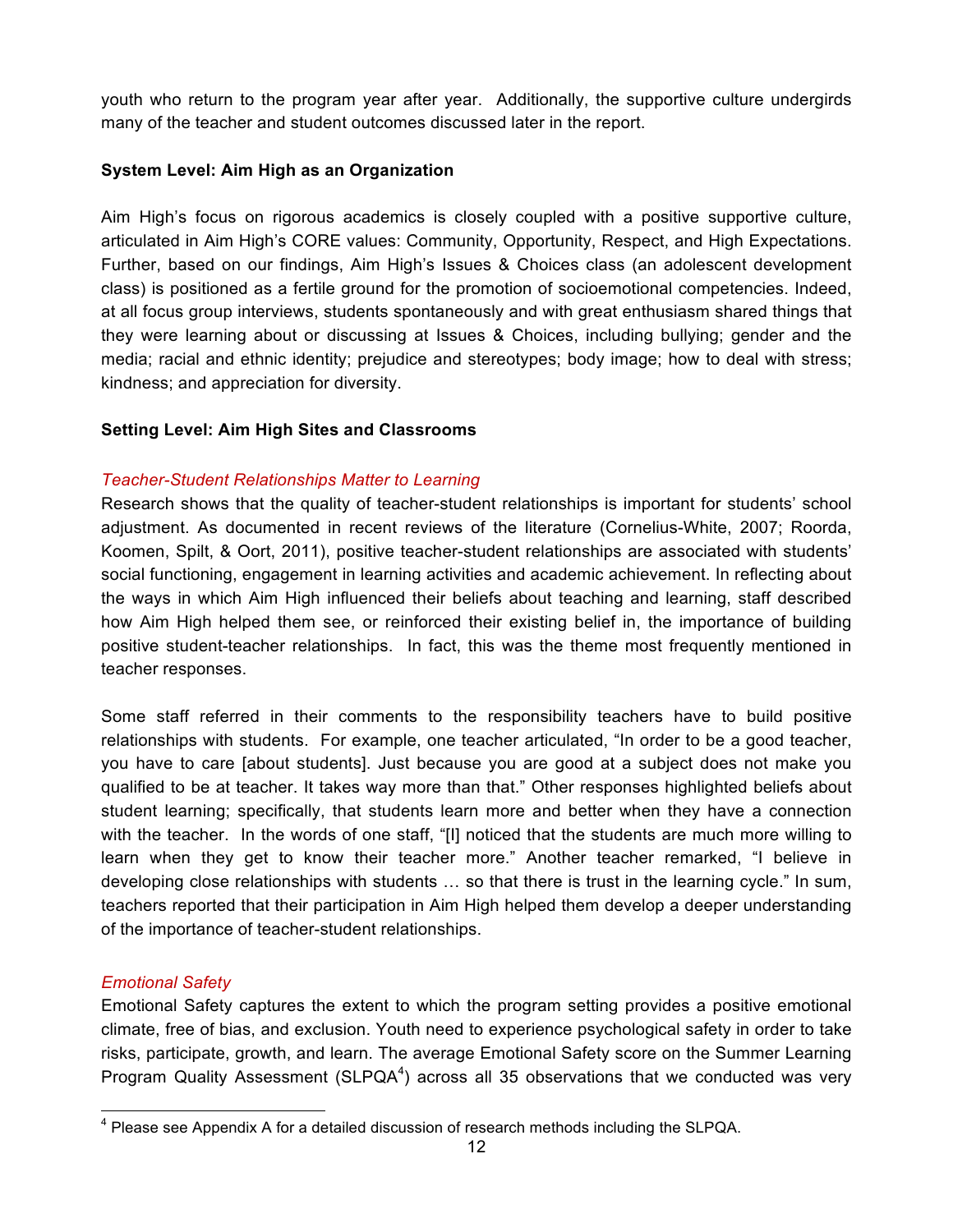high, 4.85 out of 5 (*SD* = .46; range = 3 - 5). Our observations of lunch and recess time also consistently captured an overall caring and positive emotional climate. Instances of derogatory or exclusory behavior on the part of the students were usually detected by staff who intervened to address and diffuse. For example, in one observation, a student jokingly told another student, "don't be stupid;" the teacher intervened, disapproved "putdowns," and diffused the conflict. The teacher plays an important role in maintaining a positive emotional climate. Aim High classrooms consistently presented a positive emotional climate.

#### *Collaboration & Leadership*

High quality programs provide opportunities for youth to collaborate and work cooperatively with others. The Collaboration & Leadership domain on the SLPQA assesses the extent to which staff provides youth opportunities to:

- participate in activities with interdependent roles (i.e., youth have different tasks or roles such as record keeper, leader, timer, etc.)
- practice group-process skills (e.g., listening to others without interrupting, sharing ideas, taking turns, contributing to a discussion)
- help each other by explaining or demonstrating someone they know but another peer does not
- lead a group (e.g., lead a discussion or project)

While we captured multiple instances of collaboration in our field notes, the average Collaboration & Leadership rating across all 35 observations was 2.21 out of 5 (*SD* = 1.01). This is an area in which Aim High scored lower on the SLPQA. Given the research evidence that links cooperative learning with achievement and improved peer relations (Roseth, Johnson, & Johnson, 2008) and the fact that a collaboration component is at the heart of Aim High's program design, this could be an area to strengthen through future professional development and curriculum development efforts.

## **Individual Level: Aim High Students**

Most students experienced Aim High as a setting where supports were in place to promote their academic learning, adults held high expectations for them and cared about them, and was characterized by positive peer relationships. They also reported that at Aim High they got to participate in interesting activities and hands-on projects, and got exposed to activities that they do not usually get to do anywhere else. Finally, the great majority of students said that they would recommend the program to a friend and that they would like to return to Aim High the following summer. Parents provided consistent views with those of students—95% of the parent survey participants (*n* = 814) agreed or strongly agreed that, "My child enjoys attending Aim High" and "My child is excited about learning at Aim High."

To examine students' experiences with Aim High, the post-survey administered at the end of the program included questions eliciting their views about the following aspects of the program: *Support for Academic Learning* (four items; e.g., "Teachers at Aim High encourage me to ask questions about things I do not understand"); *High Expectations* (three items; e.g., "At Aim High,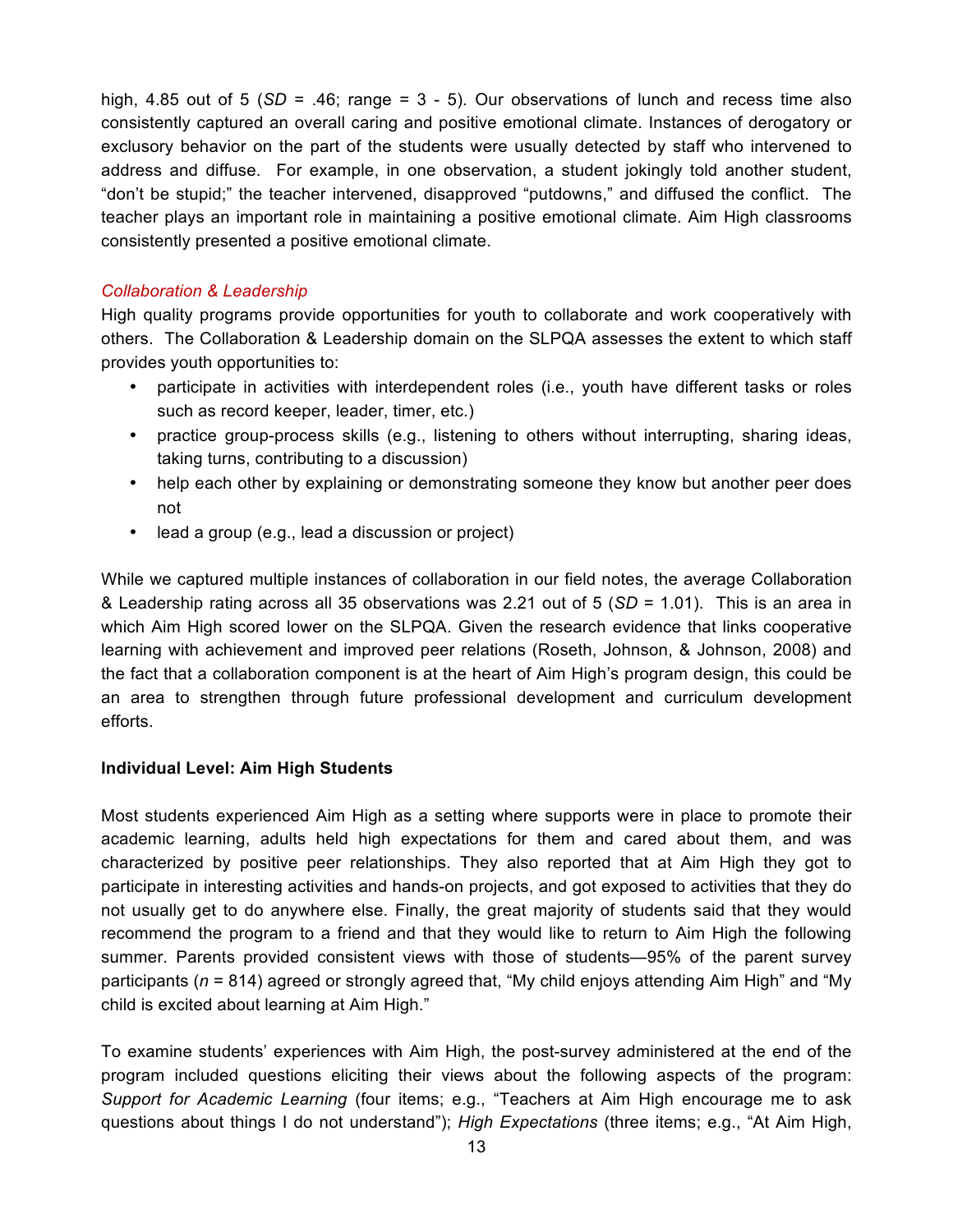there is a teacher or some other adult who always wants me to do my best"); *Caring Relationships With Adults* (three items; "At Aim High there is a teacher or some other adult who listens when I have something to say"); and *Positive Peer Relationships* (three items; e.g., "At Aim High, students get along well with each other")<sup>5</sup>. For each student, we averaged the students' ratings for the items that make up any given domain to produce a score between 1 and 4 for that domain. We then computed the proportion of students who scored the domain as *high* (score higher than 3), *medium* (between 2 and 3), and *low* (lower than 2). As shown in Figure A, the majority of Aim High students rated each domain as medium or high.



Moreover, as shown in Figure B, most students agreed or strongly agreed that at Aim High they do interesting activities and hands-on projects, and that they get to do things they do not usually get to do anywhere else.

 $<sup>5</sup>$  Please see Appendix B for the full list of items that make up any given domain.</sup>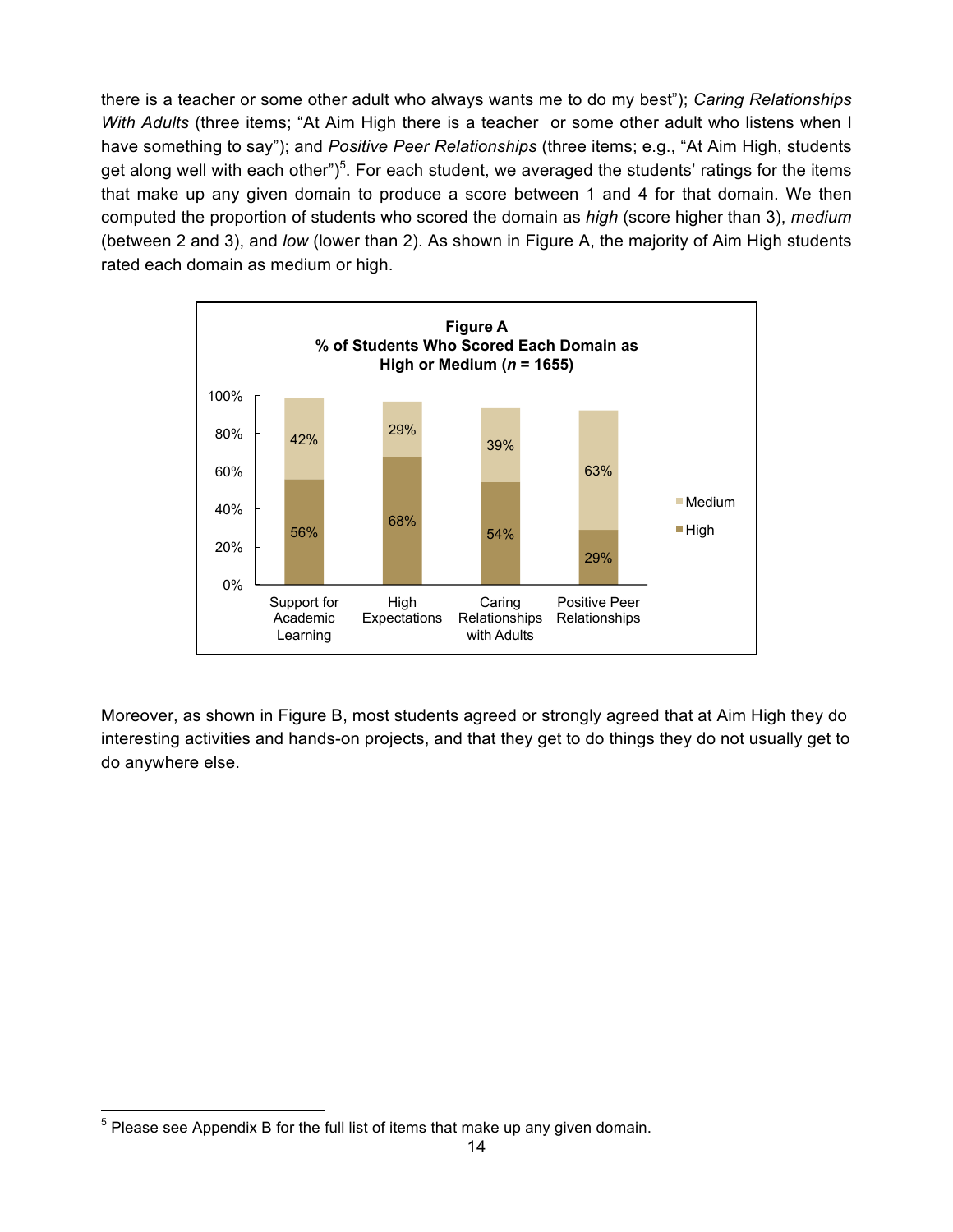

When asked whether they would recommend Aim High to a friend, 80% of students in the sample (*n* = 1655) responded in the affirmative, 16% said they were not sure, and only 4% replied "no." Similarly, 75% of students said that they would like to attend Aim High the following summer, 20% that they were not sure, and 4% said they would not like to return<sup>6</sup>.

In addition to the social dimensions of the Aim High culture that students described, we found evidence that this same positive supportive culture also assisted learning in concrete ways.

## *Socioemotional Competencies*

Social and emotional learning is "the process through which children and adults acquire and effectively apply the knowledge, attitudes, and skills necessary to understand and manage emotions, set and achieve positive goals, feel and show empathy for others, establish and maintain positive relationships, and make responsible decisions" (CASEL, 2016, para. 1). Research shows an association between socioemotional competencies and both better school performance and greater well-being (Durlak, Weissberg, Dymnicki, Taylor, & Schellinger, 2011).

As shown in Figure C, the overwhelming majority of students reported that they made new friends at Aim High, and that Aim High helped them learn how to work together with other students, appreciate their own culture and other's cultures, and that Aim High's Issues & Choices class helped them understand how to make more positive life choices.

 $^6$  9th grade students and 8th grade students at the one Aim High site that serves only 6th and 7th graders were excluded from the analysis. Resulting sample size was *n* = 1279.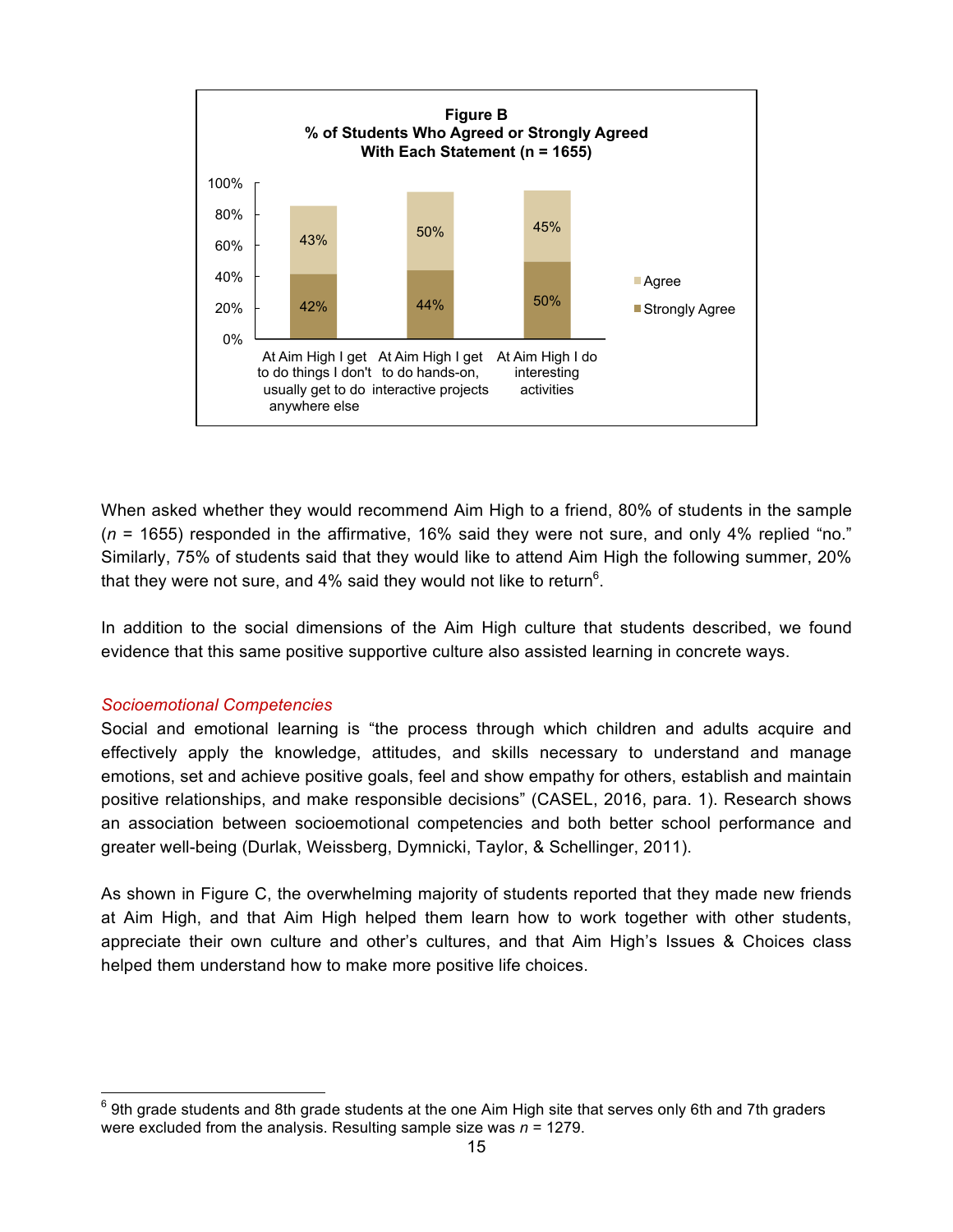

The survey results are consistent with students' responses to two questions we posed to them during focus groups: "What do you like about Aim High?" and "What have you learned at Aim High? $n^7$  For example, many students said that they liked that at Aim High they could hang out with their friends, make new friends, or meet new people. And several students wrote that at Aim High they learned how to make friends or how to be friendly.

In addition to making friends, many other students' comments alluded to socioemotional competencies that they developed or expanded at Aim High. For example,

- *I learned that you should get a caring adult when you are being bullied*
- *I learned to be careful with who you hang out with [in order] to not be getting in trouble all the time*
- *I learned how to work as a team*
- *I learned about what love really is and what healthy and unhealthy love is*

## *Sense of Community*

Social and psychological connectedness is a protective factor for youth and research shows that students who form a close bond with adults in their settings display better academic achievement and socioemotional functioning and are less likely to get involved in delinquent behaviors. Community is one of Aim High's CORE organizational values and fostering a sense of community is embedded in all aspects of the program.

 $<sup>7</sup>$  Students wrote their anonymous answers on post-its, which were then collected and displayed for all to</sup> see. Students' reactions to each other's responses served as a spring board to have them reflect on their experience that summer at Aim High.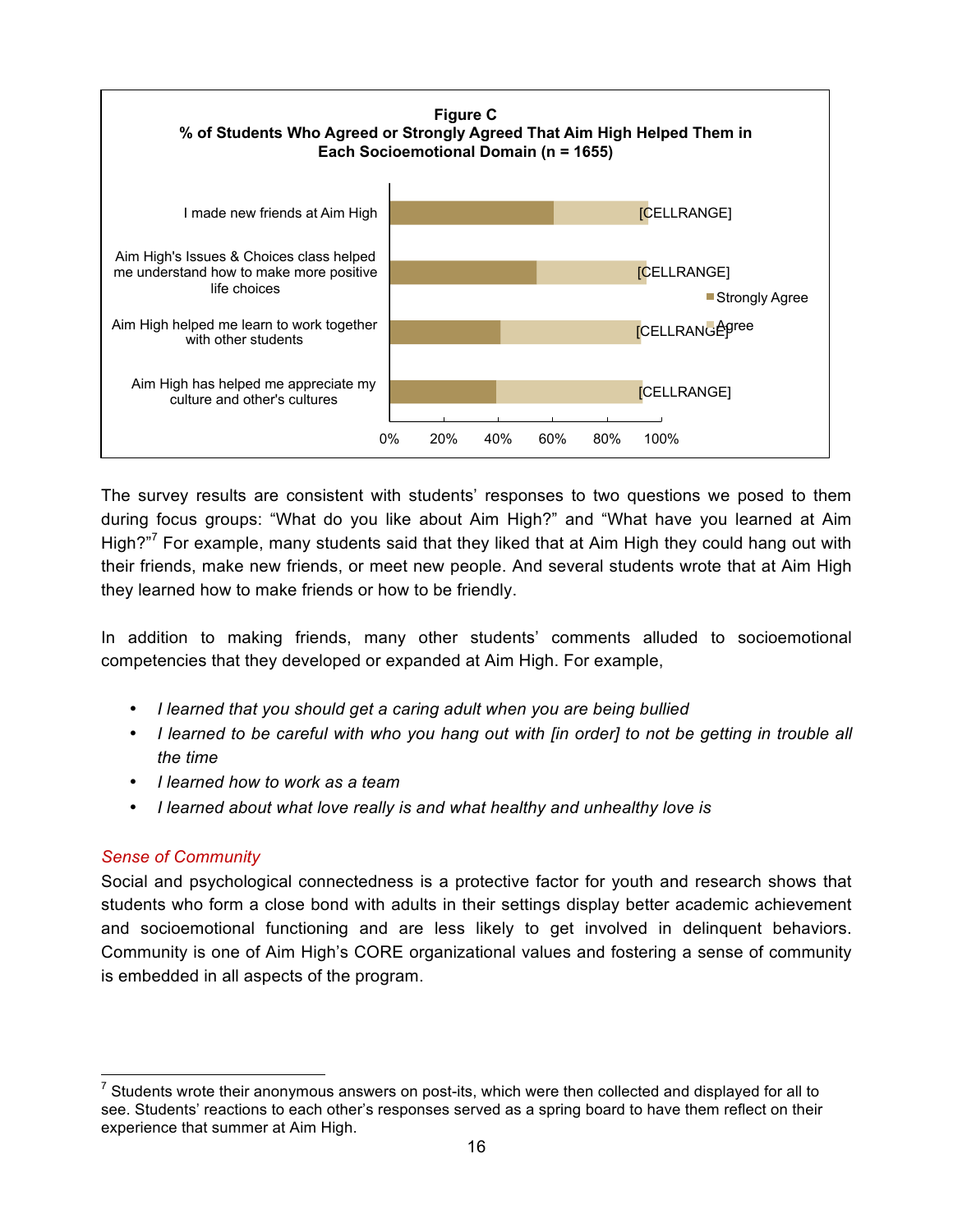The student post-survey included the items in the California Healthy Kids Survey (CHKS) connectedness scale ${}^{8}$ . As shown in Figure D, students reported high level of agreement with each item in the scale.



Ratings on the individual items of the connectedness scale were averaged together to produce a single connectedness score, with values ranging between 1 (low connectedness) and 4 (high connectedness). The average connectedness score for the whole sample was 3.35 (*SD* = .50; *n* = 1655).

Sense of connectedness figured prominently in students' reflections during focus groups interviews. One of the three top reasons that emerged in students' responses to the question "What do you like best about Aim High?" was "the teachers" (the other two top reasons were "the [afternoon] activities" and "the projects"). In the words of one student:

What I like about "Aim High" is that they tell us that we're family, and then they help me, how could I say it, on math and make us more better and tell us, "Oh, you should do this," but like in a nice way. And they do fun activities. Yeah.

## *Sense of Competence*

When compared to peers who feel insecure about their abilities, students who see themselves as capable learners are more likely to embrace challenging tasks, use more effective strategies, put more effort, persist in the face of obstacles, and generally perform better (Klassen & Usher, 2010; Wigfield, Eccles, & Rodriguez, 1998). Unfortunately, it is well documented that academic efficacy declines over time and that many young adolescents doubt their ability to succeed in school, question the value of doing schoolwork, and put forth less effort toward academics (Ryan & Patrick, 2001).

<sup>&</sup>lt;sup>8</sup> Items were modified to elicit responses about Aim High instead of about school.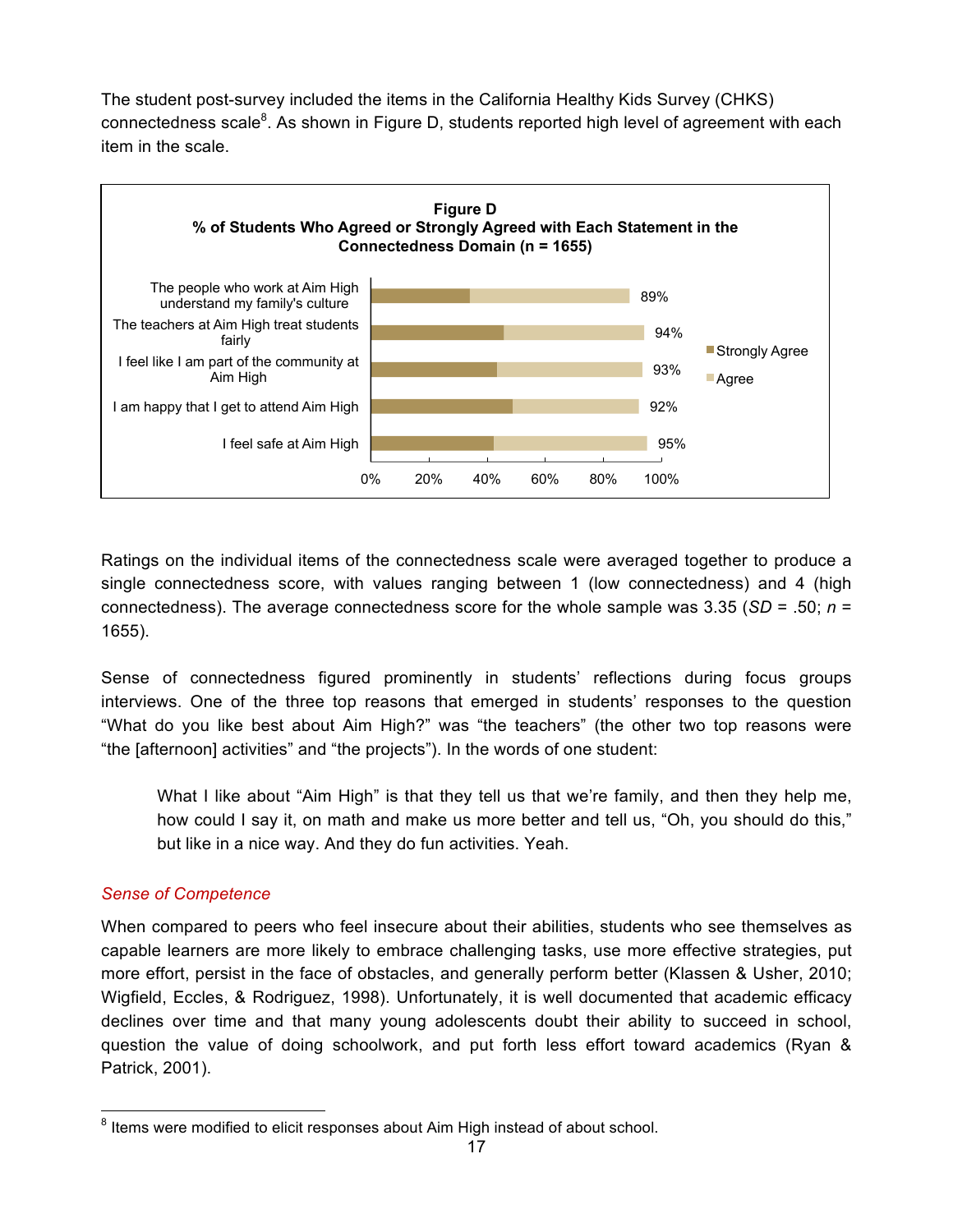Research evidence shows that self-efficacy is malleable and points to classroom conditions that boost students' confidence in their abilities to meet the demands of challenging academic work (Anderman, Andrzejewski, & Allen, 2011; Farrington et al., 2012; Patrick, Ryan, & Kaplan, 2007; Strobel & Borsato, 2012). These include, 1) providing students with instructional strategies to support their learning; 2) displaying and communicating concern for students' emotional well-being; 3) creating a learning environment of mutual respect; 4) communicating expectations that students can succeed in their classroom. These are all practices embedded in Aim High's program design.

At the time of the post-survey, 90% of students (*n* = 1655) agreed or strongly agreed that Aim High had helped them feel more confident about doing their schoolwork next year. Figure E disaggregates this finding by grade level. While the majority of students at each grade level said Aim High had helped them feel more confident, endorsement declined as students got older. This trend is consistent with results emerging from cross-sectional and longitudinal studies of children's competence beliefs in various academic and non-academic settings (Wigfield, Eccles, Schiefele, Roeser, & Davis-Kean, 2006).



We also examined pre- to post-survey changes in the extent to which students felt they were well prepared for the following school year. As shown in Figure F, students reported increased feelings of preparedness for the next school year across all grades. Moreover, the difference between preand post-survey results in the proportion of students who felt prepared was statistically significant for each grade level (6th grade:  $\chi^2(1)$  = 40.20, *p* < .001; 7th grade:  $\chi^2(1)$  = 37.33, *p* < .001; 8th grade:  $\chi^2(1)$  = 51.87; *p* < .001; 9th grade:  $\chi^2(1)$  = 17.50; *p* < .001).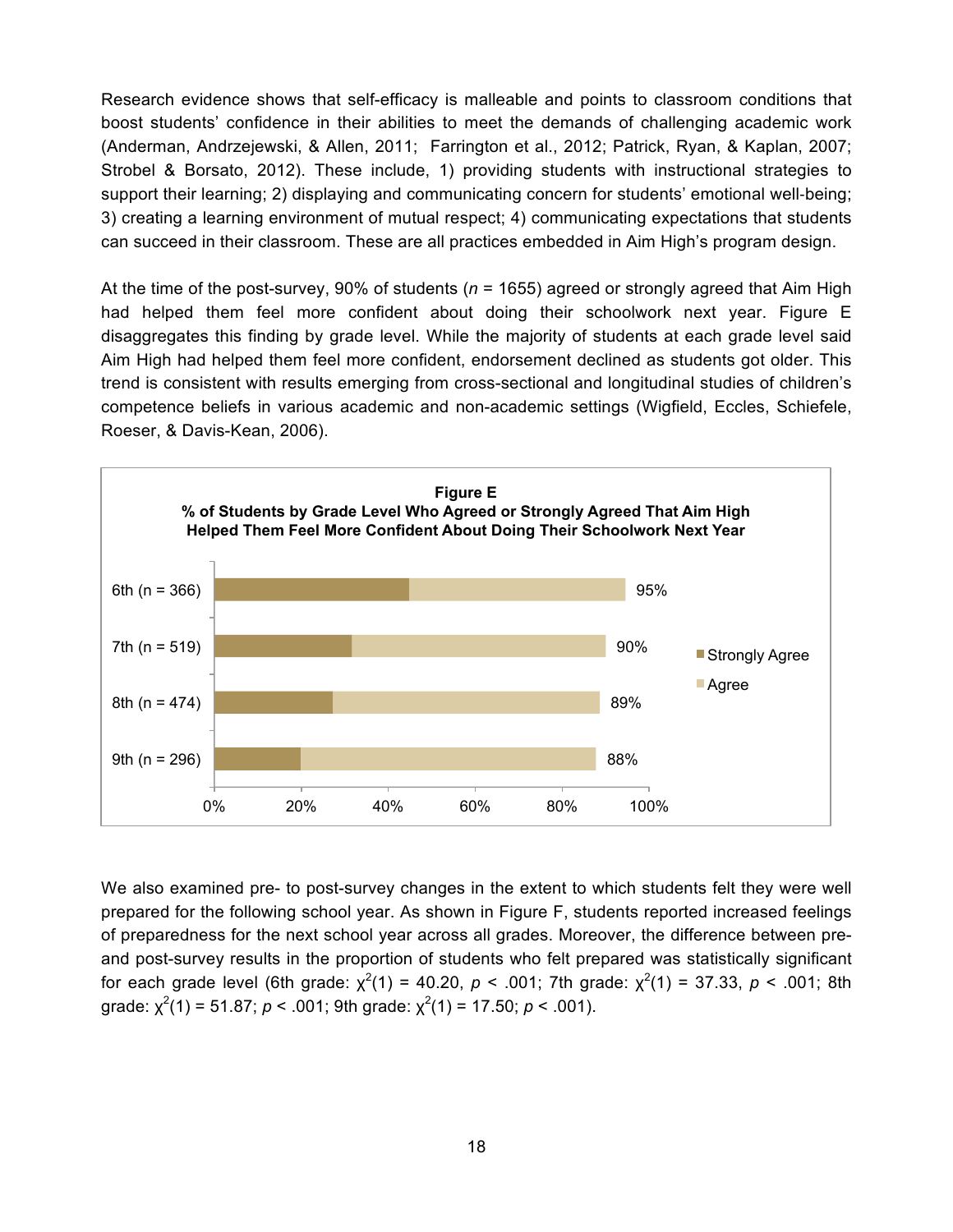

We also examined changes pre- to post- survey on a self-efficacy scale made up of items, "There are many things that I do well;" " can do most things if I try;" and "I can work out my problems." Scores on the self-efficacy scale range between 1 (low self-efficacy) and 4 (high self-efficacy). During the Aim High program, students' reported sense of self-efficacy increased significantly from a mean of  $3.16$  (*SD* = .54) in the pre survey to a mean of  $3.33$  (*SD* = .56) in the post survey (p<.001). As shown in Figure G, the magnitude of the increase declined as students got older.

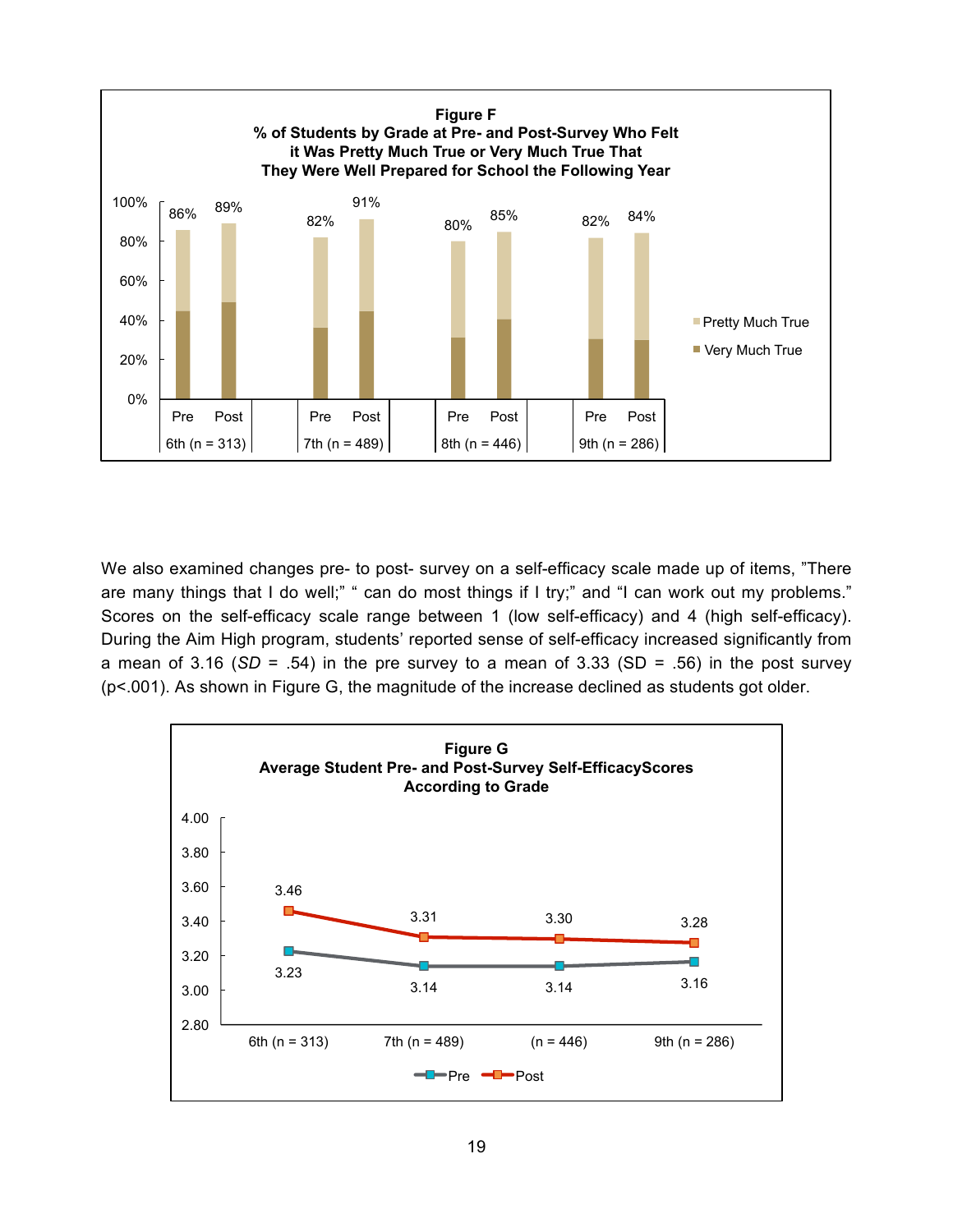#### **IV. ENGAGING CURRICULUM AND PEDAGOGY**

Aim High explicitly addresses concerns regarding summer slide through engaging academic courses. The students are held to elevated expectations and given support to meet the standards to which they are being held. The Aim High model of curriculum and pedagogy includes high expectations and high levels of engagement by both students and teachers. Students are expected to participate in fundamental academics each morning and electives each afternoon. Teachers are encouraged to utilize project-based learning and culturally responsive activities. This engaging curriculum and pedagogy marries youth development principles with rigorous core academic instruction.

#### **System Level: Aim High as an Organization**

While Aim High provides teachers with considerable autonomy and flexibility regarding daily classroom instruction, the organization encourages an engaging curriculum and pedagogy through emphasizing project-based learning, offering centralized curriculum resources available for teachers' use, and structuring the Aim High day to include core academic courses in the morning and afternoon electives and fieldtrips.

#### *Project-Based Learning*

Project-based learning is an approach that engages students in the investigation of authentic problems (Blumenfeld et al., 1991). In project-based learning, students investigate questions, make predictions, collect data, discuss ideas, and present their findings to others. Project-based learning is grounded in learning science ideas that position learning as active rather than passive, situated rather than decontextualized, facilitated by social interaction through sharing, using, and debating ideas with others, and amplified and expanded through the use of cognitive tools, such as learning technologies (Krajcik & Blumenfeld, 2006).

Even though an in-depth analysis of the Aim High curriculum was outside the scope of this study, our observations revealed a strong emphasis on project-based learning across all core classes. Project-based learning was also frequently mentioned by teachers and Site Directors. Teachers, in particular, reported appreciation for the projects included in the curriculum and expressed a desire for more projects to be added in the future. As was the case with the afternoon activities, students also expressed large endorsement of the projects and mentioned projects when asked about their favorite things about Aim High. For example, a 7th grade student said, "I like the projects we have in each and every class." Similarly, when asked about highlights from the prior week at Aim High, a sixth grader responded, "I liked the field trip, swimming, and the board game project that we did in Issues & Choices and Math".

## *Enrichment Activities: Afternoon Electives and Fieldtrips*

The afternoon elective activities and the field trips were frequently cited by students when asked about their favorite things about Aim High. During focus groups, students often were enthusiastic when talking about the electives they were participating in and wanted to make sure to end the focus group on time so they would not miss those activities that day. Students often expressed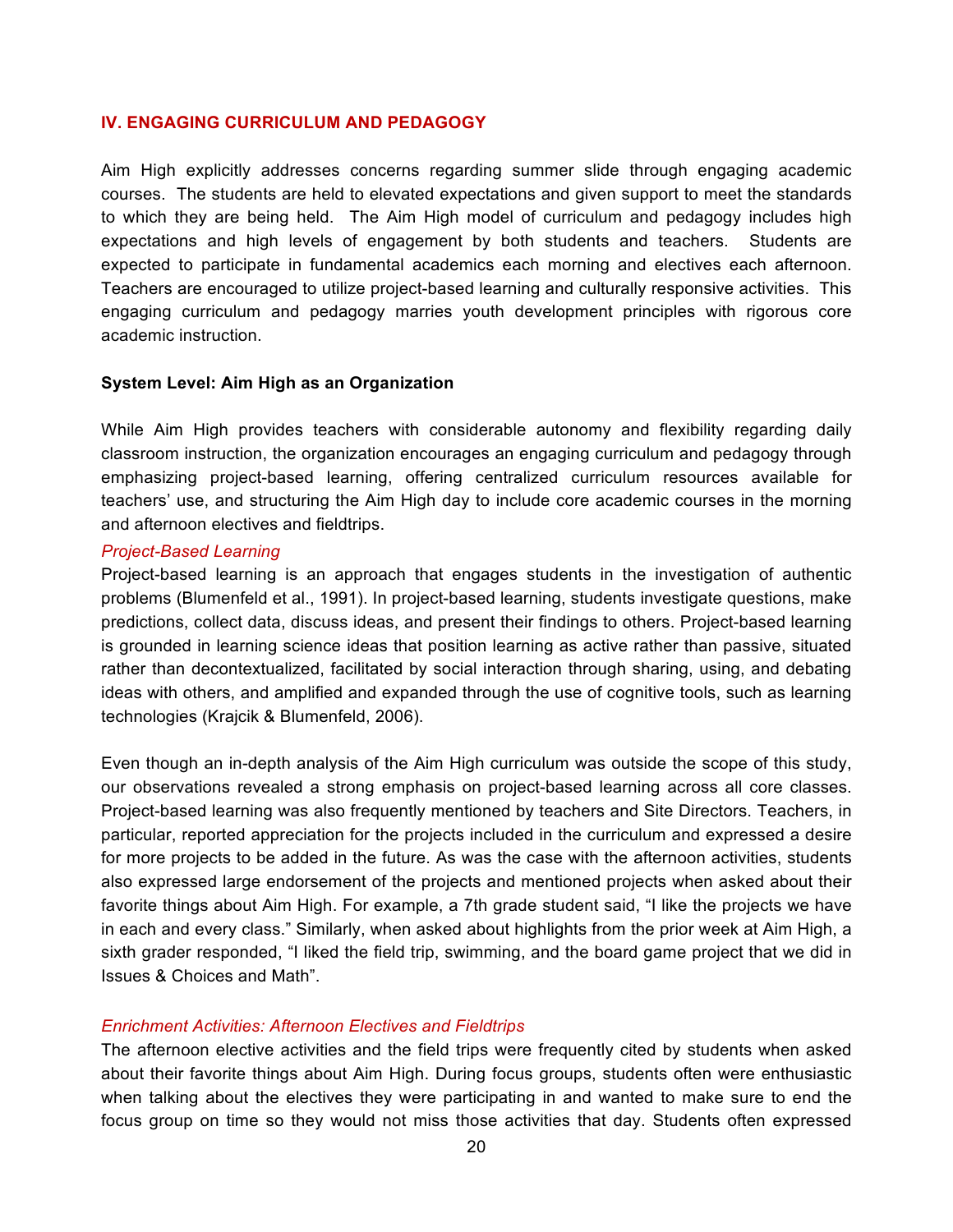statements such as, "I like all the fun activities we do in the afternoon" and "The activities make the summer more fun and exciting." Students also strongly endorsed the field trips during focus groups and, in response to the open-ended survey question "Is there anything at Aim High that you would like to see changed or improved," many of them said that they would like more field trips.

## **Setting Level: Aim High Sites and Classrooms**

Students who are motivated and engaged in learning tend to perform higher academically and have fewer behavioral issues than unmotivated and un-engaged peers (Connell, Spencer, & Aber, 1994; Fredericks, Blumenfeld, & Paris, 2004; Thijs & Verkuyten, 2009). Teachers play an important role in promoting students' interest, motivation, and engagement (Hill & Rowe, 1996), for example by fostering caring relationships in the classroom, or implementing engaging curriculum.

In their survey responses, Aim High teaching staff often spoke about their role as teachers in "making learning fun." The experience of teaching at Aim High appeared to reinforce this belief, as well as motivate and inspire teachers to adopt engaging instructional strategies they planned to take back to their academic-year teaching contexts. In the words of one teacher:

Learning should be--and can be--fun. Walking through the halls of a normal school, one does not see the same kind of energy and commitment [that is present in Aim High] to making learning a joyful experience. It has made me more aware of what I need to do in my own classroom to promote the same sort of energy and happiness in my students.

It was Lead Teachers in particular who indicated that Aim High reinforced their commitment to integrate more fun, hands-on approaches into their school-year instruction. However, even Interns and TAs reported a shift in their perception of the role of the teacher in creating a fun and engaging learning environment. As one Intern wrote: "Teaching doesn't have to be monotonous; there are ways to help students enjoy learning more. All students can learn and all students deserve a chance." A TA commented that: "I now see why lectures and [taking] notes are not a good method [to teach kids new] information. [When we used] more interactive, kinesthetic activities, we [noticed] better understanding as reflected [in] homework or whole class discussions." In sum, teaching staff noted Aim High's influence in understanding the important role of the teacher in fostering student engagement through instructional practice.

## *Teaching Knowledge & Skills*

Organizational structures and efforts to build knowledge and skills among Aim High teachers bolster multiple elements of the Aim High model by influencing the extent to which staff can foster a positive and supportive culture, and provide engaging instruction. Further, teacher skills development has important implications for their career aspirations and trajectories. In this section we provide findings related most directly to Aim High teachers' capacity and orientation towards delivering engaging curriculum and pedagogy, while recognizing that these findings are interconnected with other key strategies discussed throughout the report.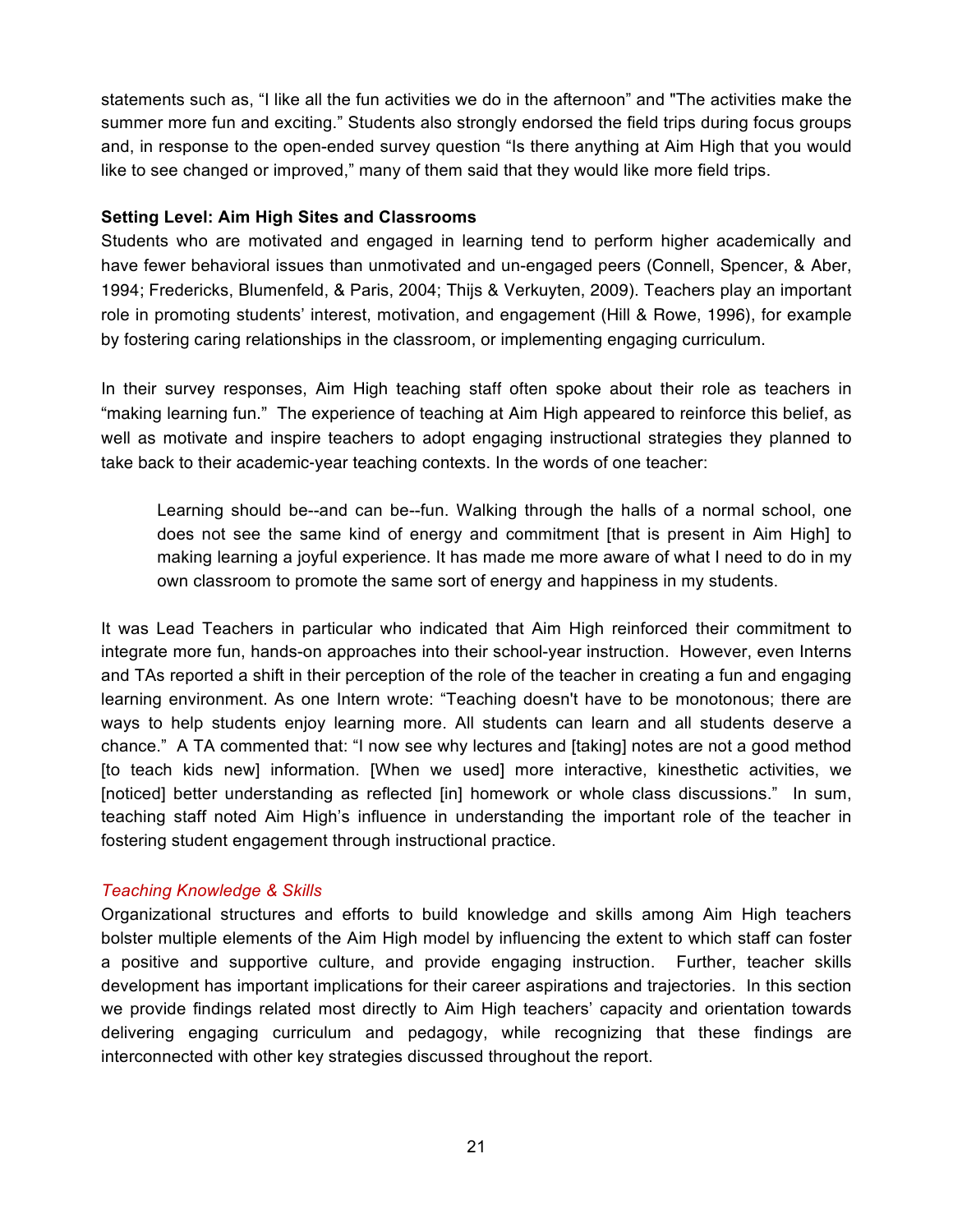The majority of the teaching staff agreed completely or to a large extent that Aim High helped them expand their teacher knowledge and increase their teaching skills (Figure H). Participants who elaborated on their response described three main themes: lesson planning and curriculum development, classroom management, and differentiated and personalized instruction.



## Lesson planning and curriculum development.

The skill most frequently identified by teaching staff as connected to their experience at Aim High was lesson planning and curriculum development. Additionally, many staff mentioned specifically that they gained experience developing curriculum and planning lessons that supported projectbased learning, more engaged learning, and differentiated learning. In the words of one teacher: "Over the past three years I have been influenced a great deal by my Aim High teaching experience. It has made me a better lesson planner, a better collaborator, and has turned my focus to project-based learning." Connected to the previously discussed belief about the importance of "making learning fun," several staff commented that Aim High helped them build their skills to develop and implement engaging and interesting lessons.

#### Classroom management.

Classroom management, which includes "actions taken by the teacher to establish order, engage students, or elicit their cooperation" (Emmer & Stough, 2001, p. 103), is a key predictor of student achievement (Wang, Haertel, & Walberg, 1993). Classroom management is also one of the most often cited concerns of preservice teachers, in particular with regard to behavior management (Kaufman & Moss, 2010).

Classroom management emerged as a prominent theme in teaching staff's reflections about ways in which Aim High influenced their teaching knowledge and skills. They mentioned that Aim High helped them increase their skills in developing procedures and setting class norms, learning better ways of dealing with "problem behaviors" (e.g., positive reinforcement), keeping students engaged, and conveying instructions clearly, among other things. Many of them attributed what they learned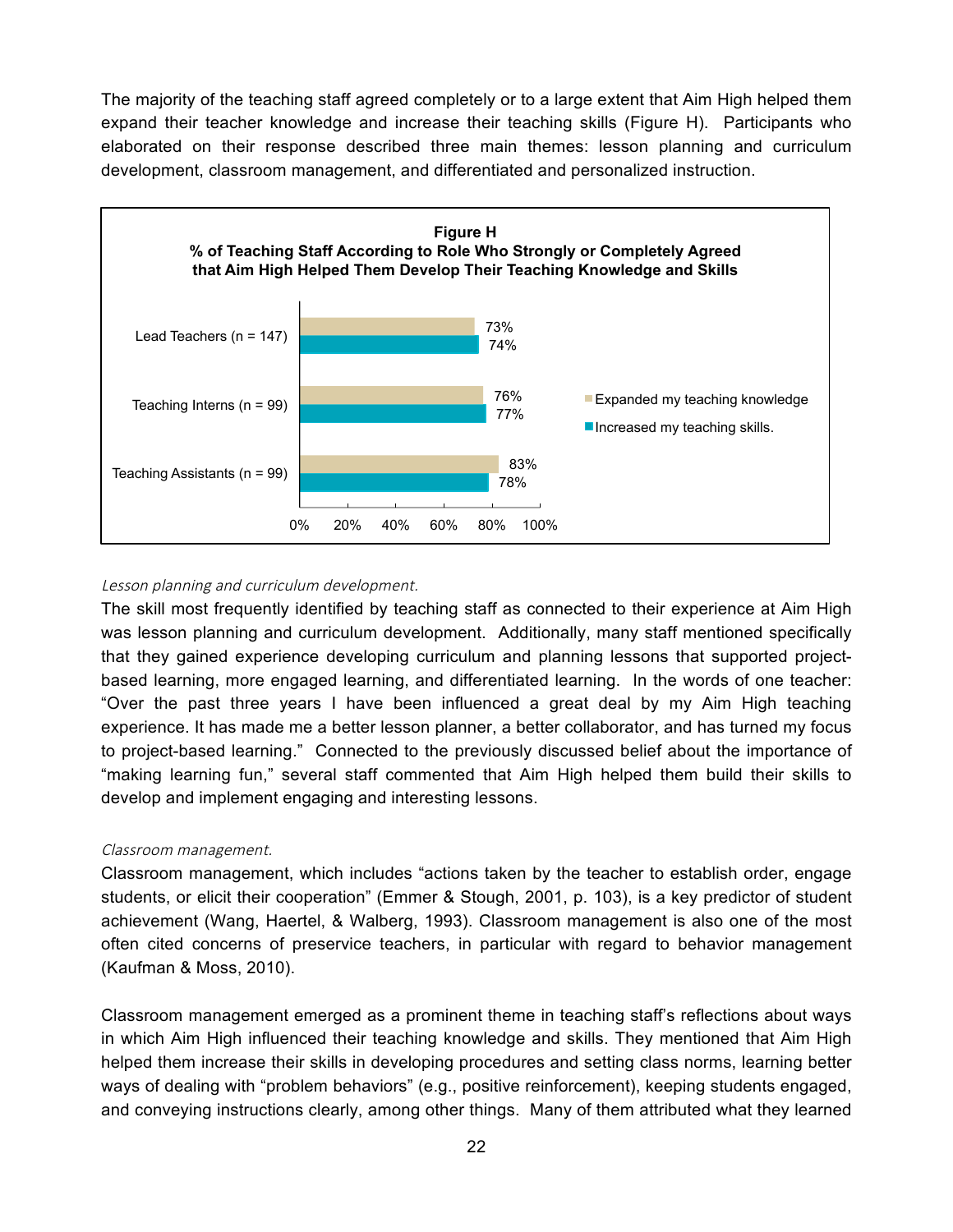to the structure and culture of Aim High itself. In the words of one teacher, "The way Aim High is organized and how teacher expectations are delivered has allowed me to improve my teaching skills for classroom organization, and classroom set up has been strengthened." Additionally, some teachers framed these skills in the service of fostering a positive classroom environment, and deepening student engagement and learning. One teacher commented:

I feel as if Aim High has helped me build my toolbox for creating positive relationships with students, and building a sense of community within a classroom. It helps me go back to my year-round teaching job with a new enthusiasm and commitment to my students.

Another teacher wrote that "My classroom management skills have changed for the better: more positive reinforcement and different techniques to maintain student engagement and getting classroom attention." Overall, teachers found that participating in Aim High helped them develop more positive mechanisms of classroom management that bolstered student learning.

#### Differentiated and personalized instruction.

A third theme that emerged from staff's comments was connected to the previously-mentioned belief in the role of the teacher to adapt instruction to the needs of individual students: many teachers reported that at Aim High they learned skills to help them differentiate their instruction. In the words of one teacher, "Aim High reminds me each summer that I cannot treat all students as equal learners with equal needs; this summer I differentiated in new ways I had not previously tried."<sup>9</sup> Teachers mentioned building skills adapting their teaching to many different kinds of students, including both different skill levels and diverse student populations. One teacher referenced learning about new texts to include in the classroom, more reflective of the demographics of her school's student population.

## *Supportive Learning Environment*

A high Supportive Learning Environment includes a welcoming atmosphere; a flow of program/lesson activities that is well-planned, presented, and paced; opportunities for youth to engage in active learning (rather than passively receive information); and a teaching staff who encourages and supports youth in building skills. The average Supportive Environment rating on the SLPQA across all 35 observations was 4.27 (*SD* = .48; range = 2.83-5). Our observations indicate that the majority of the teaching staff provided a welcoming atmosphere, and explained activities clearly and paced them appropriately. We also captured many instances of students involved in active learning and of teachers encouraging them to attempt higher levels of performance and supporting their learning.

 $9$  In addition to these prominent themes, staff also described developing their skills and knowledge engaging and interacting with students. One teacher stated, "I developed more close relationships with students this summer than previous summers. I've found these relationships to have a positive effect in the classroom." Another teacher commented, "I feel as if Aim High has helped me build my toolbox for creating positive relationships with students, and building a sense of community within a classroom. It helps me go back to my year-round teaching job with a new enthusiasm and commitment to my students."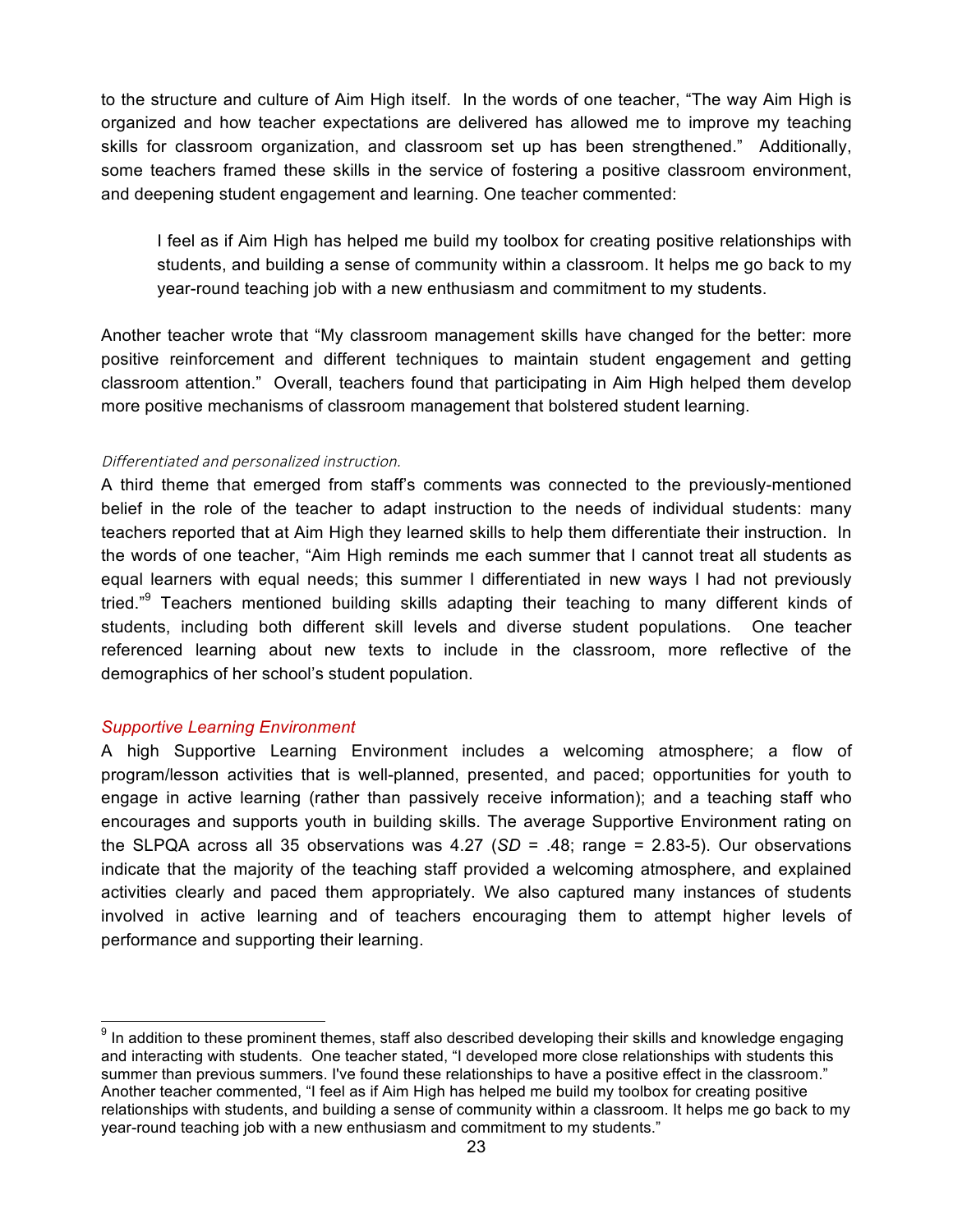For example, in one  $6<sup>th</sup>$  grade science class, the teacher presented the idea of why clear instructions are important for replication in the scientific method. She asked the student, "instruct me to write my name on this paper, what do I do first?" The student replied, "First, get a pencil." The teacher pretended to try grabbing a pencil with her elbow. The student started laughing, and clarified his statement, "Grab it with your hand." The teacher replied, smiling, "Oh, okay!" This instance of active learning illustrates how the teacher, rather than simply describing the concept of giving instructions, provides the student with an opportunity to engage actively with the concept. In another illustrative example of a teacher encouraging student performance, one 9<sup>th</sup> grade Issues & Choices teacher leading a writing exercise encouraged students, saying,

If you're stuck, use your words—because what is today's affirmation? 'My words matter.' Struggle with it, think about what represents your experience. But you can't just sit there and look blankly. You should say, 'hey [teacher], I need help. Or, [teacher], I'm struggling, I don't' know what to write, can you help me out?'

In both examples, teachers play a critical role in providing active learning opportunities and encouraging student performance. We observed many such examples across Aim High settings, as evident in the SLPQA score for this construct.

## *Engaged Learning*

Engaged Learning, as defined by the SLPQA, gauges the extent to which students are offered opportunities for:

- planning, choice and reflection (e.g., set goals, consider a variety of alternatives, test different approaches and carry out plans, reflect on the effectiveness of their actions, consider revisions that could bring about more desirable outcomes)
- learning how to learn (e.g., staff helps youth identify the learning strategies they use, so they can apply them in other situations)
- developing higher order thinking skills (e.g., analyze, define a problem, make comparisons, predictions, inferences, generate alternative solutions)

The average score for Engaged Learning on the SLPQA was 2.63 out of 5 (*SD* = .83; range = 1.33-5), which positions this domain as a potential area of growth. That said, we did observe many instances of instruction aligned with the Engaged Learning domain. For example, in one 7th grade science classroom, the teacher provided a structured opportunity for students to reflect on a "Mystery Bag" exercise. At the end of the lesson and in the context of whole group discussion, the teacher elicited students' views about what they got out of the Mystery Bag activity, remarking that there are no right or wrong answers. The last question in the activity's accompanying worksheet also asked students to reflect on what they had learned during the lesson. This activity clearly provided an opportunity for students to reflect on an activity; our observations recorded many similar opportunities for student reflection.

Higher order thinking (the ability to analyze, define a problem, make comparisons, and generate alternative solutions) is a complex skill to develop, and can be equally difficult to teach. In one  $7<sup>th</sup>$ grade math class, the teacher supported students' higher-order thinking during a "Do Now"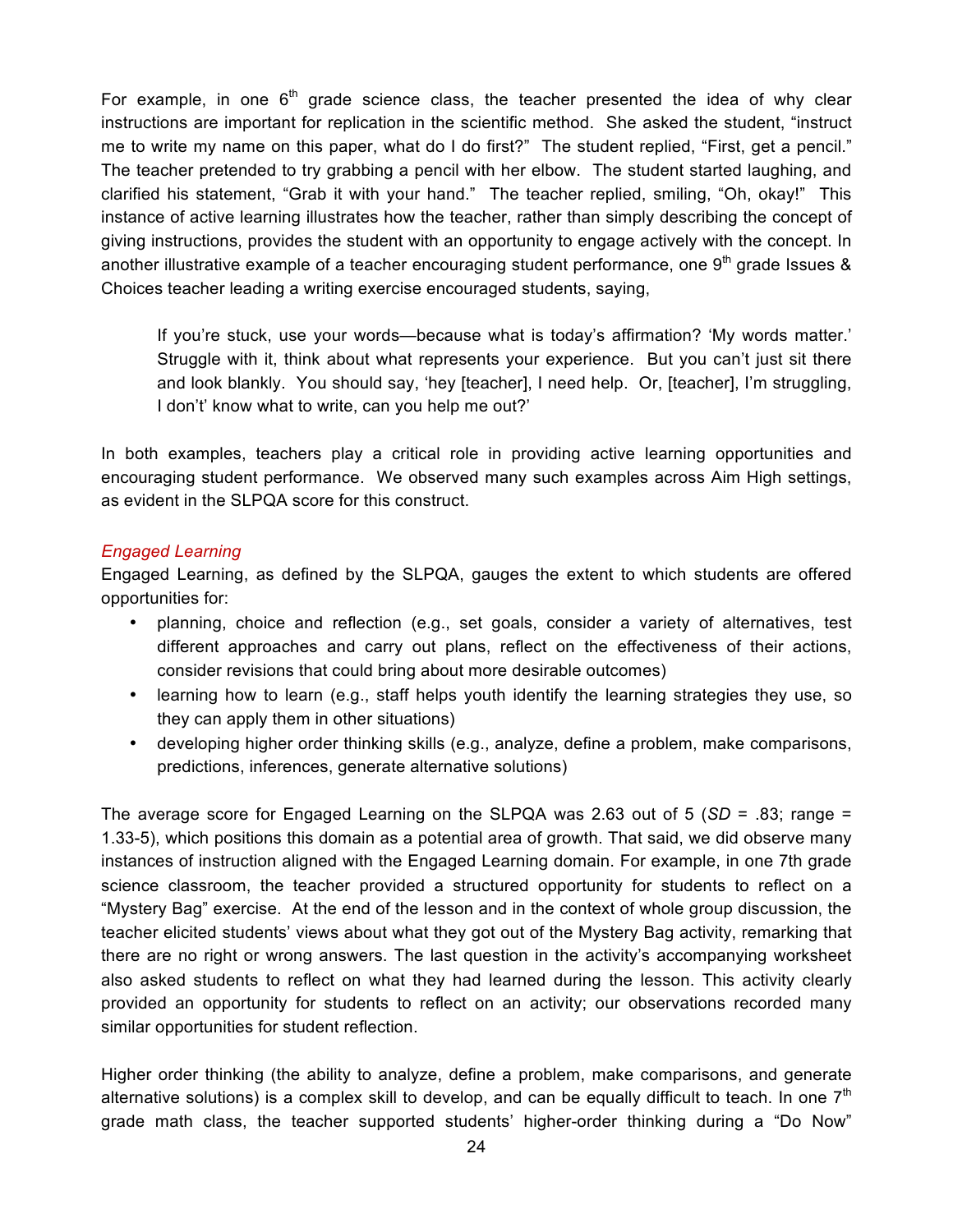equation activity. During the activity, the teacher helped students, who were struggling not by giving them the answers but by asking them questions so they would arrive to the correct answer by themselves. Examples: "How do you know?"; "What do we know about squares?"; "What if you replace this square with circles, what happens then?" As is the case for instructional practices captured in the Collaboration & Shared Leadership domain, the Engaged Learning domain may provide one potential area of future focus for Aim High, with possible implications for curriculum design, professional development, and possibly hiring practices.

The findings presented in this section, along with those discussed in Positive Supportive Environment above, indicate that instructional practice across Aim High settings is strong in some areas, but more variable in others. Classroom environments consistently demonstrated providing a positive emotional climate and supportive learning environment. On the other hand, the extent to which opportunities for collaboration and leadership, as well as engaged learning (planning, reflection, higher-order thinking) were present varied. Importantly, the trend in scores evident in Aim High loosely parallels the scores of other summer learning sites where the SLPQA piloted. To provide a base of comparison, Figure I reports Aim High's scores presented side by side with those reported in a study that examined 32 summer learning programs in Grand Rapids, Michigan., Northern California, and Seattle, Washington (Smith, Ramaswamy, & McGovern, 2015). Compared to these programs, Aim High appears to measure slightly higher on emotional safety and supportive environment, and slightly lower on collaboration ad leadership, and engaged learning.



## **Individual Level: Aim High Students**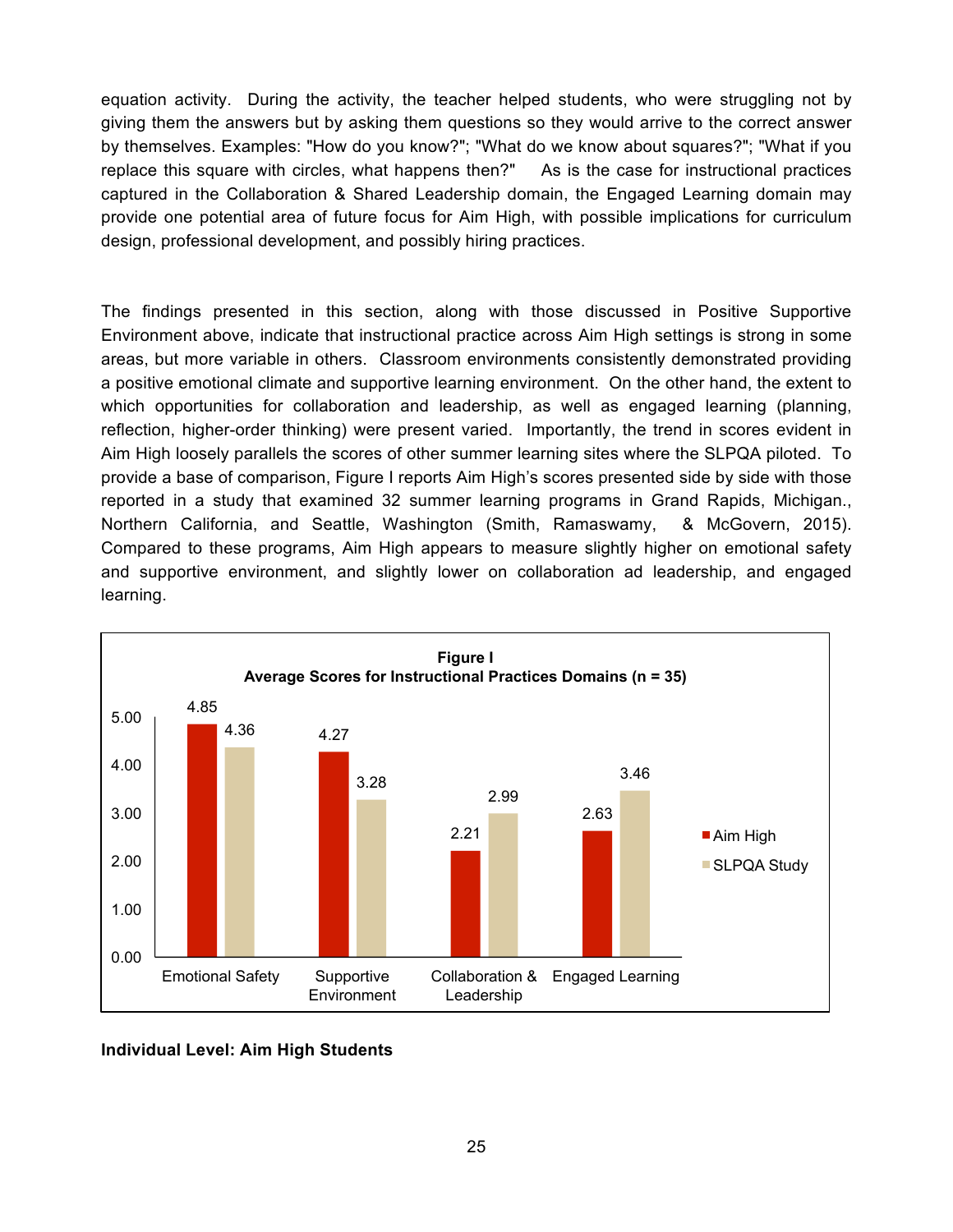## *Academic Knowledge and Skills*

Aim High offers academic instruction in math, science, and humanities (a combined Language Arts and Social Studies curriculum) designed to reinforce what students had learned the previous school year and get them better prepared for the year ahead. Moreover, believing that Aim High can help their child succeed in school is the reason most endorsed by parents (87%, *n* = 767) for enrolling their child in Aim High (Figure J). Our study did not directly measure students' knowledge and skills<sup>10</sup>. Rather, we elicited students' and parents' views at the end of the summer about the extent to which Aim High had helped with academics.



In the student post-survey ( $n = 1655$ ), the great majority of students indicated that Aim High had helped them improve their reading (80%), writing (88%), and math skills (89%) and had helped them improve in science (92%). Figure K presents findings according to grade level. Students in all grades perceived that Aim High helped them more with writing, math, and science than with reading—it may be the case that students felt they were already quite proficient in reading at the start of the program.

 $10$  On a pre- and post- math assessment administered by Aim High, 76% of students obtained a higher score at the end of the program than they did during the first week; for 41% of students the increase in score was 15% or more.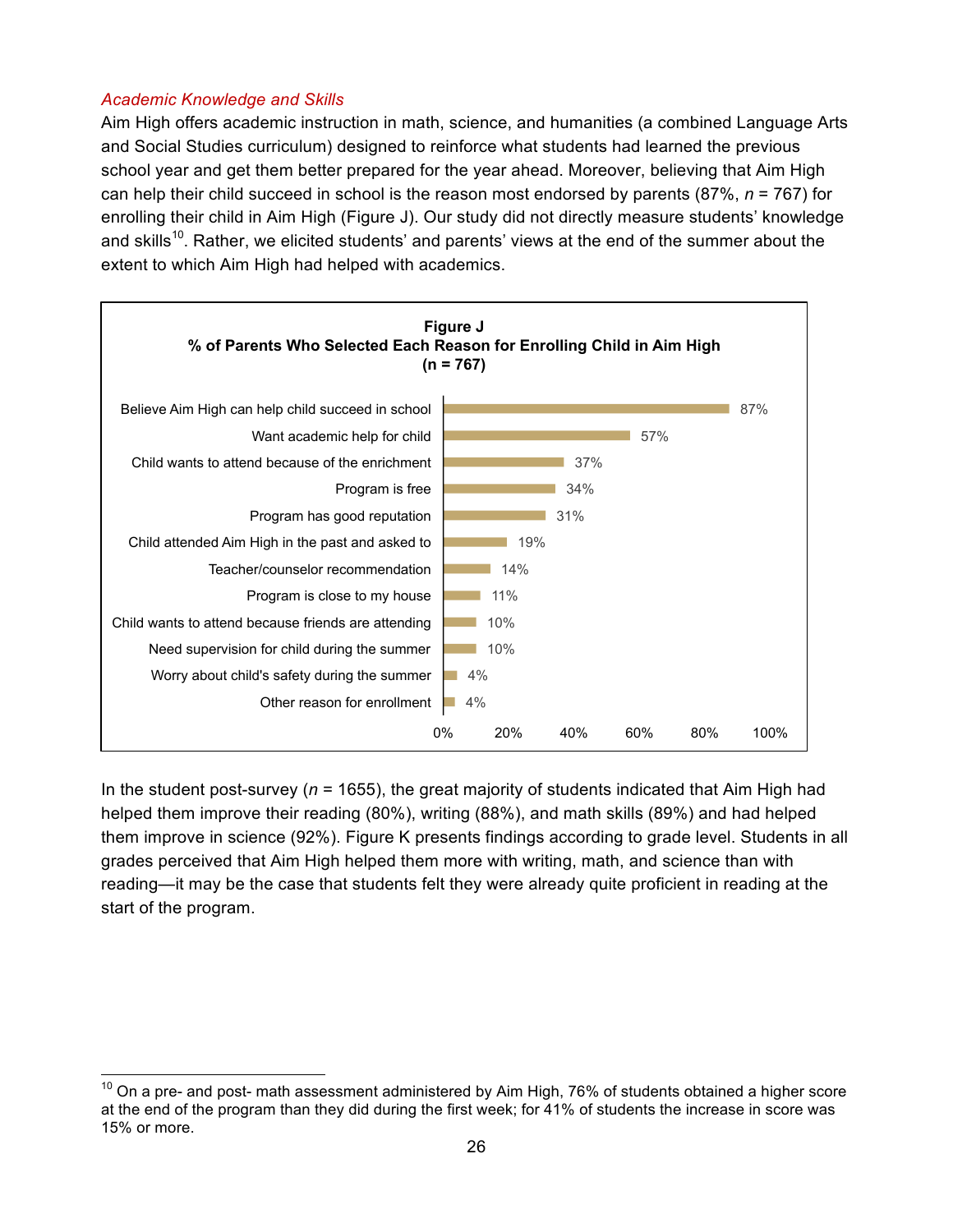

During focus group interviews, we asked students for the reasons why they were attending Aim High that summer. Returning students, who had attended the program in previous years volunteered that Aim High had helped them with school in the past and that is why they had come back. For example, a 7th grade student said that before Aim High he had bad grades, but that he had improved after Aim High and now had a 3.5 GPA. When asked to elaborate, he said:

Aim High taught me things I was going to learn during the school year. So, like for math, [in school] we were going to learn about…area, for example, and I had already learned about it in Aim High, so…I would already know about it.

Similarly, 86% (*n* = 336) of parents of returning students (students who had attended Aim High in the summer of 2014) agreed or strongly agreed with the statement, "My child's participation in Aim High last summer contributed to his or her success in school last year." Moreover, among all parents who participated in the survey (*n* = 814), over 90% agreed or strongly agreed that, because of Aim High, their child was better prepared for school in the fall.

In summary, in the perspective of the majority of students who attended Aim High in the summer of 2015 and that of their parents, Aim High succeeded in its goal of boosting students' academic skills and helping them to be better prepared for the next school year.

## *Early College and Career Awareness*

Aim High's Issues & Choices class curriculum incorporates units designed to support students' transition to middle school and high school as to build their college and career knowledge. Topics covered include exploration of career goals and interests; high school exploration and A-G requirements; and exploration of post-secondary options. In addition, 58% of students said that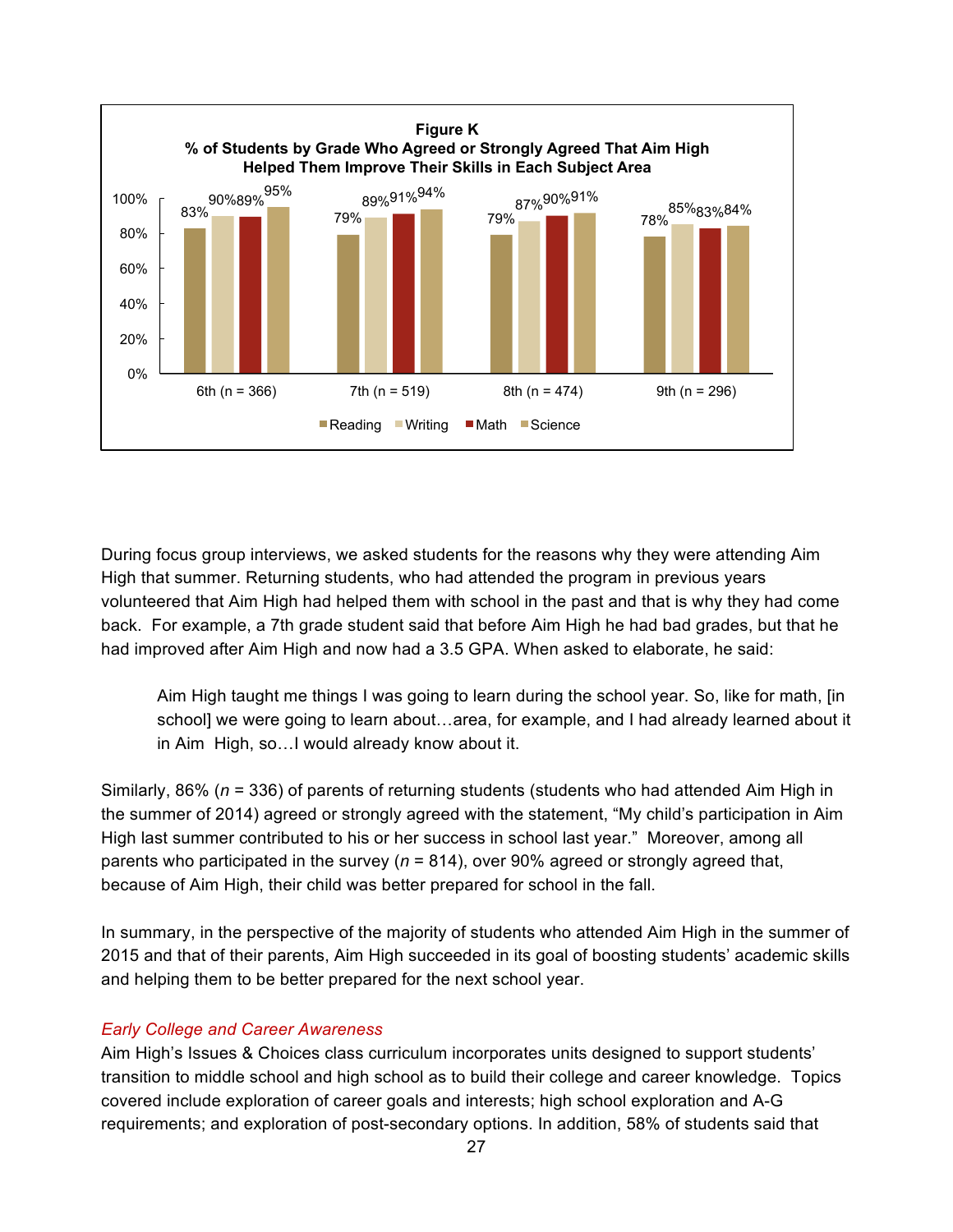during the summer at Aim High they had visited a college campus; 89% had heard speakers/teachers describe their path to college and/or career; 81% had heard speakers talk about their careers; and 40% had visited a workplace.

Students discussed what they were learning at Aim High about college and careers during focus group interviews, for example the A-G requirements ("the classes that you have to take in high school"), and average salaries of different careers ("we used iPads to find out the salary for the careers we want." During focus groups students also mentioned field trips to local colleges and universities. In particular, when we asked a student whether he had learned anything new during the field trip to a college campus, he said, "[I learned that ] you get the same education in a twoyear college [as you do during the first two years of a] four-year college. The same thing, just…cheaper."

Finally, analysis of the pre- and post-survey data revealed statistically significant changes in students' responses to various college and career knowledge-related items (Figures L and M). Additionally, the proportion of 6th grade students who said they knew "at least one after school program they could join when in middle school" increased from 67% at pre-survey to 77% at postsurvey.

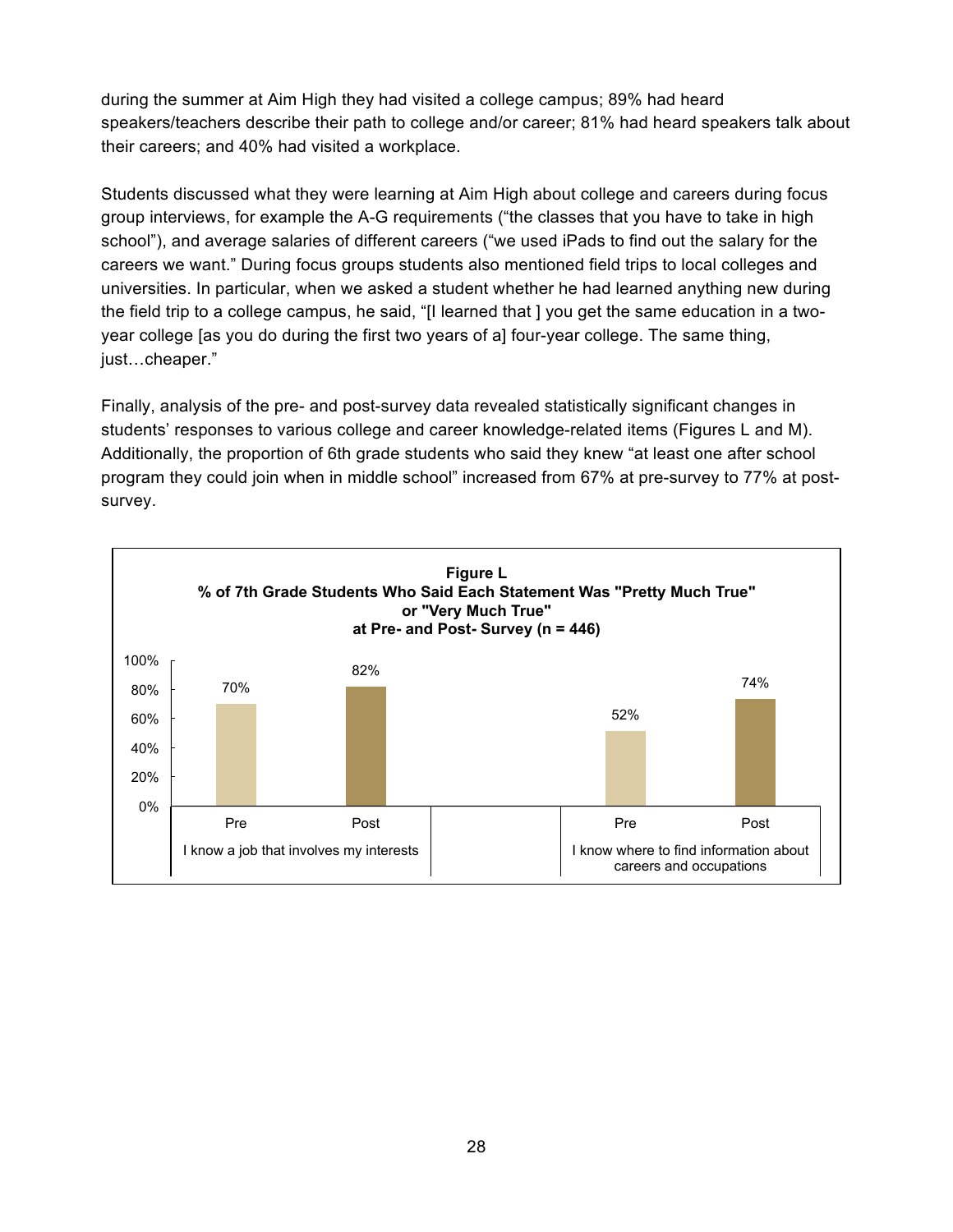

## *Perceived Relevance of School for Future Goals*

To address the extent to which participation in Aim High is accompanied by an increase in students' perceived relevance of school to future goals, we examined pre- to- post survey changes in students' extent of endorsement to the statement, "Getting a good job later in life depends on my success in school now". For the whole sample  $(n = 1534)$ , the percentage of students who responded "pretty much true" or "very much true" was 91% and 93% at pre- and post- survey respectively. Because student endorsement was already very high at the time of the pre-survey, the question was likely not able to capture change in students' perceptions to the duration of the program.

## **V. EXPLICIT FOCUS ON BUILDING EDUCATIONAL LEADERS**

One of Aim High's explicit goals is to help build and maintain a pipeline of passionate, skilled, and diverse educators committed to working in schools with low-income and underserved population. Importantly, Aim High teaching staff (site directors, academic specialists, lead teachers, interns, and TAs) reflects a diverse demographic: 70% of Aim High educators are teachers of color; 65% of educators are multilingual; and 25% of educators are program alumni.

#### **System Level: Aim High as an Organization**

At the organizational level, Aim High utilizes several strategies to support a pipeline of diverse educators and leaders. This includes creating embedded professional development opportunities for teaching staff, fostering educational leadership, as well as providing meaningful employment opportunities for young adults.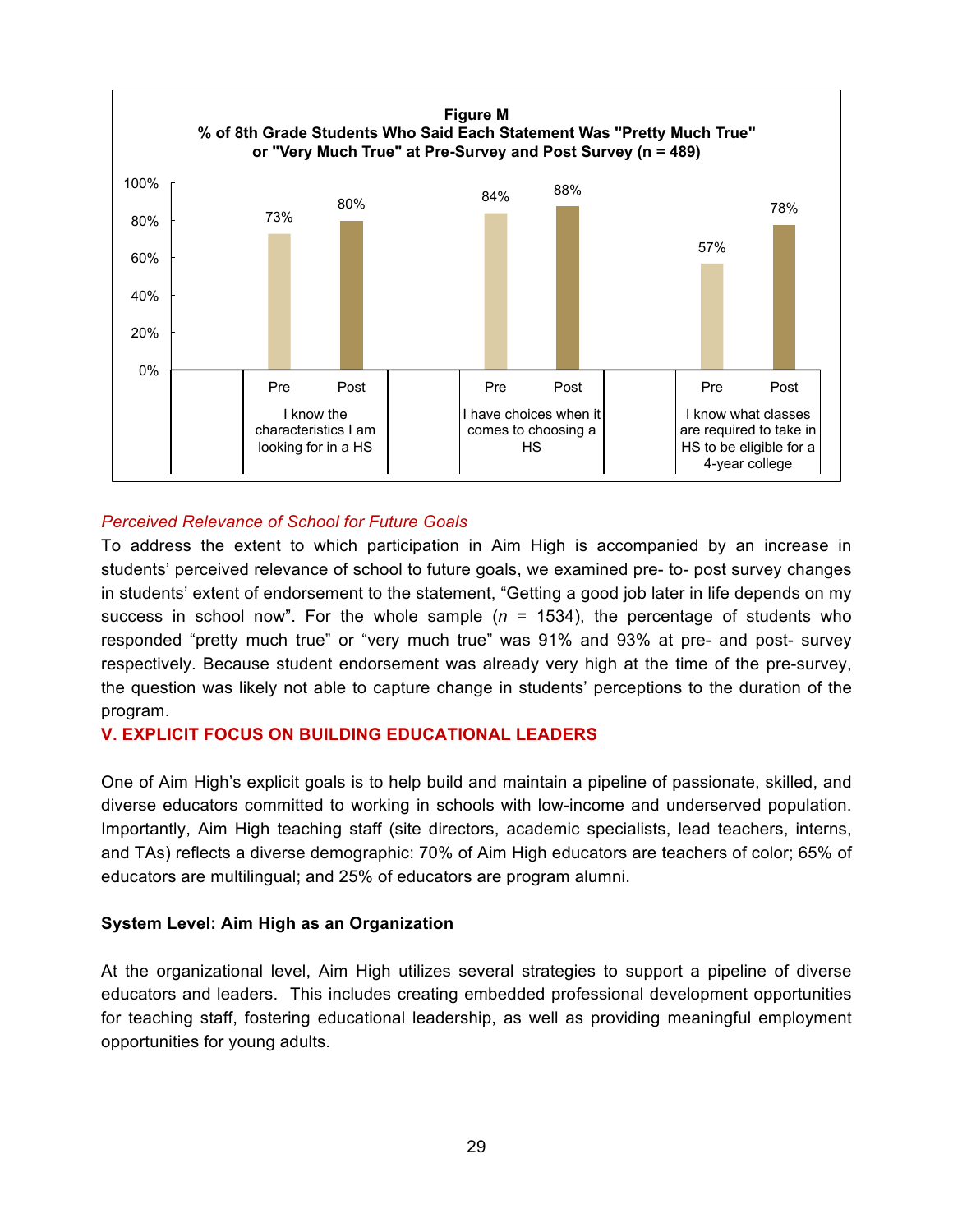#### *Embedded Professional Development*

Professional development activities come in many forms, including workshops, seminars, conferences, courses, and other formal instructional settings. However, the past decade of research has taken a more broad-based view of teacher professional development, treating teacher learning as interactive and social, based in embedded community practice (Cochran-Smith & Lytle, 1999). This conception of embedded professional development views teacher participation in formal or informal learning communities as powerful mechanisms for growth and development (Borko, 2004). Within this framework, professional development can take the form of co-teaching, mentoring, reflecting on lessons, group discussions of student work, self-examination of one's own teaching practice, or even designing and choosing new curriculum. An understanding of professional development as an embedded, interactive, and social experience highlights Aim High's potential as a fertile ground for teacher learning.

Aim High created a professional development and organizational design that would systematically provide supportive conditions for teaching. By ensuring teachers were paired with a colleague, by creating a system of peer feedback, and through building in team planning, teachers at all levels enjoyed significant professional growth opportunities. These opportunities were integral to the explicit goal of creating educational leaders.

In sum, support for teaching innovation through a combination of intentional organizational structure and design, engaging curriculum and pedagogy, and a positive supportive culture created an opportunity for teacher learning and growth and therefore helped to build a pipeline of educational leaders.

#### Modeling ideal environment

Teaching staff perceived the structures and environment of Aim High itself to foster learning and development. This "ideal environment" was described by multiple staff members as exposing them to "what a school should look like" and showing "what it means to truly serve students' needs and interests." In response to some of the open-ended survey questions, a number of teachers described how exposure to and engagement with this environment helped them improve their skills as teachers. For example, one teacher explained, "The way Aim High is organized and how teacher expectations are delivered has allowed me to improve my teaching skills for classroom organization and classroom set up." Another staff member commented:

Because Aim High creates an environment where students are more likely to feel positive and engaged by being in a school-like environment, I have the opportunity for many more positive interactions with challenging students. This gives me more positive examples to draw on for the future.

In sum, the embedded experience of teaching in a positive "ideal" environment helps teachers learn and grow as professionals, increasing knowledge, building skills, or harnessing experiences upon which to draw in their return to the classroom.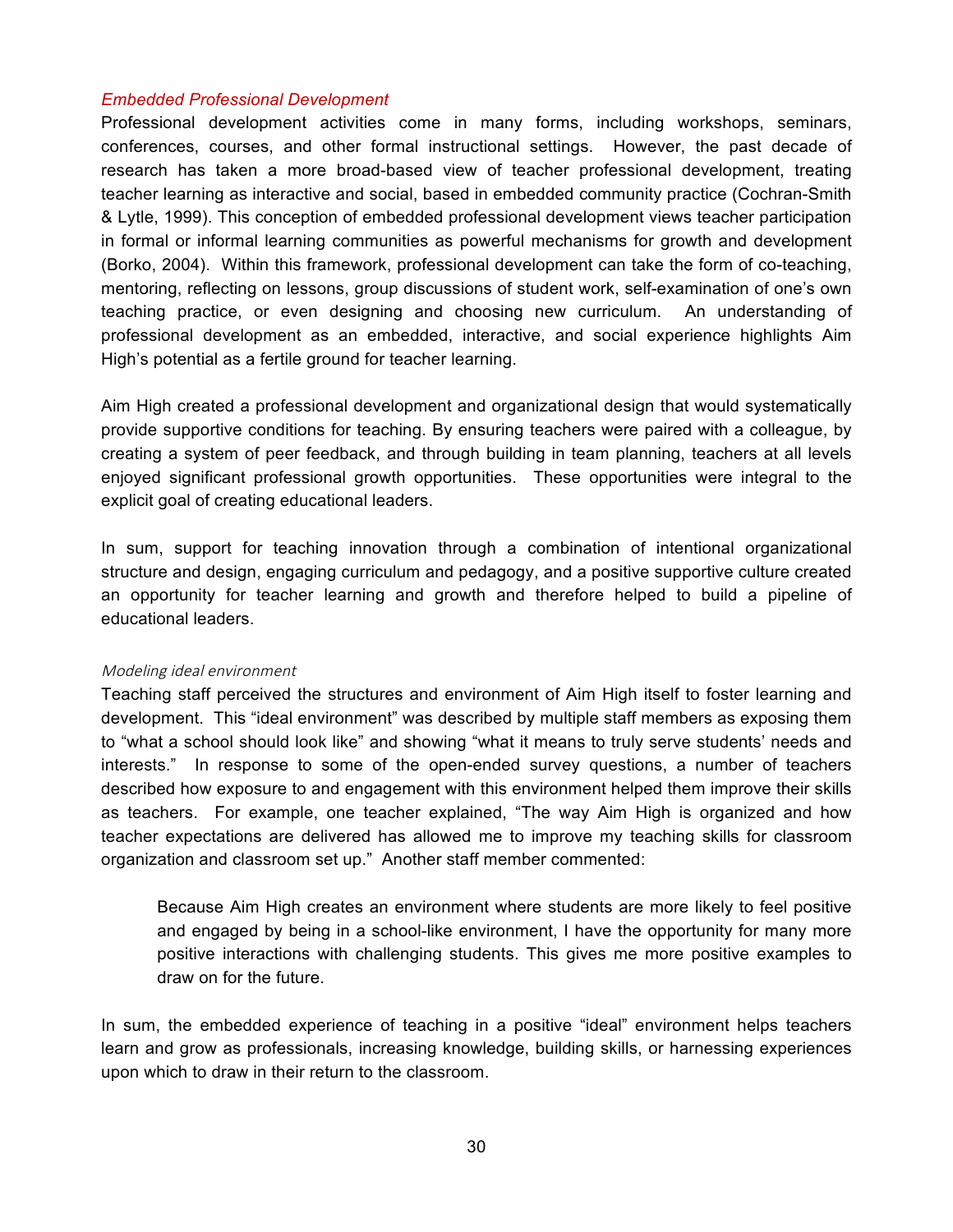#### Structures and culture to support teaching innovation

Another mechanism through which Aim High facilitates embedded professional development is the structure and cultures that support teaching innovation. In responses to open-ended survey questions throughout the survey staff often described Aim High as offering what they called a "teaching laboratory," a supportive and low-risk environment in which they could experiment with new curriculum, expand their skills, and implement exciting, challenging ideas. One teacher succinctly articulated it thus:

Because of the smaller class sizes and the strength of the Aim High community, I pushed myself to create assignments and lessons that I would be intimidated to attempt in a normal classroom setting. Aim High has given me the confidence to try new, challenging ideas in the classroom."

The structures and culture of Aim High (e.g., low teacher-student ratio, supportive environment), appeared to facilitate the conditions for teaching innovation, as did the open curriculum. Teaching staff particularly credited the opportunity to develop and experiment with new engaging curriculum as helpful to their growth and learning. In the words of one teacher:

I never had to develop a complete curriculum before. This was a great experience to experiment with new class topics and projects. Aim High provided me with the environment to teach freely and get kids excited about science.

With recent shifts in teaching and learning standards, such as implementation of the Common Core, some staff felt that the professional learning opportunities provided by Aim High helped them be more prepared to meet these new challenges. One teacher stated:

> The techniques and curriculum that I develop over the summer I will use in my classroom in the fall. Common Core is demanding that students really get away from rote memory and start getting their hands dirty with the material. This is the type of curriculum that I write at Aim High.

## *Meaningful Employment Opportunity*

While not all Aim High teaching staff may go on to pursue careers as credentialed teachers or educators, the vast majority still perceive Aim High as a positive employment experience. This is especially important given that the majority of TAs and Interns (and sometimes Lead Teachers) are youth themselves, and many within the target demographic of the program (i.e., young people of diverse backgrounds). Research demonstrates that employment can have positive effects on youth, such as fostering responsibility, positive work habits, motivation, time-management, and self-confidence—important socioemotional competencies with potential long-term academic and career benefits (Heckman, 2000; Jackson, 2012; Lillydahl, 1990; Mortimer, 2003). Summer employment specifically has been shown at times to reduce violent behavior among at-risk youth (Heller, 2014), as well as produce modest gains in attendance during the subsequent academic year (Leos-Urbel, 2014).

Based on the staff survey, in the summer of 2015,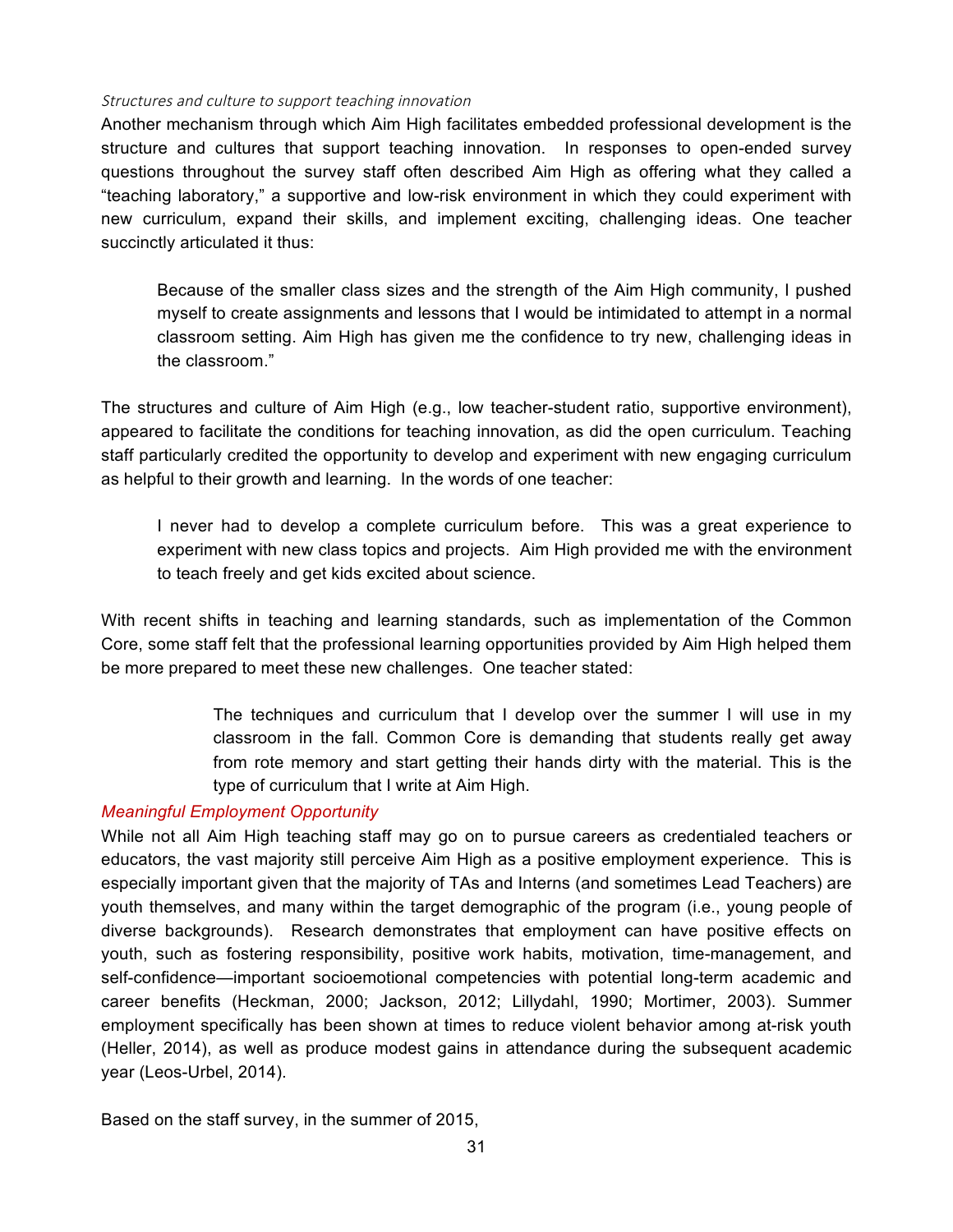- Teaching at Aim High was the first professional experience for 24% of the interns (*n* = 99) and 66% of the TAs (*n* = 99)
- 82% of interns and 91% of TAs indicated they agreed completely or to a large extent that they gained important job skills while working at Aim High. Figure N presents extent of endorsement according to key competency.



As one Intern reported;

I really think Aim High taught me how to communicate my thoughts in a respectful and professional way. I also learned how to adjust my attitude to the students and become more understanding. I also learned how to work better with other people and understand where people's ideas are coming from.

Various TAs (n = 22) provided further explanation as to what they had learned at Aim High, including gaining deeper knowledge of professional conduct and expectations, concrete professional skills (e.g. public speaking, communication, organization), and furthering their leadership abilities (e.g., "being a role model"). In the words of one TA:

Aim High taught me that a job does not only have you doing one thing. There are multiple tasks and duties that come with a job and being able to juggle them as well as excelling in each aspect [is part of what comes with the role].

In sum, Aim High provides a meaningful summer employment and positive youth development opportunity for the young adults employed as TAs and Interns. These young adults also serve as role models for Aim High participants, reinforcing program objectives related to student's college and career goals.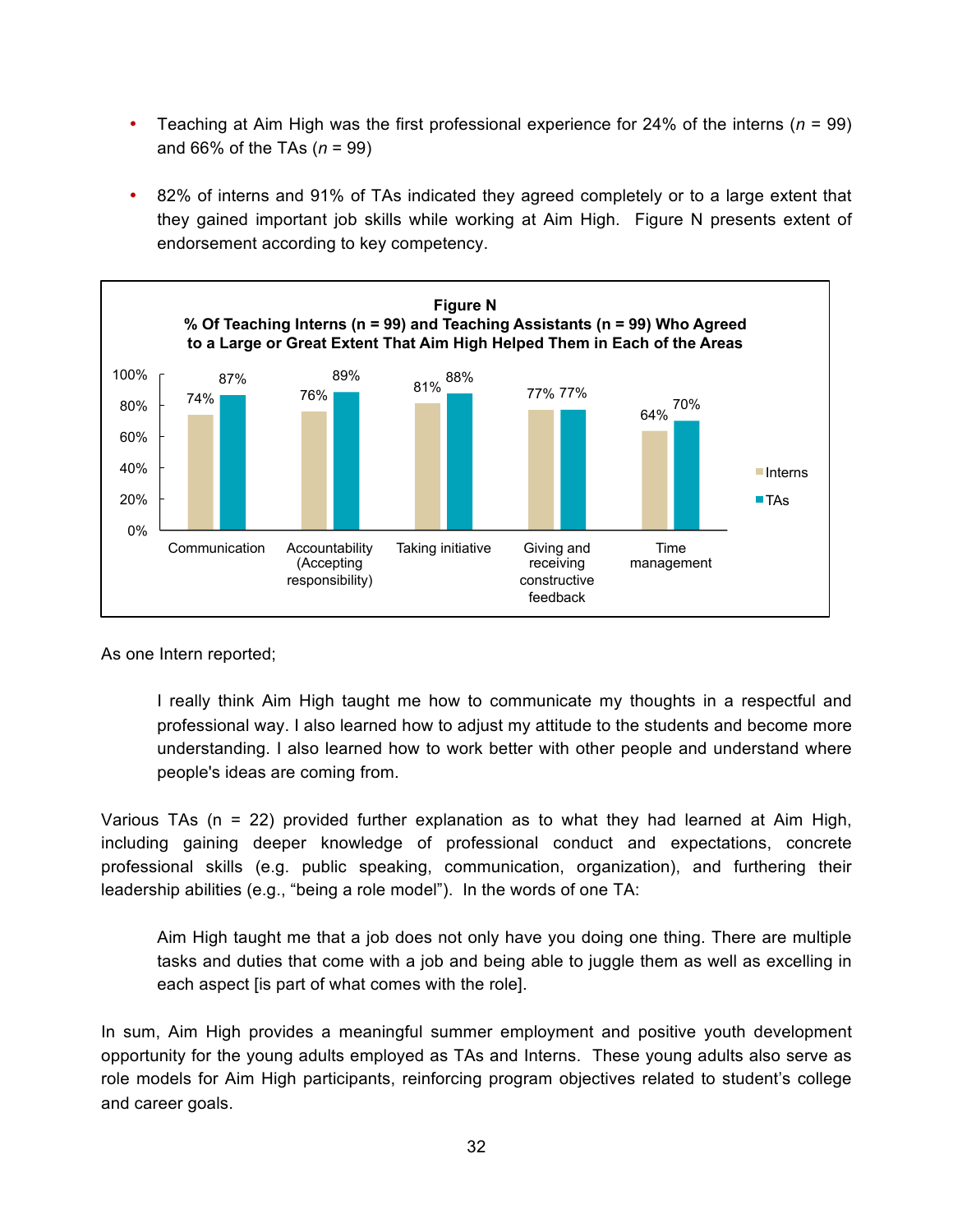## **Setting Level: Aim High Sites and Classrooms**

The organizational structures that support teacher learning and growth manifest at the setting level through the manner in which Aim High affects teachers' knowledge and skills, self-efficacy, and career plans. In this section, we discuss each of these, in turn. We find that teachers perceived Aim High to influence their experience in each of these domains. We note that these domains likely contribute both to the likelihood that Aim High staff remain in the teaching profession, as well as the program culture and learning environment that Aim High participants experience during the summer.

#### *Teacher Self-Efficacy*

Teachers' sense of self-efficacy—the extent to which teachers believe they can help students learn, even those students who are difficult or unmotivated—has been found related to teachers' persistence, enthusiasm, instructional behavior, as well as to students' motivation, self-efficacy, and achievement (Tschannen-Moran & Woolfolk Hoy, 2001).

The majority of the teaching staff reported that their experience of teaching at Aim High made them more confident in their role as a teacher. Specifically, 68% of Lead teachers, 69% of Interns, and 76% of TAs indicated that they felt more confident getting through to even the most difficult and unmotivated students (Figure O). When asked to explain their responses, 89 teachers provided comments, from which analysis emerged two main themes described below.



#### Opportunity to experience themselves as effective

Over a third of the staff (*n* = 31) providing comments explained their responses by describing concrete experiences of themselves, as Aim High teachers, effectively reaching "difficult" students and/or seeing "difficult" students thrive. As one teacher stated, "Having experienced children with a wide range of learning levels and seeing the transformation of unmotivated children into serious students, I feel more confident in my teaching skills." Like this teacher, many others indicated both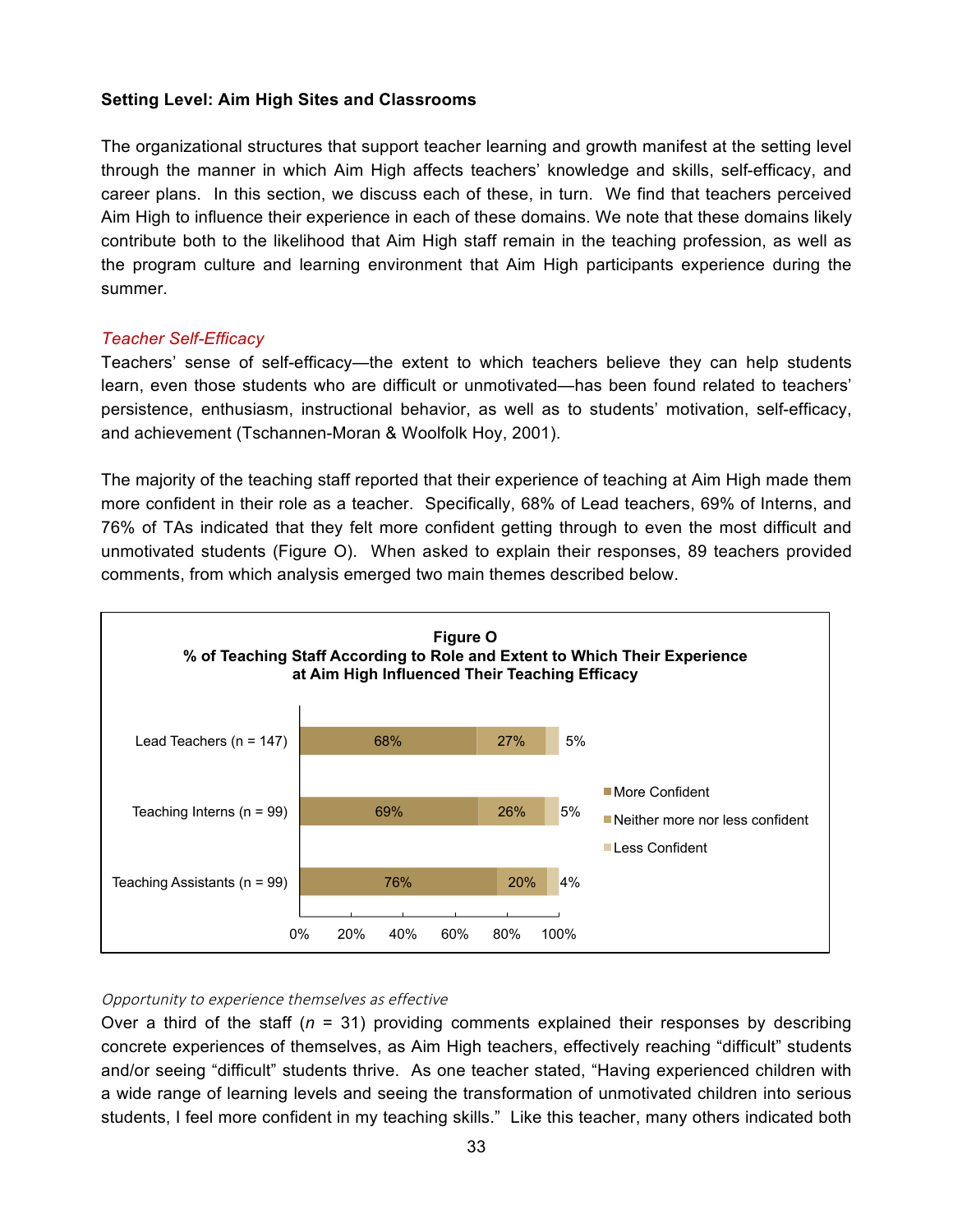a belief in the ability of teachers, generally, to reach difficult students, as well as a confidence in their own personal teaching ability.

#### Opportunity for growth and mastery experiences

Over a quarter of staff respondents ( $n = 26$ ) referred in their comments to opportunities they experienced at Aim High to improve their own practice supporting students. In the words of one teacher,

Throughout the summer, I saw myself constantly adapt my teaching style in attempt to engage the student's different learning styles. I observed students who worked better independently or in a group environment. Knowing this helped me guide them in different ways. I noticed a lot of unmotivated students would not do any work until they were approached, encouraged, and helped by the teacher. I saw more students asking for help and guidance throughout the summer.

Another teacher remarked explicitly on the growth both he and his students made over the summer. He said: "I was challenged to take on curriculum I had never seen before and was amazed by the amount of growth both the students and I made over the summer. Students performed at high levels and were introduced to rigorous material."

In summary, staff reported that their experience in Aim High provided multiple opportunities to engage with students, try new strategies, and experience the success of these efforts. The experience of mastery in teaching students is precisely one of the most powerful influences on the development of teacher self-efficacy (Bandura, 1977; Woolfolk Hoy & Burke-Spero, 2005). The enhanced sense of self-efficacy underlies the high endorsement (93%) of professional Lead Teachers (n = 120) to the statement "I believe I will be a better teacher during the academic year due to Aim High."

## *Career Plans*

Our findings indicate that Aim High inspires many staff to consider or pursue a career in education, promotes leadership development, and provides a meaningful employment opportunity to young people still in high school or college. We describe each of these themes in detail below.

## Desire to consider or pursue careers in education

According to survey responses, the vast majority of teaching staff—Lead Teachers, Interns, and TAs—indicated that Aim High had influenced their desire to pursue or continue in the field of education:

• Among Lead Teachers who did not have a teaching credential (*n* = 66), 42% said that their experience at Aim High made them consider obtaining one and 46% said it made them consider pursuing education more broadly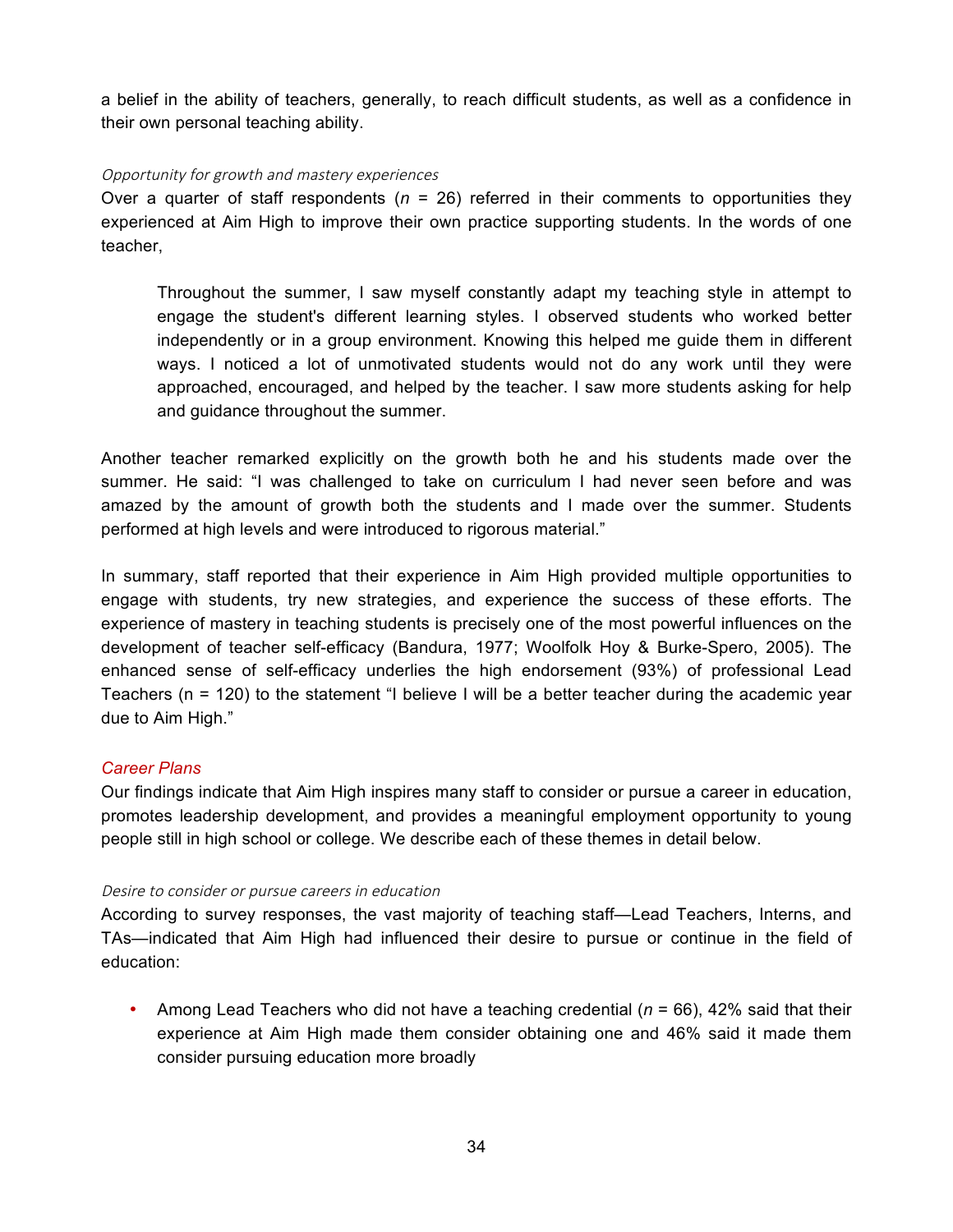• Among interns, 56% reported that due to their experience in Aim High, they were more likely to consider a career in education; this proportion was 59% for TAs.

Staff comments to the open-ended survey questions concur with these responses: for the majority of teaching staff, participation in Aim High led them to consider a career in teaching or education, or reinforced a decision already made on that regard. One Lead Teacher commented, "I really never seriously considered teaching before I was hired at Aim High, but now I love it so much and cannot imagine doing anything else." Another Lead Teacher remarked, "All three summers at Aim High have changed my career trajectory drastically - I will begin a teaching position directly due to my participation in the program."

Many Interns and TA commented that while they had already thought about teaching, the experience at Aim High made them consider it more seriously as a rewarding career path. As one Intern remarked, "It definitely made me look at teaching as a career path. Being told by students that I was a helpful aspect in their life is as rewarding as obtaining a golden Olympic medal." A TA commented;

I have never been in such a position before and it feels good to know that I'm making a difference in someone's life. I enjoy seeing these kids grow and building relationships with them and I never really thought of it as a career before.

Several staff remarked that participation in Aim High helped them understand teaching as a vocation, and viable career path. In the words of one teacher: "As a recent college graduate, Aim High was an amazing experience for me to have professionally. I got to get a better handle of what teaching is like, and if I would want to pursue it in the future."

Additionally, some teaching staff reported that Aim High reinforced a decision already in place, "reassuring" them that they had made the right career decision, or strengthening their resolve to teach. In the words of one TA, "I 100% want to be a teacher now."

#### Leadership development for teachers

Some teaching staff already in professional teacher positions (e.g., credentialed and/or full-time teachers) remarked that Aim High provided an important leadership development opportunity for them. In some cases, Lead Teachers remarked that Aim High prepared and/or motivated them to take on leadership roles, such as creating new programs for students at their home school, mentoring newer teachers, or even moving into school administration. One teacher describes how her experience at Aim High helped prepared her to start an afterschool program in a neighborhood school:

So, last summer when I was working with [another summer program], before I left, the principal [of a neighborhood school] asked me to come and start my own afterschool program. I was like, "You know, that sounds really fun. I don't know if I have the tools to do that." I'd been working with [the other program] for two years, I run my own program there, but I don't know if I could start my own program. And I came here, and I was here for five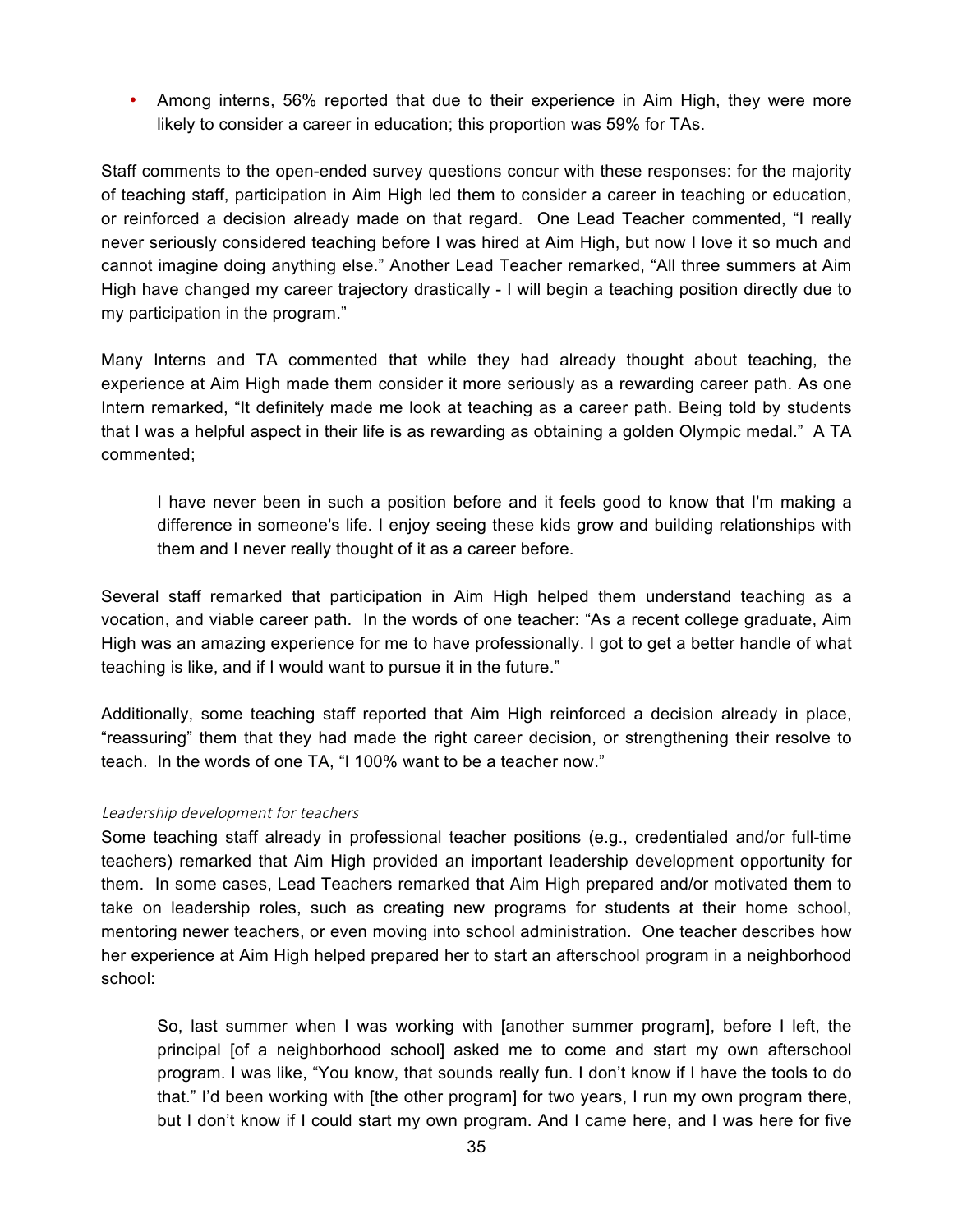weeks, and in those five weeks, I felt like I learned enough that I then called the principal and said, "Sure, I'll do it."

Site Director staff, in particular, attribute their experience at Aim High with helping to prepare them for leadership positions in other school settings. In the words of one Site Director, "I started fulltime teaching in 2010, and I can really thank Aim High for that because I learned a lot of valuable things from this program… and I am a dean of students now."

#### **Individual Level: Aim High Students**

Aim High's strategy of creating a pipeline of educators most directly manifest at the organizational and through teacher experiences. Nonetheless, this goal relates to student participants themselves in that students understood that the Aim High community was a place that people returned year after year not only as students but also as teachers who serve as positive role models.

## **VI. STRENGTHS AND CONSIDERATIONS**

In this section we highlight three areas of particular strength for Aim High and three areas for consideration in the future.

#### **Areas of Strength**

Below we highlight three key areas of strength for Aim High that emerge for our analysis. First, we observed considerable coherence in terms of consistency of program implementation as well as positive student and staff experiences across Aim High sites. Second, although our study did not set out to determine the causal effect of Aim High participation on student outcomes, our findings point to encouraging trends on leading indicators of success such as student attendance and engagement. Third, we note the continuity of an "Aim High culture" throughout our sample sites which was facilitated by the key Aim High strategies discussed above.

#### *Coherence*

Overall, Aim High sites demonstrated a high degree of consistency in program implementation, as evidenced across the array of data collected (student and staff surveys, student and staff interviews, and observations). Aim High exemplifies very strong alignment from the system to the setting levels and that tight coupling may be one of the factors accounting for the positive outcomes experienced by youth.

Overall, the results from this study indicate positive student and staff experiences with Aim High, as well as positive shifts associated with Aim High participation. For instance, the majority of students indicated that Aim High helped them improve their reading, writing, and math skills and helped them improve in science. Further, teaching staff reported that participation in Aim High supports their career goals, either by provoking them to consider or pursue careers in education (or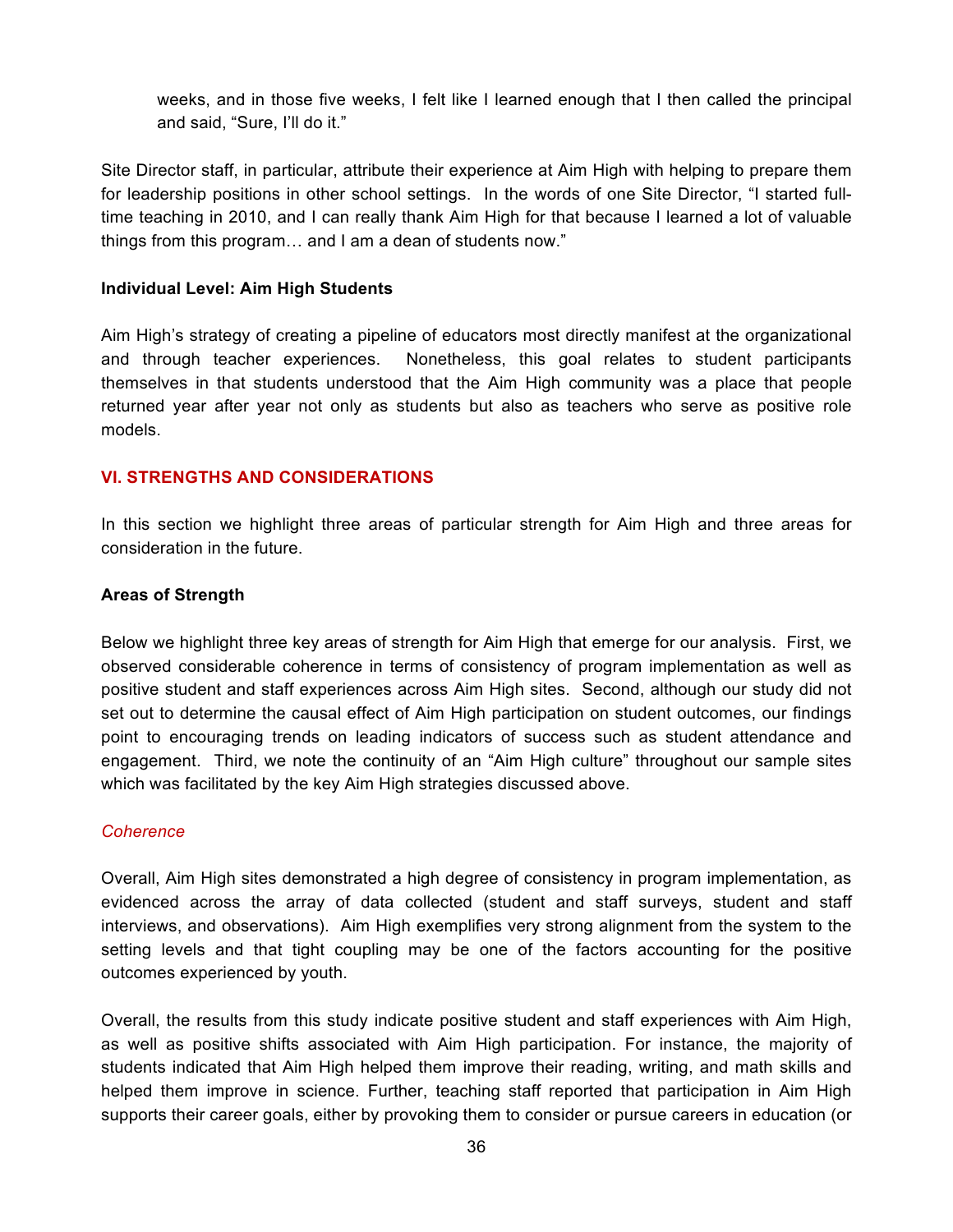reinforcing an existing choice), providing opportunities for leadership development within the field (i.e. school administration), or simply providing a meaningful employment and positive youth development opportunity for diverse young adult staff. Taken together, Aim High's strategies appear to be advancing towards their goals. Again, while these findings should not be interpreted to imply causality, they paint a promising picture of the ability of Aim High to support desired outcomes for students and teachers. $11$ 

Aim High strategies function interdependently, mutually reinforcing one another –most especially at the site level. For example, the Intentional Organizational Structure and Design choice to have small classes with multiple teachers supporting student learning had powerful implications for enabling Engaging Curriculum and Pedagogy. The structure facilitates differentiated instruction, student engagement, positive teacher-student relationships and teacher satisfaction. Aim High's low teacher-student ratio allows for more individualized attention than most students receive at their schools and extra-support for students who need it—two key conditions for differentiated instruction. Further, the low teacher-student ratio supports the conditions for effective projectbased learning where students are supported to explore, try different approaches, and learn to collaborate with one another. Finally, this design allows for the formation of close relationships between teachers and students, which drive both student engagement as well as teacher satisfaction with Aim High.

## *Leading Indicators of Success*

The high rates of student engagement, attendance and retention can be viewed as leading indicators of positive student outcomes.<sup>12</sup> While some models of summer learning focus primarily on academics, test preparation, and stemming summer learning loss, the Aim High curriculum reflects a "new vision" of summer learning (McLaughlin & Smink, 2010), one that departs from a narrow focus on remediation to blend academic instruction in core subjects, hands-on learning, and enriching activities. Our study found the Engaging Curriculum and Pedagogy of Aim High to play an important role in supporting desired outcomes. Students cited the afternoon activities and project-based learning embedded into their academic classes as major reasons for their enjoyment of Aim High. The ability to make learning fun and desirable to students helps to ensure that students regularly attend and participate in the program, thus creating the conditions for positive student outcomes. Additionally, many teachers indicated that they benefited from the engaging curriculum, by both building stronger relationships with students (through the afternoon activities), as well as expanding their teaching skills to develop and implement lessons that were engaging and fun for students (e.g., project-based learning). In sum, the engaging curriculum supports

 $11$  Our findings with regard to shifts in student and teacher outcomes associated with program participation should not be interpreted to imply causality, as they are self-reported and, further, the design for this implementation study does not include a comparison group of students or teachers that do not participate in Aim High.

Leading indicators can be thought of as precursors or harbingers of future conditions. They can be useful measures when certain things, like student achievement, can take years to manifest.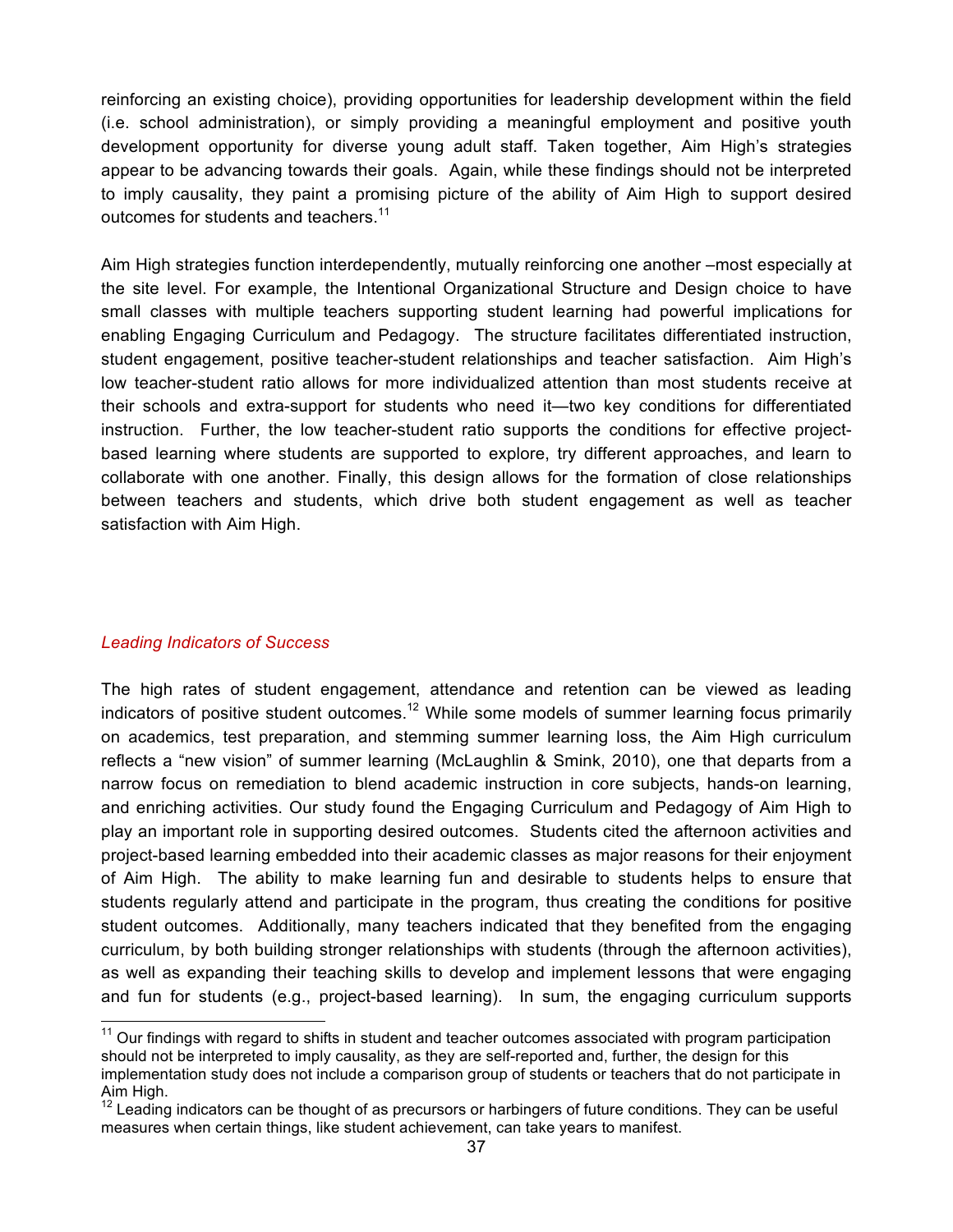student engagement, a leading indicator to affecting outcomes, as well as teacher skills and satisfaction.

## *Continuity of Culture throughout the Aim High Network*

As mentioned above, our study found considerable consistency in implementation of Aim High's model across program sites, including the most geographically remote sites (Tahoe and Marin). Multiple mechanisms contribute to this level of coherence. We trace this consistency, in large part, to Aim High's hiring practices, which we found to facilitate the continuity of program culture and identity over both time and distance. The hiring practices of site directors, teachers, and teaching assistants all support stability and insure that the "Aim High way" is communicated.

All of these practices contribute to the continuity of the program, replicating, reinforcing and institutionalizing program culture. Additionally, these practices foster the repeated return participation of both students and staff, and allow the building and maintaining of relationships over, at times, many years. The personal relationships students and staff reported feeling towards each other are both a motivation for participation, as well as a reason for program satisfaction and engagement. Lastly, actively recruiting Aim High alumni and return staff help support the career development and teacher pipeline Aim High seeks to foster.

## **Areas for Future Consideration**

Our study found several factors that appeared to influence implementation, and at times, presented significant challenges, including student population needs, communication and coordination with host school, difficulty recruiting professional teachers and variability in staff instructional practices. While these challenges manifested primarily at the setting-level, they reflect systemic issues that Aim High as an organization is best positioned to address. We elaborate on each challenge below.

## *Student Population Needs*

Aim High's systemic design and setting level implementation seek to support the diverse needs of the student population. From the low student to teacher ratio, to the academic coach support, there are multiple efforts pressed into service to meet student needs. We found, however, evidence of barriers to meeting the needs of many of the students. For example, at sites with a high proportion of newcomer students and dual language learners, site directors shared the challenges they faced in serving that population and wished for more support, for example in the form of an English as a Second Language (ESL) coach. In addition, in order to communicate with families, those sites have high day-to-day translation needs which at times exceed staff' capacity. As a result, some communications home do not get translated and, as a consequence, misunderstandings sometimes arise. Our data also captured teacher comments about the challenges they faced in teaching groups of students with widely varying academic abilities. In this regard, they wished for curriculum lessons that incorporate suggestions on how to adapt instruction to meet the needs of all students.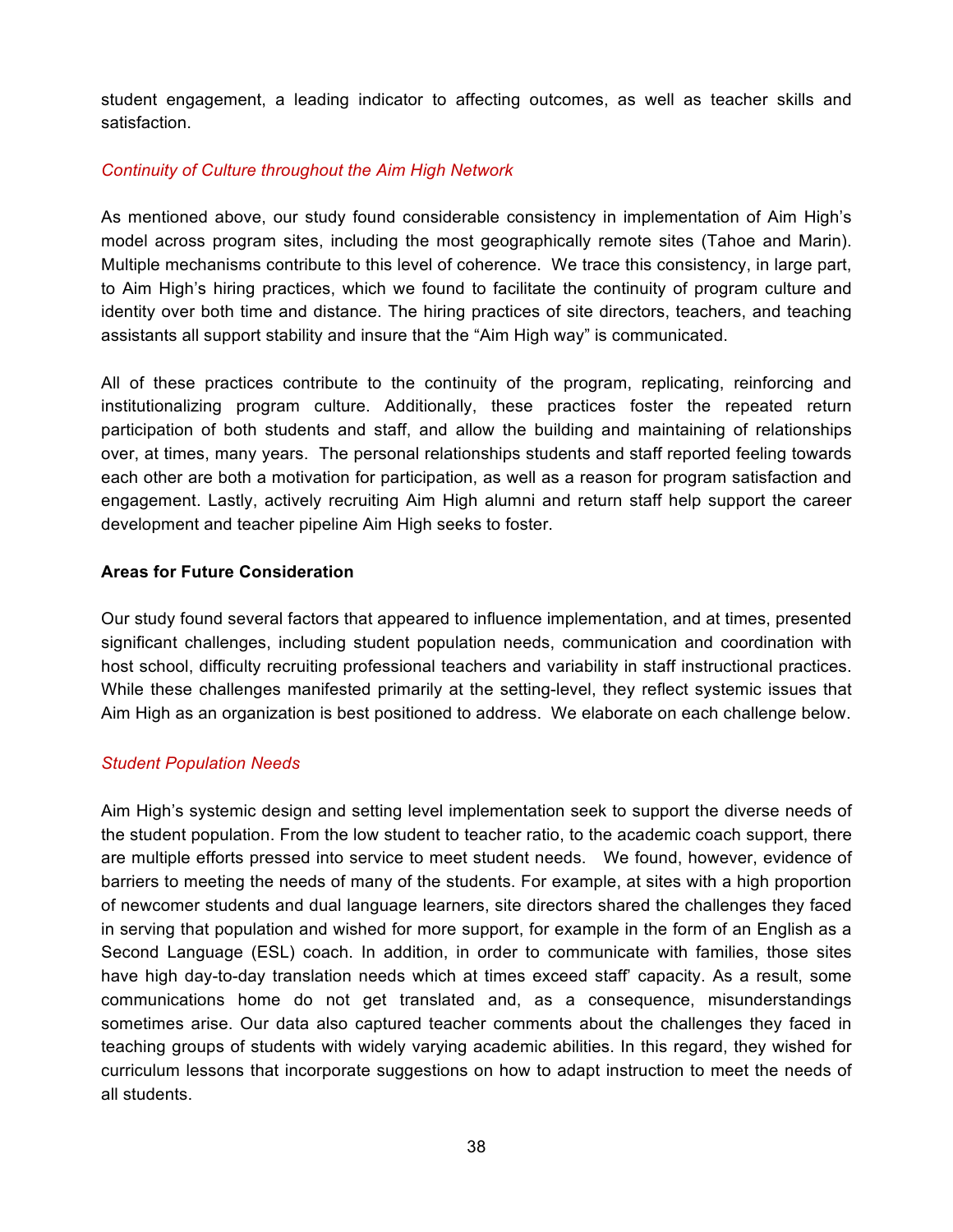Several Site Directors also commented on the high incidence of mental health conditions and problem behaviors among their student body as well as the high level of support many of their families need. These findings underscore the importance of the role of Student Support Specialist, a position that Aim High fills, at least on a part-time basis, at several of its sites.

In summary, Aim High Site Directors and teaching staff face the task of meeting the learning and socioemotional needs of a very diverse student population. Academic coaches and Student Support Specialists have key roles in assisting staff in creating the conditions so that each and every student can thrive at Aim High. A curriculum that provides adaptations for students who are below or above their grade level and provides scaffolds for dual language learners would also facilitate teachers' efforts to differentiate instruction.

#### *Communication and Coordination with Host School*

Program staff noted multiple challenges and improvement areas with regard to host schools, related both to sharing space and sharing information about students to inform program and service delivery.

Sharing their campus sites with other programs presented challenges to several Site Directors. For example, at one site there were three other programs running concurrently with Aim High, which presented many logistical and scheduling bottlenecks that required time and energy from the directors at that site to address. One Site Director offered the following suggestion:

It would be great, the Friday before the program starts, that the school principal, the school office manager, Aim High central office, and us [the Site Directors] sit together and establish expectations early so we're not playing email tag of, who do we contact for this, that, and the other.

In addition, in some cases, programs sharing building space with Aim High had different values and organizational cultures, which created challenges when it came to enforcing expectations about students' behavior and handling discipline issues.

Finally, both Site Directors and teachers indicated they would benefit from access to school records prior to the beginning of the summer. Knowledge about students' learning and developmental disabilities would be valuable to teachers in planning and implementing differentiated instruction and putting in place adequate learning supports.

## *Staff Recruitment and Hiring*

#### Difficulty recruiting professional teachers

Several Site Directors mentioned challenges when it comes to recruiting professional teachers to teach at Aim High. They cited as the most prominent obstacle the fact that Aim High's compensation is lower compared to that offered at other programs. In reflecting about this issue, one Site Director shared that he/she had had teachers who, having accepted a position to teach at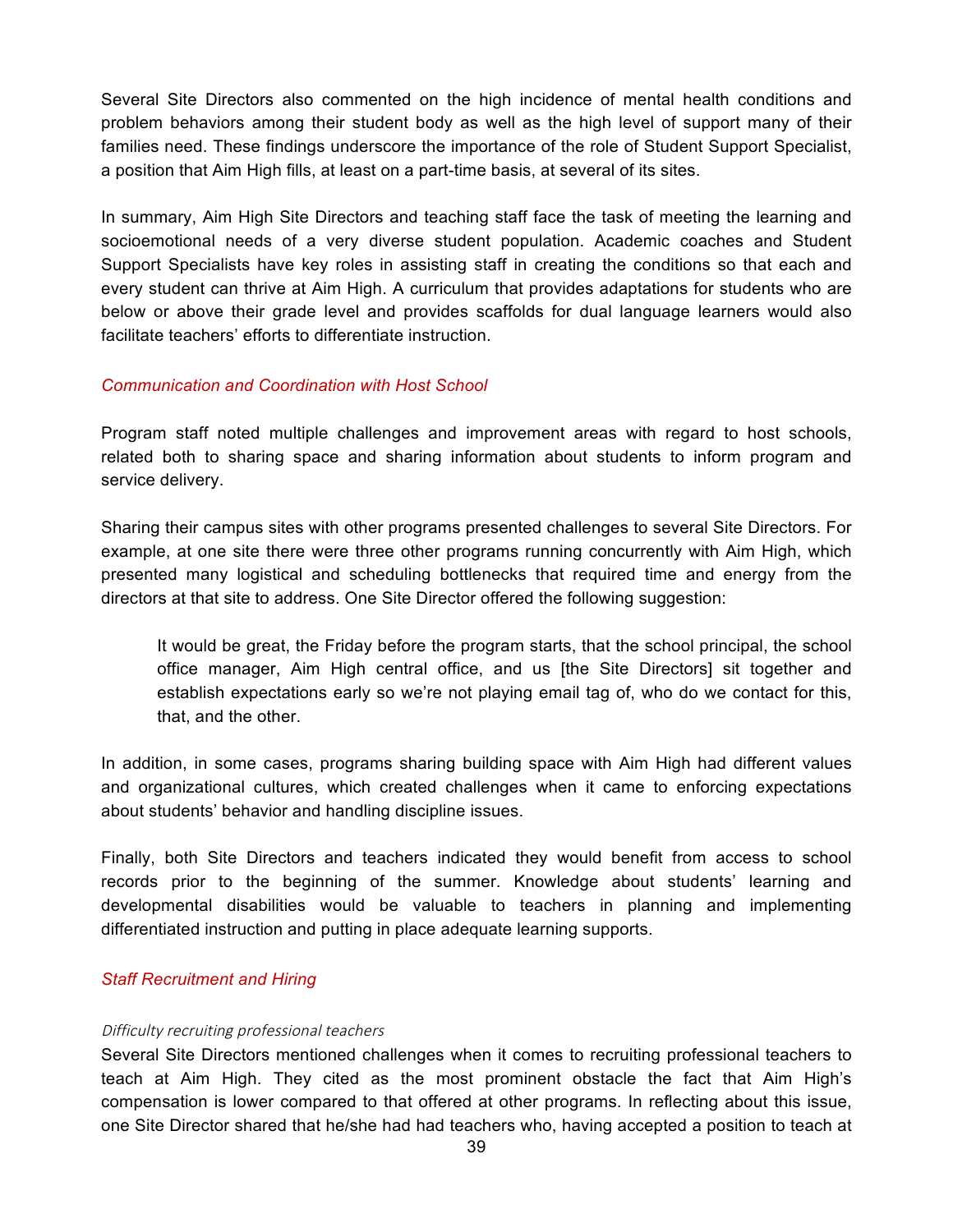Aim High, called a month before the program started to say that they had reconsidered because it was "just not enough money." This in turn, caused last minute struggles to fill that position now vacant. This challenge seems amplified at sites where Aim High competes for teachers with the local school district, which "pays teachers twice as much for half as much work." According to Site Directors, one other reason underlying the difficulty in recruiting professional teachers is that they prefer to take the summer off or find a job that is not as intense and demanding as teaching at Aim High is. One Site Director shared his/her marketing approach to recruit Lead Teachers:

We don't pay very well for lead teaching, we don't pay very well at all compared to a lot of other programs. So, what I do, is pushing this teacher pipeline type of idea: 'Hey, you want to think of it as a lab; you can just try out whatever you want.'

#### Variability in quality of Staff Instructional Capacity

While most Aim High classrooms provided a positive emotional climate and supportive learning environment, the extent to which they offered opportunities for collaboration and leadership, facilitated reflection, choice and planning, promoted higher-order thinking, and helped students learn how to learn varied considerably as demonstrated by the data. This may be related to the difficult task of balancing the prerogative of providing youth a fun and enriching summer experience with the necessity of offering rigorous academic instruction to stem summer learning loss. Additionally, the heterogeneous backgrounds and levels of experience among teaching staff adds another potential layer of complexity. For example, in some cases, experienced teachers may provide more academic rigor to students, but maintain a more traditional classroom environment (i.e., less oriented towards summer fun); in others, less experienced teachers may offer a more dynamic and engaging setting, but lack the teaching skills of professional teachers. Incorporating quality youth development practices into core academic classes is a challenging task for instructors of all levels and experiences. While all Aim High sites consistently provided low teacher-student ratios and offered engaging curriculum, the instructional capacity to deliver the curriculum across classrooms varied considerably. The following quote from a Site Director interview is representative of the many comments we heard over the course of our data collection about the tension between rigorous academic instruction and summer fun:

When we look to hire, I think there's been a trend towards professional teachers, which I think is important for the program because we want to provide the best service we can. But, at the same time, I think that's where we also lose that creative fun piece, because if you are pulling people [to teach at Aim High] who have other life experiences, then that could bring in more diversity into the curriculum and perspectives on life. So, I think that's something for us to think about.

Our findings show that Aim High can work to enhance their staff's cooperative learning and teaching skills as well as their ability to engage students in higher order thinking and conceptual understanding. Curriculum lessons that provide explicit guidance on how to effectively teach those skills could prove helpful; for example, especially to novice Lead Teachers. In sum, moving the needle in terms of students' academic achievement (e.g., to stem summer learning loss) requires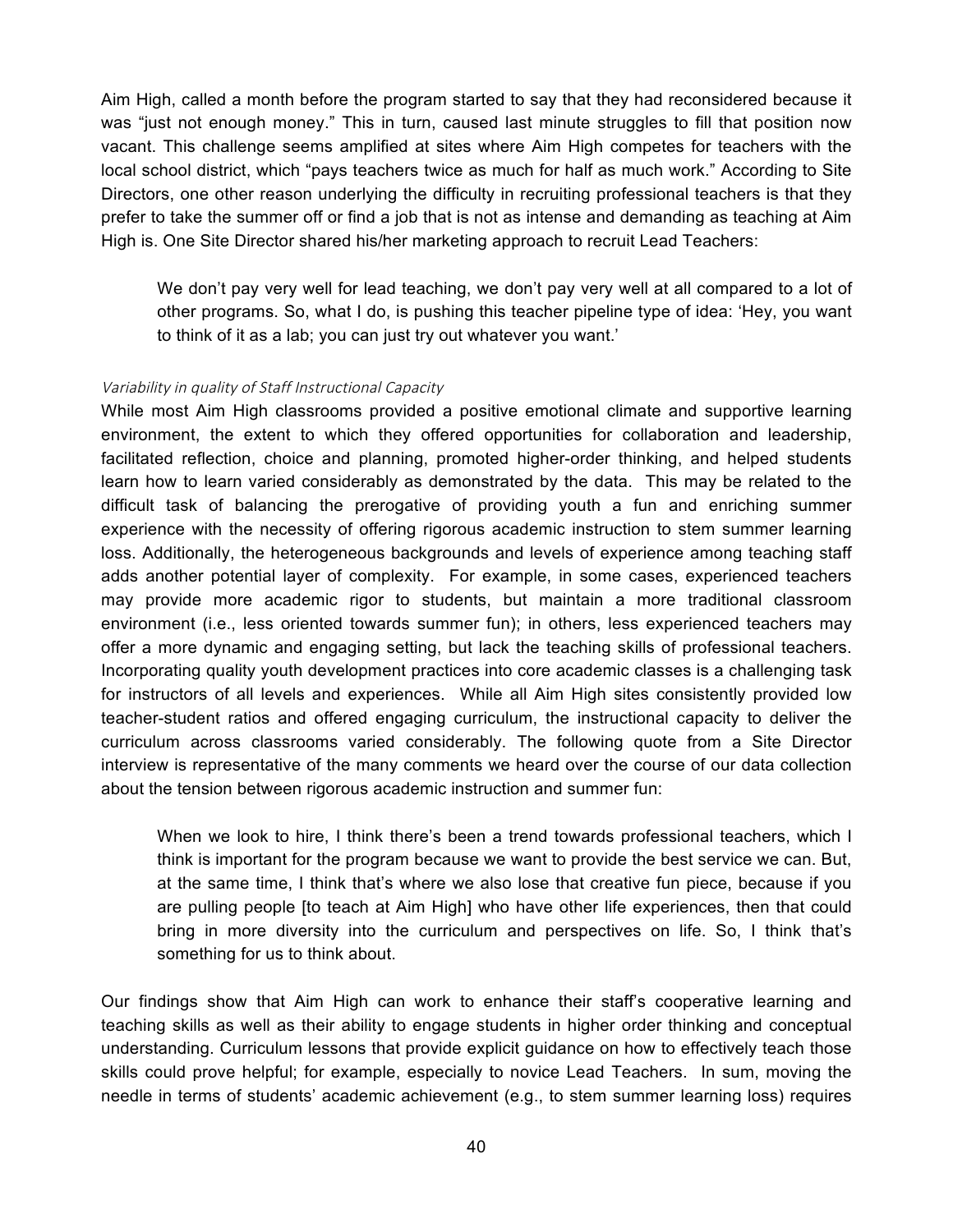consistent quality of staff instructional practice. Our study findings indicate that Aim High demonstrated strengths in some areas, and need for growth in others.

## **CONCLUSION**

This study demonstrates that Aim High has a coherent set of strategies focused on the dual goals of preventing summer learning loss and increasing achievement for middle school youth, and building a pipeline of high quality educational leaders of color. Aim High pursues these goals through tightly coupled strategies that work throughout their network of sites to produce promising results for students and growing numbers of educators.

Aim High's thoughtfully developed organizational design reflects the best in educational and youth development philosophy that supports fostering relationships and providing ample time for powerful learning to occur. By carefully attending to its positive supportive culture, Aim High has consistently built a network of youth who not only participate as continuing students from year to year but also return as alumni staff and teachers. Through rigorous and engaging curriculum and pedagogy, Aim High builds the skills of students and improves their academics with habits of mind that bolster performance throughout the school year. Further, many teachers report that through by providing opportunities for formal and informal training, for developing strong relationships with students, and for innovation in the classroom, the summer experience can be a reenergizing one.

The Aim High program goes beyond typical summer school to insure that the population of youth most in need of summer programming will experience optimal learning and strong relationships. As Aim High seeks to grow, they have much strength upon which to build including coherence across all of their sites, leading indicators of student success (e.g., student retention, attendance and engagement), and continuity of culture throughout the network. Finally, we identify areas for continuing growth, for instance by taking further steps to address the wide range of the student population needs, communication with the host school, and staff instructional variation. Our findings highlight Aim High's commitment and strong foundation upon which the entire network can continue to build.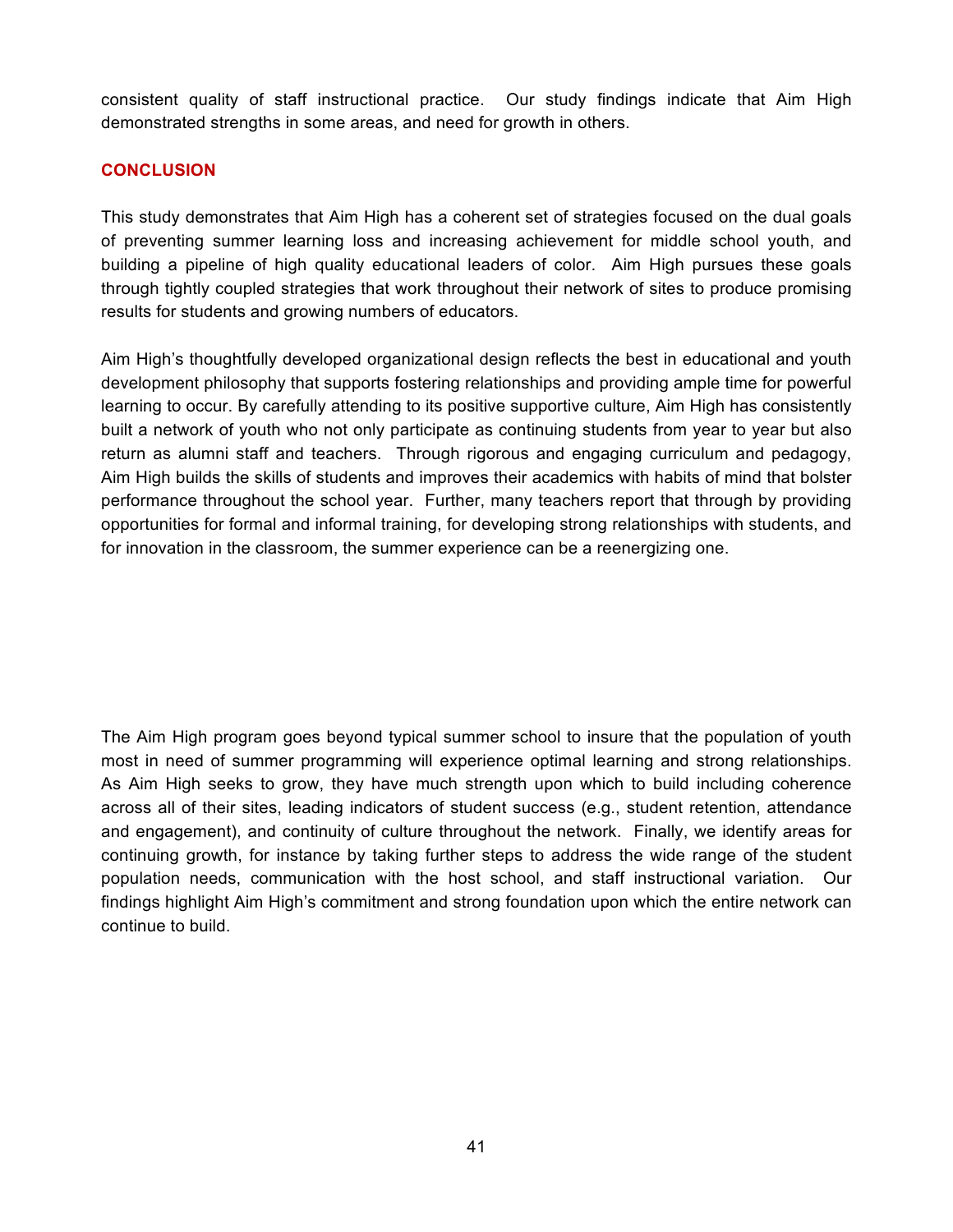#### **REFERENCES**

- Achinstein, B., Ogawa, R.T., Sexton, D., & Freitas, C. (2010). Retaining teachers of color: A pressing problem and a potential strategy for "hard-to-staff" schools. Review of Educational Research, 80(1), 71-107.
- Alexander, K. L., Entwisle, D. R., & Olson, L. S. (2007). Lasting consequences of the summer learning gap. *American Sociological Review*, *72*(2), 167–180.
- Anderman, L. H., Andrzejewski, C. E., & Allen, J. (2011). How Do Teachers Support Students' Motivation and Learning in Their Classrooms? *Teachers College Record*, v113 n5 p969- 1003.
- Arthur, W. Jr., Bell, S. T., Villado, A. J., & Doverspike, D. (2006). The use of person-organization fit in employment decision making: An assessment of its criterion related validity. *Journal of Applied Psychology, 91*, 786-801.
- Bandura, A. (1977). Self-efficacy: Toward a unifying theory of behavioral change. *Psychological Review, 84*(2), 191-215.
- Blumenfeld, P. C, Soloway, E., Marx, R. W., Krajcik, J. S., Guzdial, M., & Palincsar, A. (1991). Motivating project-based learning: Sustaining the doing, supporting the learning*. Educational Psychologist, 26*, 369-398.
- Borko, H. (2004). "Professional Development and Teacher Learning: Mapping the Terrain." *Educational Researcher* 33, no. 8: 3-15.
- Bronfenbrenner, U. (1979). *The ecology of human development: Experiments by nature and design*. Cambridge, Mass: Harvard University Press.
- CASEL (2016). "What is Social-Emotional Learning." http://www.casel.org/social-and-emotionallearning/. Accessed 2/23/2016.
- Cochran-Smith, M., & Lytle, S. (1999). "Relationships of Knowledge and Practice: Teacher Learning in Communities." *Review of Research in Education* 24 (1999): 249-305.
- Connell, J., Spencer, M., & Aber, J. (1994). Educational risk and resilience in African-American youth: Context, self, action, and outcomes in school. *Child Development, 65,* 493-506.
- Cooper, H., Nye, B., Charlton, K., Lindsay, J., & Greathouse, S. (1996). The effects of summer vacation on achievement test scores: A narrative and meta-analytic review. *Review of Educational Research, 66*(3), 227-268.
- Cornelius-White J. (2007). Learner-centered teacher–student relationships are effective: A metaanalysis. *Review of Educational Research, 77*, 113–143.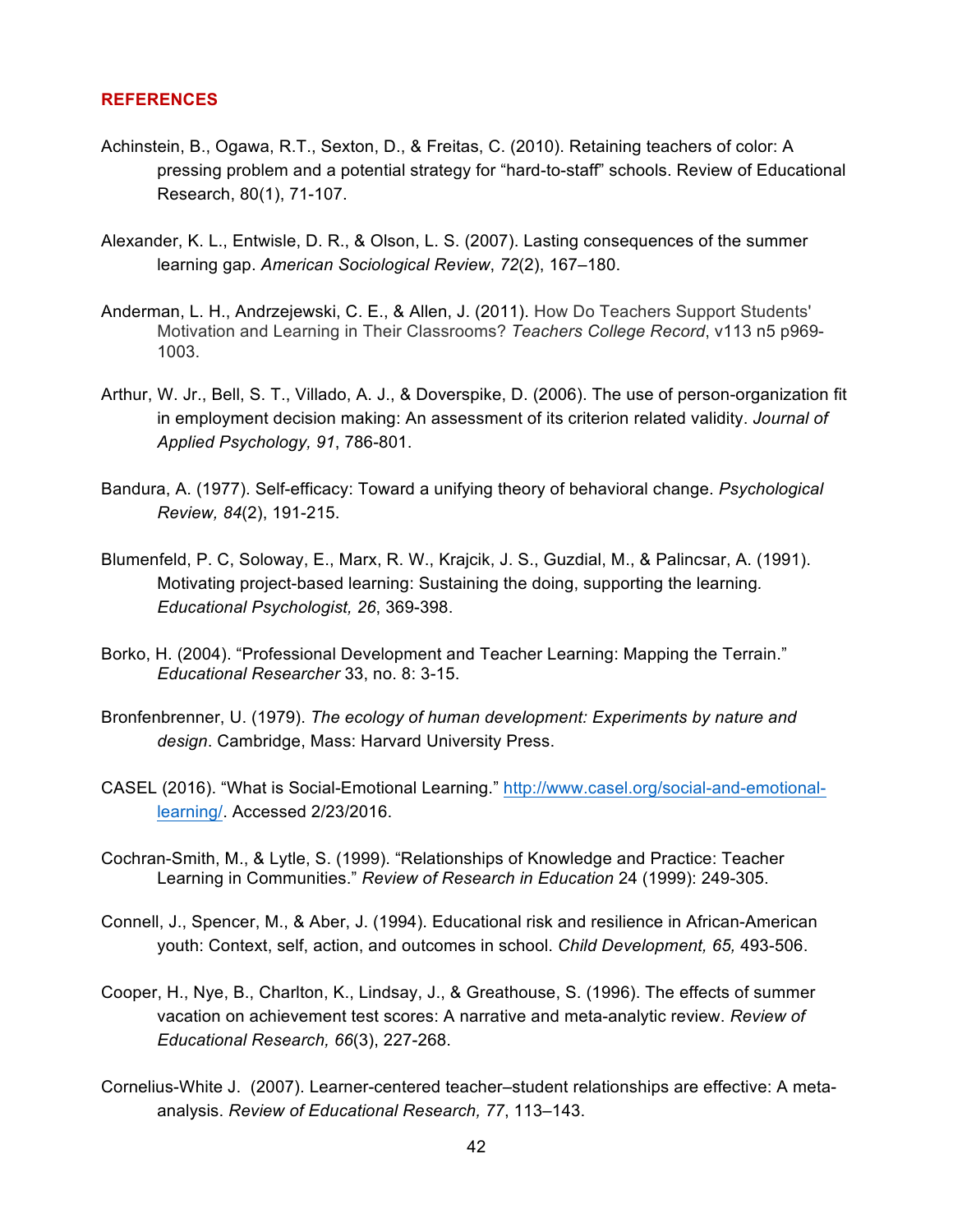- Creswell J.W., & Plano Clark V.L. (2011). *Designing and Conducting Mixed Methods Research*. 2nd ed. Thousand Oaks, CA: Sage Publications.
- Darling-Hammond, L. (2000). Teacher quality and student achievement. *EPAA.AAPE.* doi: http://dx.doi.org/10.14507/epaa.v8n1.2000
- Darling-Hammond, L. (1997). *The Right to Learn: A blueprint for creating schools that work. San Francisco: Jossey-Bass.*
- Dukakis, K., London, R., McLaughlin, M., & Williamson, D. (2009). *Positive Youth Development: Individual, Sett ing and System Level Indicators*. October 2009. John W. Gardner Center for Youth and Their Communities.
- Durlak, J., Taylor, R., Kawashima, K., Pachan, M., DuPre, E., Celio, C., Berger, S., Dymnicki, A., & Weissberg, R. (2007). Effects of positive youth development programs on school, family, and community systems. *American Journal of Community Psychology, 39,* 269-286.
- Durlak, J., Weissberg, R.P., & Pachan, M. (2010). A meta-analysis of after-school programs that seek to promote personal and social skills in children and adolescents. *American Journal of Community Psychology, 45,* 294-309.
- Eccles, J., & Gootman, J. A. (Eds.). (2002). *Community programs to promote youth development*. Washington, DC: National Academies Press.
- Emmer, E. T., & Stough, L. M. (2001). Classroom management: A critical part of educational psychology, with implications for teacher education. *Educational Psychologist, 36*, 103-1 12.
- Farrington, C. A., Roderick, M., Allensworth, E., Nagaoka, J., Keyes, T. S., Johnson, D. W., & Beechum, N. O. (2012). Teaching adolescents to become learners: The role of noncognitive factors in shaping school performance (Critical literature review). Retrieved from: http://ccsr.uchicago.edu/sites/default/ files/publications/Noncognitive%20Report.pdf
- Fredericks, J., Blumenfeld, P., & Paris, A. (2004). School engagement: Potential of the concepts, state of the evidence. *Review of Educational Research, 74*, 59-109.

Goodlad, J. I. (1984). *A Place Called School.* New York: McGraw-Hill.

Haberman, M. (1995). Selecting 'star' teachers for children and youth in urban poverty. *The Phi Delta Kappan*, 76(10), 777-781. Retrieved from: http://www.jstor.org/stable/20405456

Heckman, J. (2000). Policies to foster human capital. *Research in Economics, 54*, 3–56.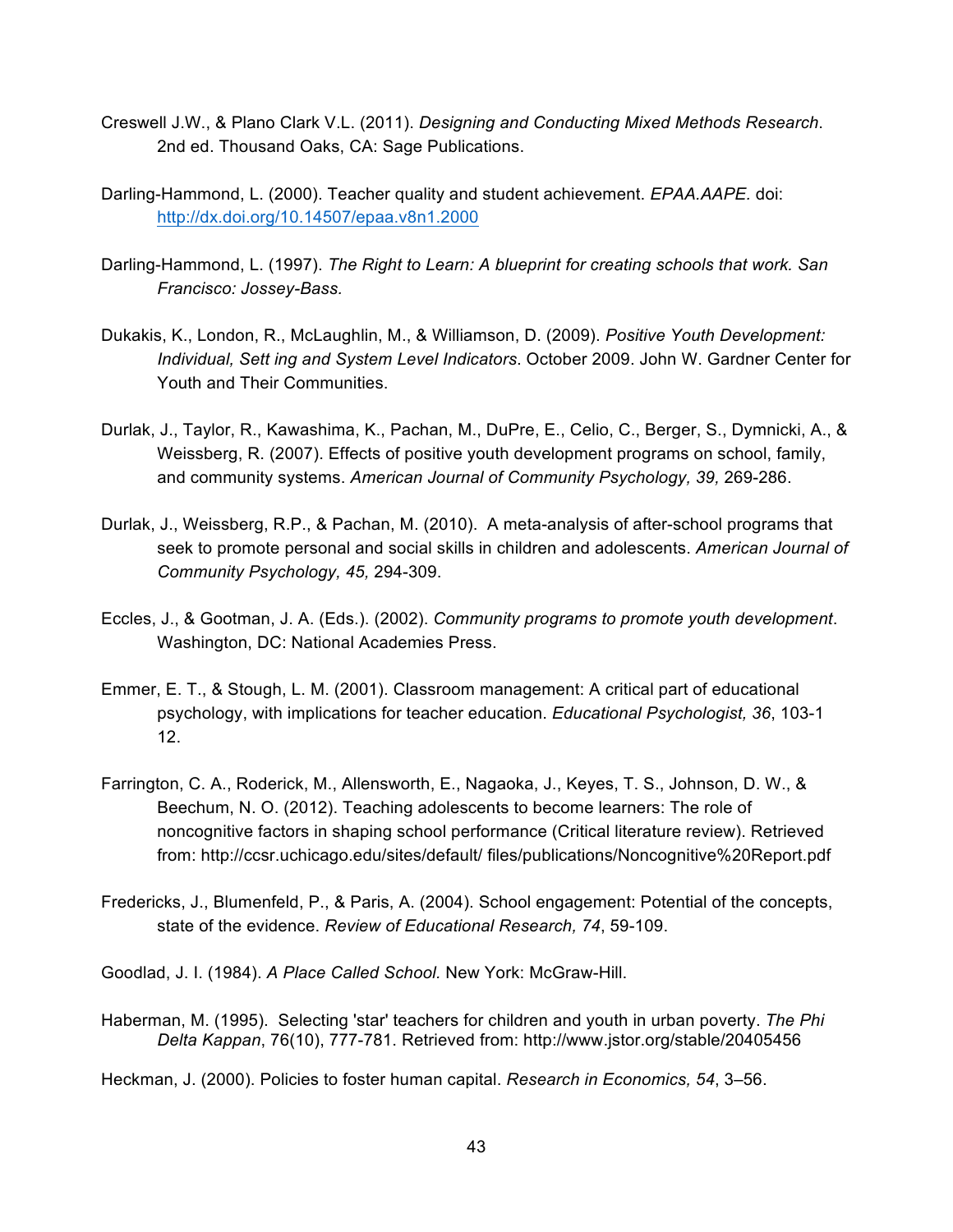- Heller, S. (2014). *The effects of summer jobs on disadvantaged youth*. Unpublished manuscript. Philadelphia, PA: University of Pennsylvania.
- Hill, P., & Rowe, K. (1996). Multilevel modeling in school effectiveness research. *School Effectiveness and School Improvement, 7*, 1-34.
- Jackson, C. K. (2012). *Non-cognitive ability, test scores, and teacher quality: Evidence from 9th grade teachers in North Carolina*. Cambridge, MA: National Bureau of Economic Research.
- Kaufman, D., & Moss, D. M. (2010). A new look at preservice teachers' conceptions of classroom management and organization: Uncovering complexity and dissonance. *The Teacher Educator, 45*(2), 118-136.
- Klassen, R. M., & Usher, E. L. (2010). Self-efficacy in educational settings: Recent research and emerging directions. In T. C. Urdan & S. A. Karabenick (Eds.), Advances in motivation and achievement: Vol. 16A. The decade ahead: Theoretical perspectives on motivation and achievement (pp. 1-33). Bingley, UK: Emerald Publishing Group.
- Krajcik, J. S., & Blumenfeld, P. (2006). Project-based learning. In R. K. Sawyer (Ed.), *The Cambridge handbook of the learning sciences* (pp. 317–334). New York: Cambridge.
- Ladson-Billings, G. (2009). *The dreamkeepers: Successful teachers of African American children*. John Wiley & Sons.
- Leos-Urbel, J. (2014). What is a summer job worth? The impact of summer youth employment on academic outcomes. *Journal of Policy Analysis and Management, 33*, 891–911.
- Lillydahl, J. (1990). Academic achievement and part-time employment of high school students. *Journal of Economic Education, 21*, 307–316.
- McCombs J. S., Augustine C. H., Schwartz H. L., Bodilly S. J., McInnis B., Lichter D. S., Cross A. B. (2011). *Making summer count: How summer programs can boost children's learning*. Santa Monica, CA: RAND Corporation.
- McLaughlin, B., & Smink, J. (2009). Summer Learning: Moving from the Periphery to the Core. The Progress of Education Reform, 10(3). Denver, CO: Education Commission of the States. Retrieved from http:// www.ecs.org/clearinghouse/80/99/8099.pdf.
- Meece, J. L., Anderman, E. M., & Anderman, L. H. (2006). Classroom goal structure, student motivation, and academic achievement. Annual review of psychology, 57, 487-503.
- Mortimer, J. T. (2003). *Working and growing up in America*. Cambridge, MA: Harvard University Press.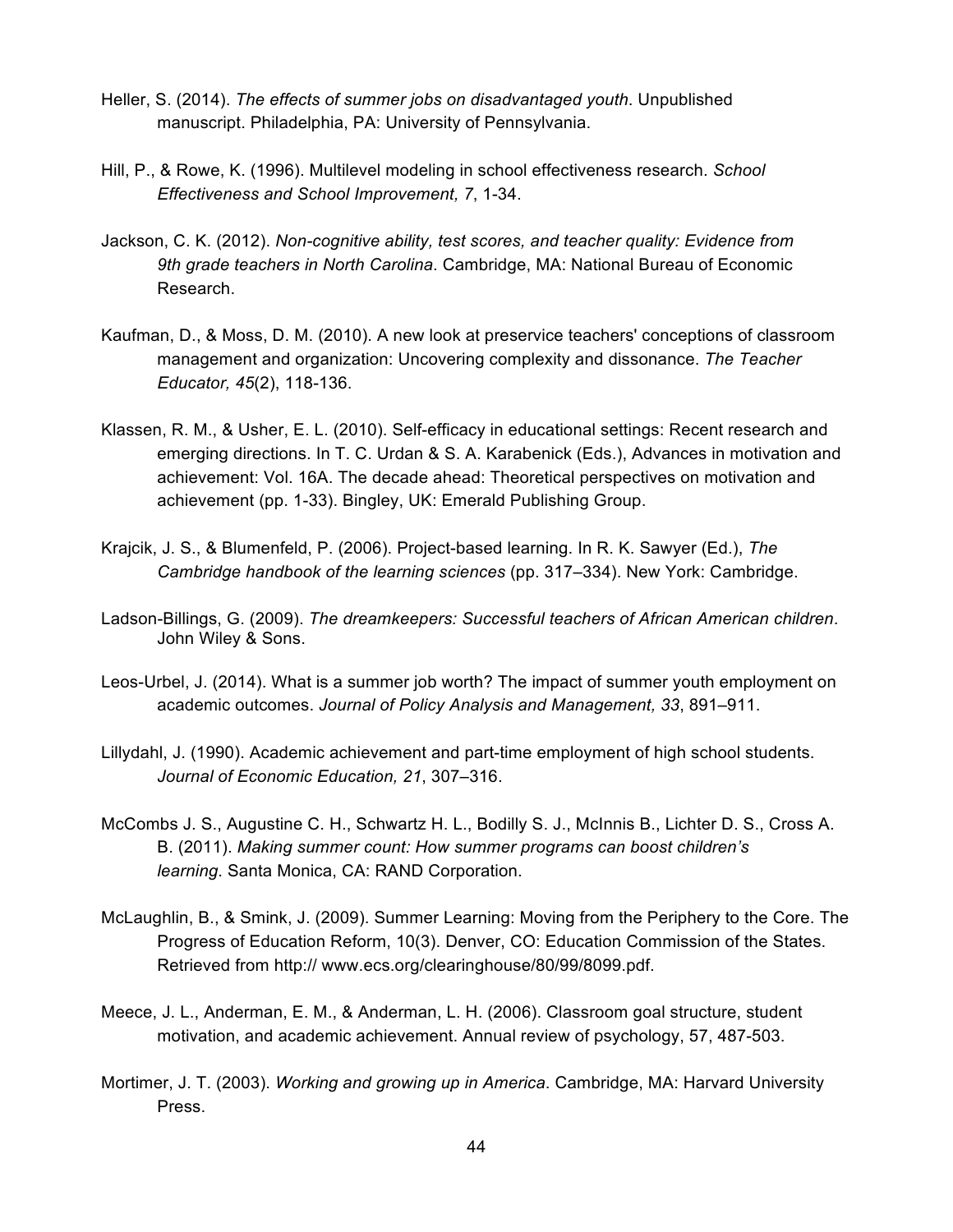Ormrod, J. E. (2008). *Human learning* (5th ed.). Upper Saddle River, NJ: Merrill/Prentice Hall.

- Pajares, F. (1992). Teachers' beliefs and educational research: Cleaning up a messy construct. *Review of Educational Research, 62*, 307-332.
- Patrick, H., Ryan, A. M., Kaplan, A. (2007). Early adolescents' perceptions of the classroom social environment, motivational beliefs, and engagement. Journal of Educational Psychology, 99(1), 83–98. doi:10.1037/0022-0663.99.1.83
- Roorda, D. L., Koomen, H. M. Y., Spilt, J. L., & Oort, F. J. (2011). The influence of affective teacher–student relationships on students' school engagement and achievement: A metaanalytic approach. *Review of Educational Research*, *81*(4), 493–529.
- Roseth, C. J., Johnson, D. W., & Johnson, R. T. (2008). Promoting early adolescents' achievement and peer relationships: The effects of cooperative, competitive, and individualistic goal structures. *Psychological Bulletin, 134,* 223-246.
- Ryan, A. M., & Patrick, H. (2001). The classroom social environment and changes in adolescents' motivation and engagement during middle school. American Educational Research Journal, 38, 437-460.
- Smith, C., Ramaswamy, R., Gersh, A, & McGovern, G. (2015). Summer Learning Program Quality Intervention (SLPQI): Phase Two Feasibility Study. Ypsilanti, MI: David P. Weikart Center for Youth Program Quality.
- Strobel, K. & Borsato, G. (2012). "Caring and Motivating Middle School Classrooms." *Issue Brief.* John W. Gardner Center for Youth and Their Communities.
- Terzian M., Moore K. A., Hamilton K. (2009). *Effective and promising summer learning programs and approaches for economically-disadvantaged children and youth: A white paper for the Wallace Foundation*. New York, NY: Wallace Foundation.
- Thijs, J., & Verkuyten, M. (2009). Students' anticipated situational engagement: The roles of teacher behavior, personal engagement, and gender. *The Journal of Genetic Psychology, 170*(3), 268-286.
- Thomas, J. W. (2000). A review of research on project based learning. (http://www.autodesk.com/foundation/news/pblpaper.htm
- Tschannen-Moran, M., & Woolfolk Hoy, A. (2001). Teacher efficacy: Capturing and elusive construct. *Teaching and Teacher Education, 17*, 783–805.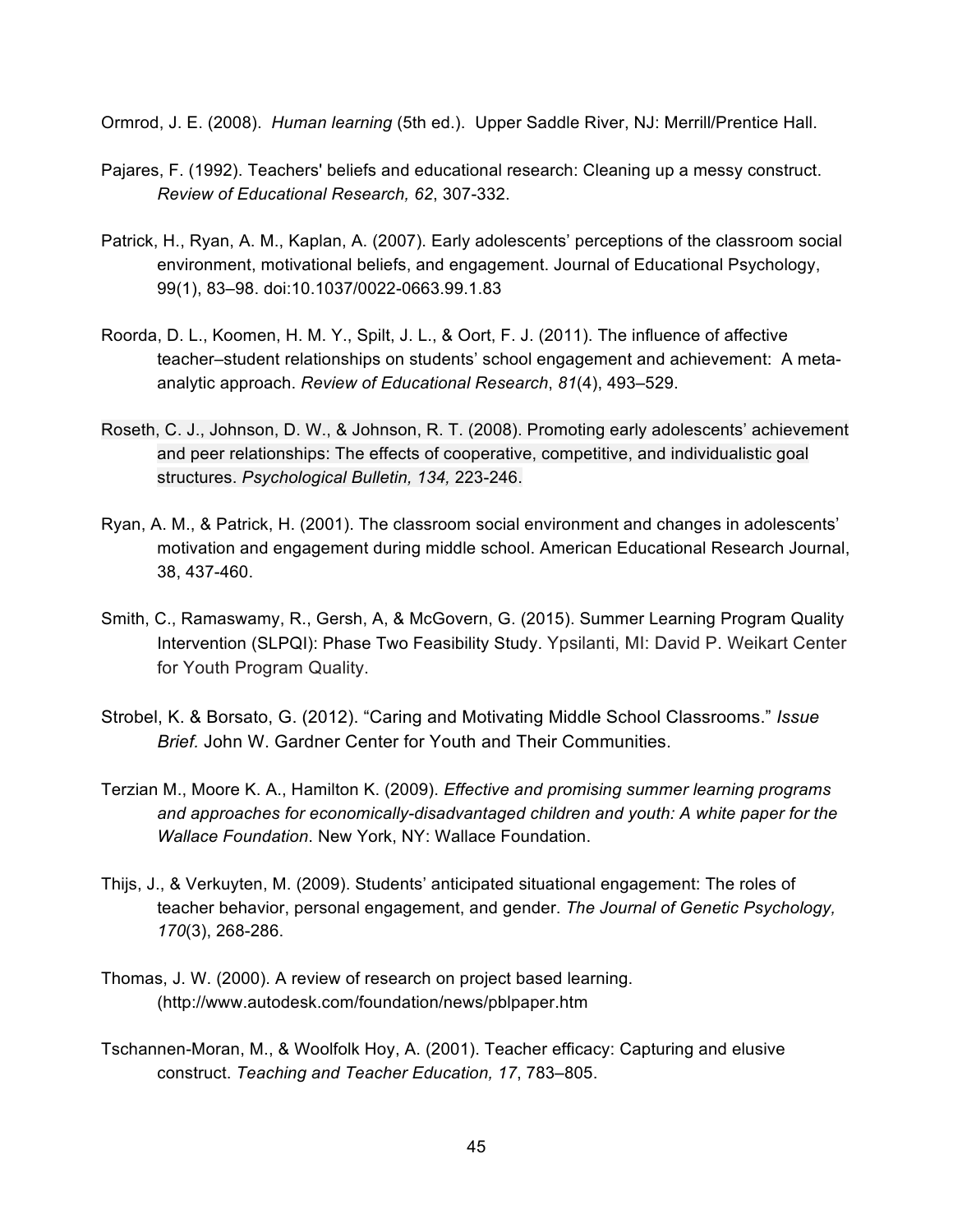- Tyack, D., & Cuban, L. (1995). Tinkering toward utopia: A century of public school reform. Cambridge, MA: Harvard University Press.
- Wang, M. C., Haertel, G. D., & Walberg, H. J. (1993). Toward a knowledge base for school learning. *Review of Educational Research, 63*(3), 249–294.
- Warren, S. R. (2002). Stories from the classrooms: How expectations and efficacy of diverse teachers affect the academic performance of children in poor urban schools. *Educational Horizons*, 109-116.
- Wigfield, A., Eccles, J.S., & Rodriguez, D. (1998). The development of children's motivation in school context. *Review of Research in Educational Psychology*, 23, 73-118.
- Wigfield, A., Eccles, J.S., Schiefele, U., Roeser, R.,& Davis-Kean, P., (2006). Development of achievement motivation. In W.Damon (Series Ed.) & N. Eisenberg (Volume Ed.), *Handbook*  of child psychology, 6<sup>th</sup> Ed. Vol. 3. Social, emotional, and personality development (pp. 933-1002). New York: Wiley.
- Woolfolk Hoy, A., & Burke-Spero, R. (2005). Changes in teacher efficacy during the early years of teaching: A Comparison of four measures. *Teaching and Teacher Education, 21*, 343- 356.
- *Weissbourd, R., Bouffard, S., & Jones, S. M.* (2013). *School Climate and Social and Moral Development (2013).* School Climate Practice Brief Series. *National School Climate Center.*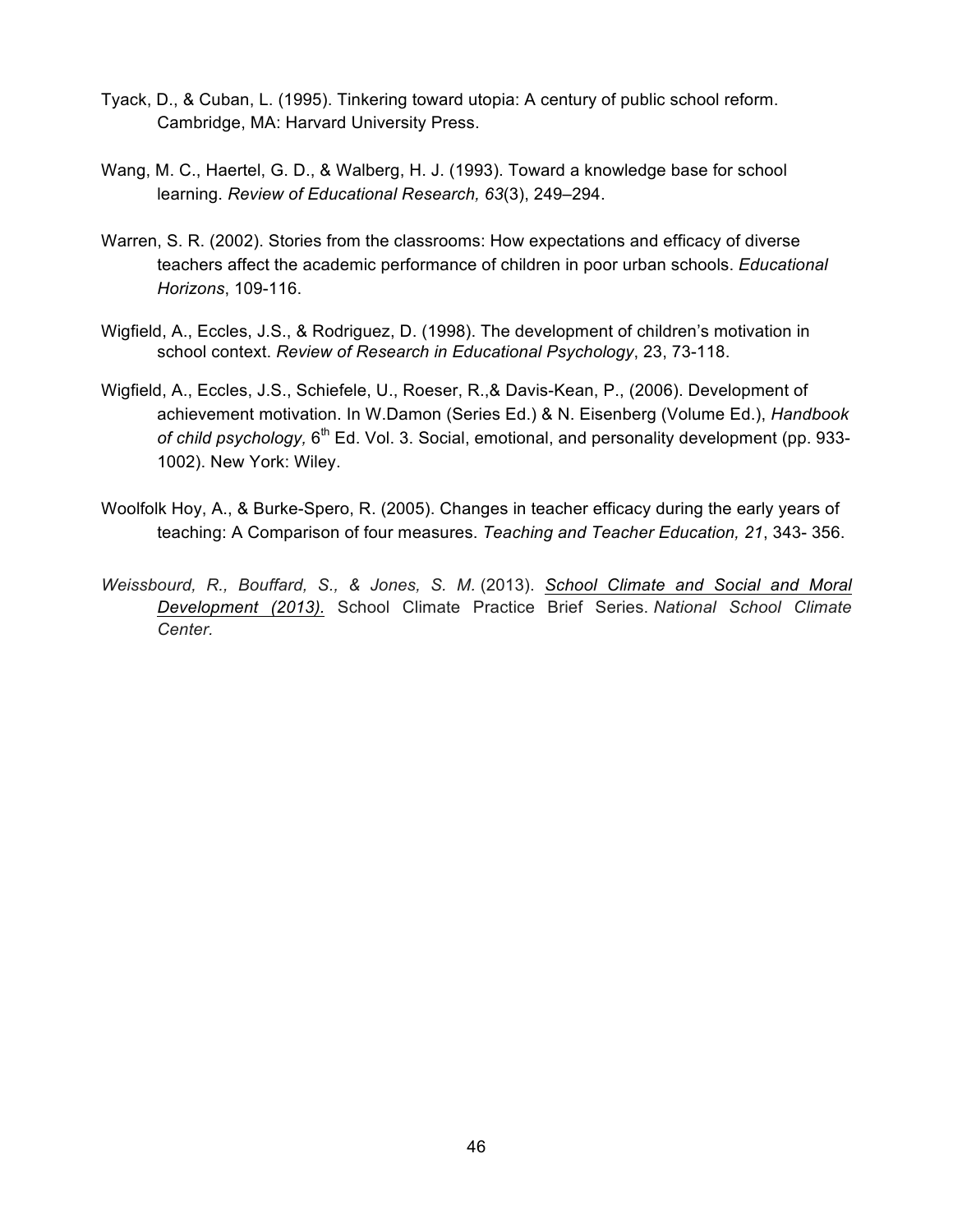## **APPENDIX A. DATA AND METHODS**

The study of Aim High relied on data collected primarily during the summer of 2015 and employed a mixed-methods approach, which included a) interviews with Aim High leadership and central office staff; b) interviews with site directors, d) focus group interviews with students, teaching staff, and parents, d) observation of program activities, and e) student, teacher, and parent surveys. We describe each of these research activities below.

- *Interviews with Aim High leadership and central office staff*: We used semi-structured interview protocols to elicit participants' views about Aim High. These interviews lasted approximately 45 minutes, were conducted in person, and took place in October 2014.
- *Interviews with site directors.* We conducted semi-structured interviews with at least one of the two site directors at all but one of the 15 Aim High program sites. Interviews with site directors lasted approximately 30 minutes, were conducted in person or on the phone, and took place during Weeks 4 and 5 of the 2015 summer program. The interviews elicited site director views about student and teacher recruitment to Aim High, highlights for the summer, challenges they faced as site directors, areas of program growth, and impact of Aim High on teachers and students.
- *Observations of program activities*. We conducted systematic observations of summer 2015 program activities using the Summer Learning Program Quality Assessment (SLPQA; cite website here: http://www.cypq.org/SummerLearningPQI), a tool specifically designed to assess the quality of staff instructional practices in both academic and enrichment settings within summer learning programs. In particular, SLPQA measures program quality in the following domains: emotional safety; supportive environment; collaboration and leadership; and academic rigor. Prior to the beginning of the summer program, the four research team members trained on the use of the SLPQA tool and reached acceptable levels of interrater reliability (Kappa coefficients for the subscales that make up the four domains ranged from .60 to .79).

We conducted the observations at five target sites, selected with feedback from Aim High to represent a range of program implementation experiences (different geographical regions, student demographic composition, long-established versus new). The observations took place across all five weeks of summer programming. Table B1 presents the main characteristics of each target site as well as the number of activities observed at that site. We also conducted one-day visits to two additional sites.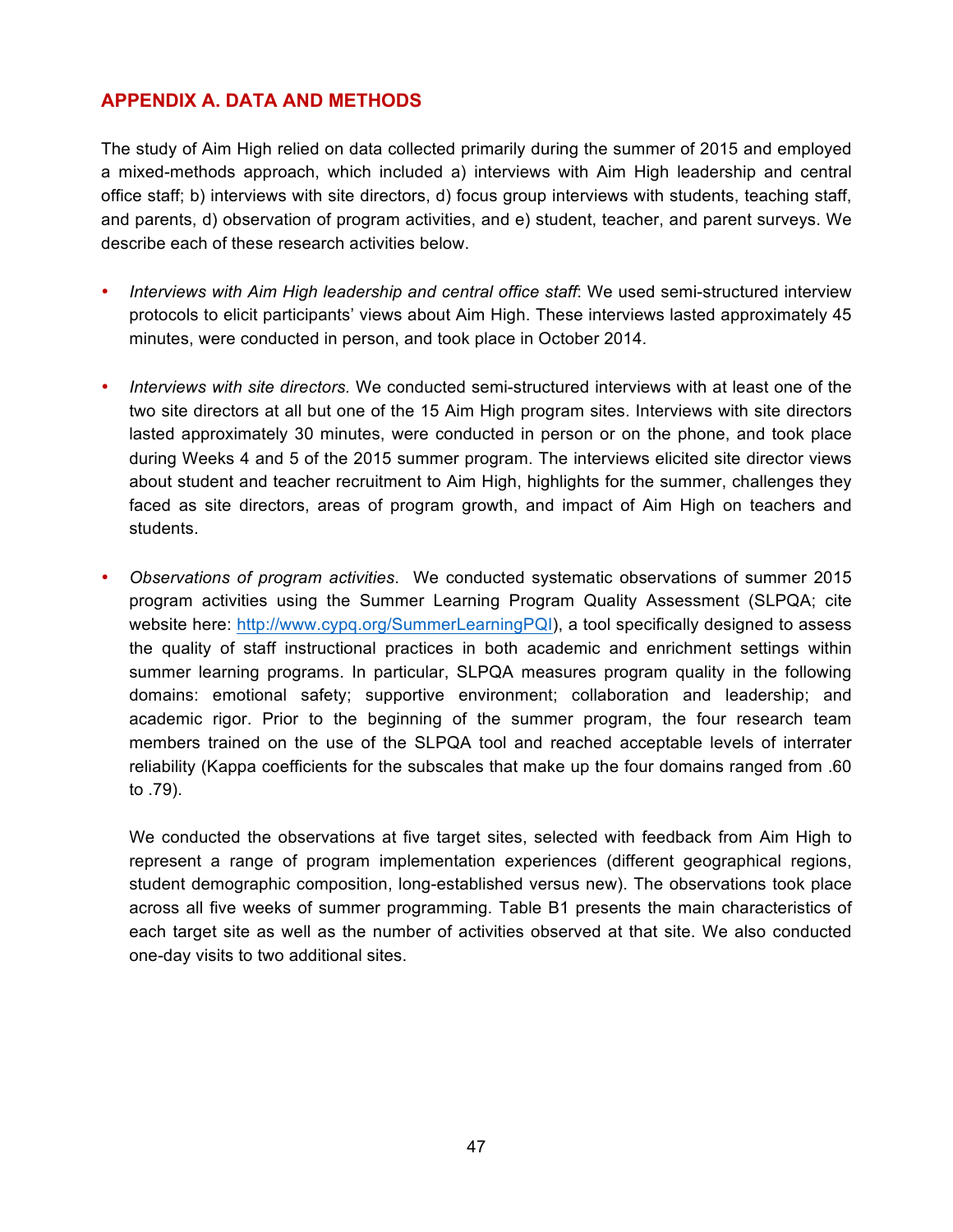| <b>Table B1. Target Site Characteristics</b> |                  |                                       |                                                 |                         |                                                  |                             |  |  |  |
|----------------------------------------------|------------------|---------------------------------------|-------------------------------------------------|-------------------------|--------------------------------------------------|-----------------------------|--|--|--|
|                                              | <b>Location</b>  | # of Years as<br><b>Aim High Site</b> | <b>Entering</b><br>Grade<br><b>Fall 2015-16</b> | # of<br><b>Students</b> | <b>Student Demographic</b><br><b>Composition</b> | # of<br><b>Observations</b> |  |  |  |
| <b>Site</b>                                  | San<br>Francisco | 13                                    | $6-9$                                           | 152                     | 38% Latino, 41% Asian,<br>8% African American    |                             |  |  |  |
| <b>Site</b><br>2                             | San<br>Francisco | 19                                    | $7-9$                                           | 118                     | 92% Asian                                        | 7                           |  |  |  |
| Site<br>3                                    | Oakland          | 9                                     | $6-9$                                           | 150                     | 70% Latino, 11% Asian,<br>15% African American   |                             |  |  |  |
| Site<br>4                                    | South Bay        | 10                                    | $6 - 8$                                         | 128                     | 73% Latino, 19%<br>African American              | 8                           |  |  |  |
| <b>Site</b><br>5                             | South Bay        |                                       | $6 - 7$                                         | 85                      | 87% Latino                                       | 6                           |  |  |  |

- *Focus groups*: We conducted one student focus group (6-10 students) and one parent focus group (3-7 parents) at each of the target sites. In the focus groups, we elicited students' and parents' views about Aim High, including favorite aspects of the program and areas for improvement. We also conducted three focus groups with teaching staff according to role: one with lead teachers, one with interns, and one with TAs. During these focus groups we asked staff their views about the program and the ways, if any, in which their participation in Aim High influenced their beliefs about teaching and learning, their teaching skills, and their career plans. All focus groups took place during the last two weeks of the program.
- *Parent survey*: The parent survey consisted of both multiple choice and open-ended questions eliciting parents' views about Aim High and whether and how, if at all, the program benefitted their children. Across all sites, 814 parents completed the survey during the last two weeks of the program, of whom 85% identified themselves as mothers. Parents who had more than one child attending the program that summer were asked to fill out the survey with their oldest child in mind. For about half of the participants (54%), their child was in his or her first summer at Aim High. This proportion was 31%, 10%, and 4% for second, third, and fourth summer respectively. For most participants, their child was a rising  $7<sup>th</sup>$  grader (34% of respondents) or  $8<sup>th</sup>$  grader (30% of respondents). Slightly fewer caregivers (24%) had a child entering  $6<sup>th</sup>$  grade in fall 2015; only 12% had a rising  $9<sup>th</sup>$  grade child. The parent survey was administered by Aim High, who shared de-identified participant responses in spreadsheet format with the Gardner Center for subsequent analysis.
- *Teaching Staff Survey*: The anonymous teaching staff survey consisted of both multiple choice and open-ended questions eliciting staff's views about the program, including the quality of Aim High training; the leadership and support provided by their site directors; the effectiveness of the curriculum; and their general satisfaction with their experience at Aim High. The survey also had staff reflect on whether, and how, if at all, Aim High influenced their beliefs about teaching